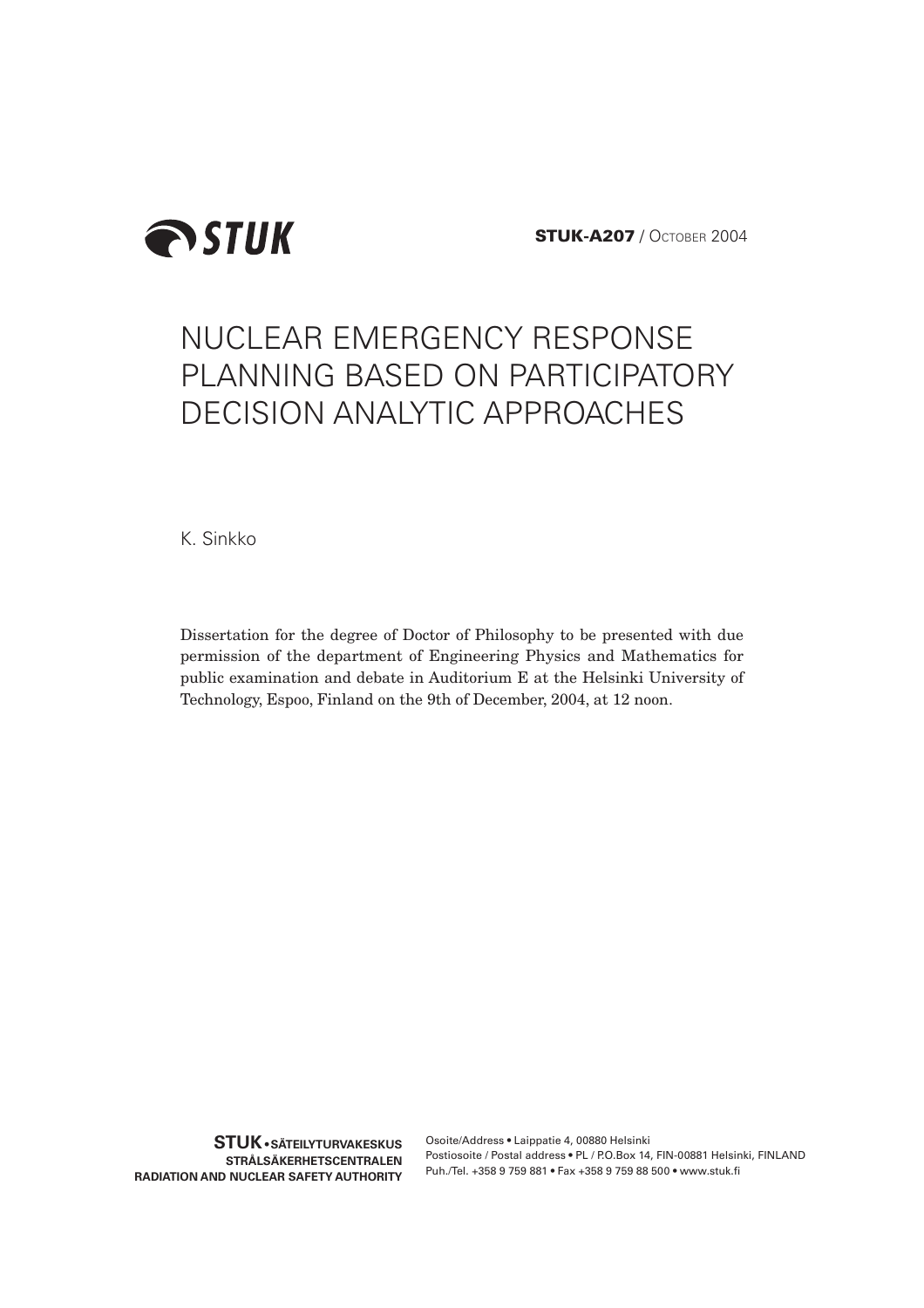The conclusions presented in the STUK report series are those of the authors and do not necessarily represent the official position of STUK.

ISBN 951-712-909-2 (print) ISBN 951-712-910-6 (pdf) ISSN 0781-1705

Dark Oy, Vantaa, 2004

Sold by: STUK – Radiation and Nuclear safety Authority (STUK) P.O.Box14, FI-00881 Helsinki, Finalnd Tel +358-9-759881 Fax +358-9-75988500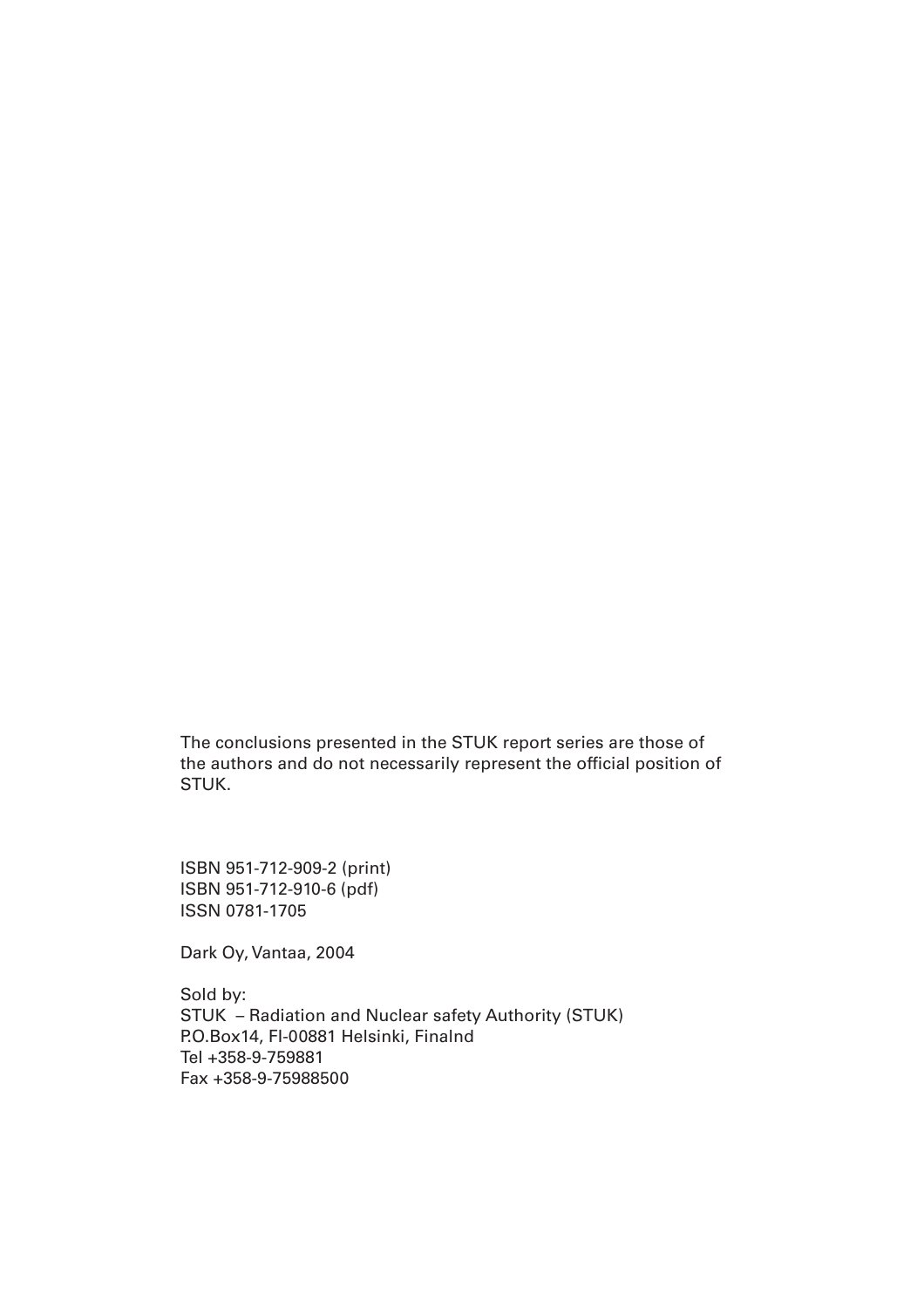# **Academic dissertation**

Systems Analysis Laboratory Helsinki University of Technology

### **Nuclear emergency response planning based on participatory decision analytic approaches**

| Author:                   | Kari Sinkko<br>STUK • Radiation and Nuclear Safety Authority<br>Department of Surveillance and Research<br>Helsinki, Finland                                                             |  |  |
|---------------------------|------------------------------------------------------------------------------------------------------------------------------------------------------------------------------------------|--|--|
| Supervising<br>professor: | Professor Raimo P. Hämäläinen<br><b>Systems Analysis Laboratory</b>                                                                                                                      |  |  |
|                           | Helsinki University of Technology<br>Espoo, Finland                                                                                                                                      |  |  |
| Preliminary               |                                                                                                                                                                                          |  |  |
| examiners:                | Dr. Jutta Geldermann<br>University of Karlsruhe<br>French-German Institute for Environmental Research<br>(DFIU/IFARE)<br>Institute for Industrial Production (IIP)<br>Karlsruhe, Germany |  |  |
|                           | Dr. Per Hedemann-Jensen<br>Danish Decommissioning<br>Roskilde, Denmark                                                                                                                   |  |  |
| Official<br>opponent:     | Dr. Neale Kelly<br>Rue Montoyer 75<br>Brussels, Belgium                                                                                                                                  |  |  |
|                           |                                                                                                                                                                                          |  |  |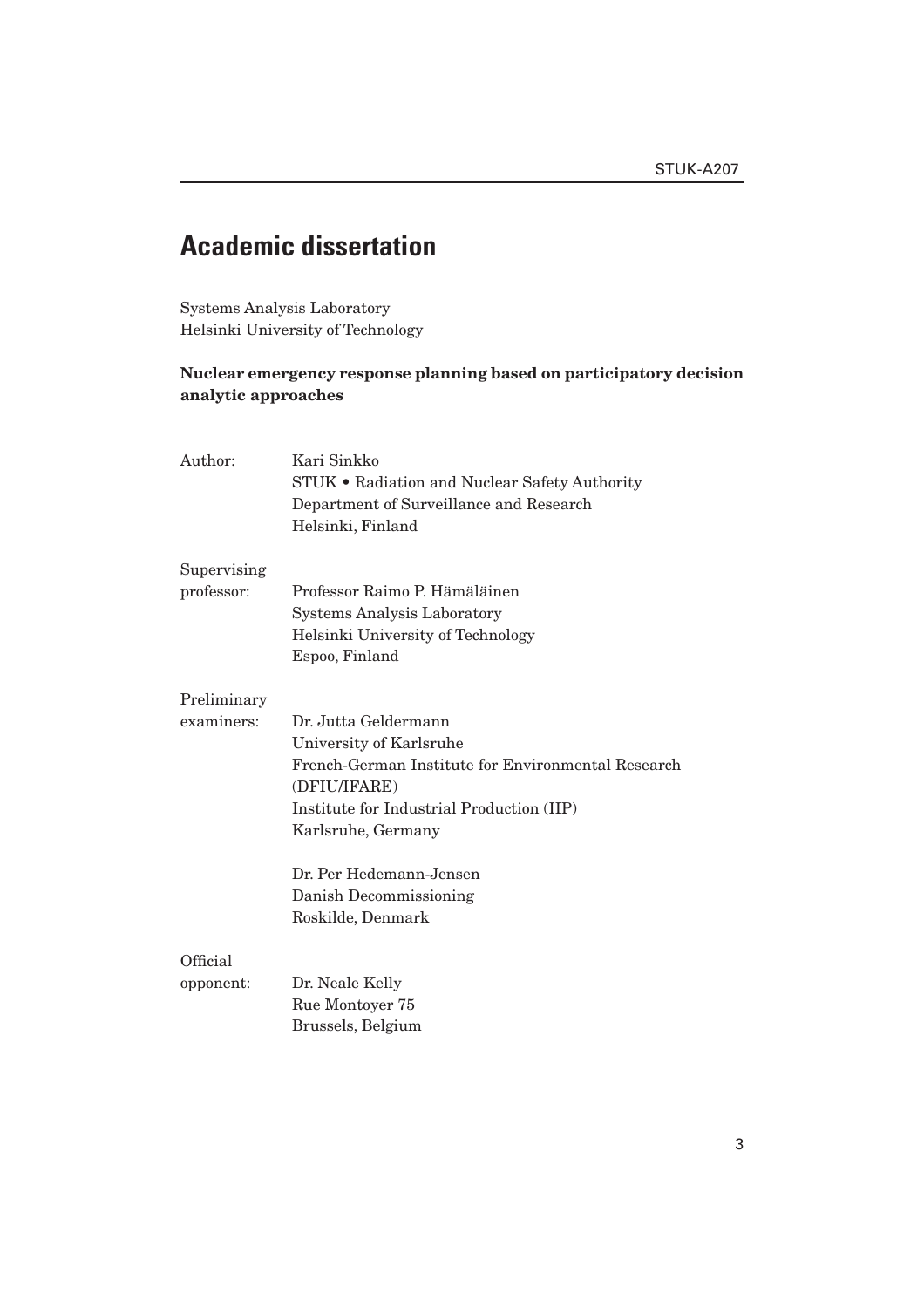# **List of publications**

The thesis is based on the following research publications which are referred to in the text by their Roman numerals, and a review of relevant literature.

- [I Sinkko K, Hämäläinen RP, Hänninen R. Experiences in methods to](http://www.stuk.fi/julkaisut/stuk-a/stuk-a207a1.pdf)  involve key players in planning protective actions in a case of nuclear accident. Radiation Protection Dosimetry 2004; 109 (1 - 2): 127-132.
- [II Hämäläinen RP, Lindstedt M, Sinkko K. Multi-attribute risk analysis in](http://www.stuk.fi/julkaisut/stuk-a/stuk-a207a2.pdf)  nuclear emergency management. Risk Analysis 2000; 20 (4): 455-467.
- [III Bartzis J, Ehrhardt J, French S, Lochard J, Morrey M, Papamichail KN,](http://www.stuk.fi/julkaisut/stuk-a/stuk-a207a3.pdf)  Sinkko K, Sohier A. RODOS: decision support for nuclear emergencies. Zanakis S. et. al. (eds.). In: Decision making: recent developments and worldwide application. Proceedings of DSI-Conference, Athens, Greece 1999: 381-395.
- [IV French S, Walmod-Larsen O, Sinkko K. Decision conferencing on](http://www.stuk.fi/julkaisut/stuk-a/stuk-a207a4.pdf)  countermeasures after a large nuclear accident: report of an exercise by the BER-3 of the NKS BER programme. Riso-R-676 (EN). Roskilde 1993.
- [V Sinkko K, Ikäheimonen TK, Mustonen R. Decision analysis of protective](http://www.stuk.fi/julkaisut/stuk-a/stuk-a207a5.pdf)  actions in forest areas. Lehto J. (ed.) In reprint: Cleanup of large radioactive-contaminated areas and disposal of generated waste. Copenhagen: TemaNord 1994; 567: 109-129.
- [VI Hämäläinen RP, Sinkko K, Lindstedt M, Ammann M, Salo A. Decision](http://www.stuk.fi/julkaisut/stuk-a/stuk-a173.pdf)  analysis interviews on protective actions in Finland supported by the RODOS system. STUK-A173. Helsinki: Radiation and Nuclear Safety Authority, 2000.
- [VII Ammann M, Sinkko K, Kostiainen E, Salo A, Liskola K, Hämäläinen RP,](http://www.stuk.fi/julkaisut/stuk-a/stuk-a186.pdf)  Mustajoki J. Decision analysis of countermeasures for the milk pathway after an accidental release of radionuclides. STUK-A186. Helsinki: Radiation and Nuclear Safety Authority, 2001.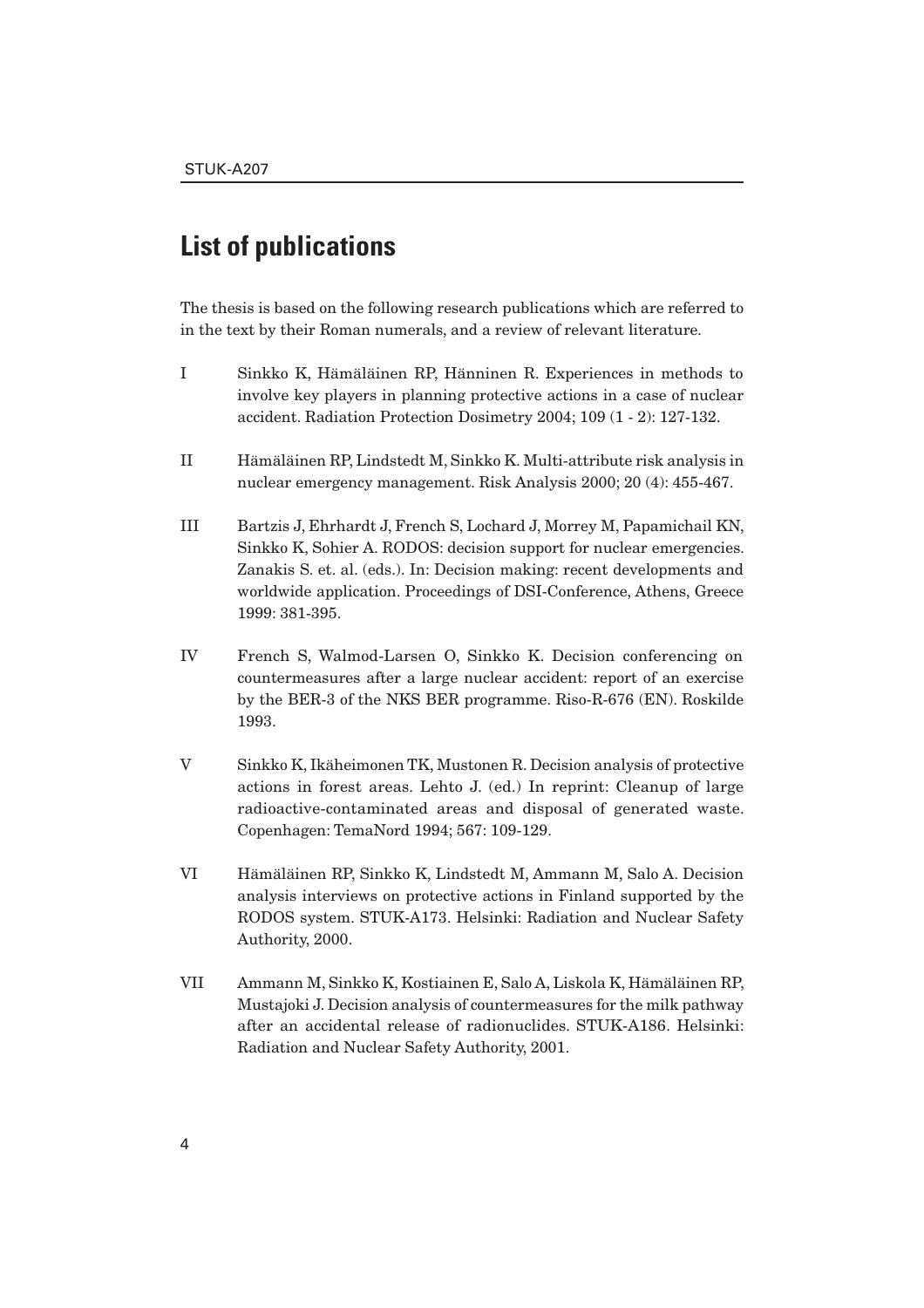### **Contribution of the author to the papers**

- I Principal author of the paper.
- II This work was carried out with the support of the European Commission, Radiation Protection Research Action (DGXII-F-6), Contract FI4P-CT96- 0053. The author was the co-ordinator of that project, the case study designer, responsible for consequence assessments, collaborator in the workshop design and co-author.
- III Co-author of the paper.
- IV This work was carried out with the support of the Nordic Nuclear Safety Research (NKS). The author was the case study designer, responsible for consequence assessments, collaborator in the workshop design and co-author.
- V This work was carried out with the support of the Nordic Nuclear Safety Research (NKS). The author was case study designer, responsible for consequence assessments, interviewer and for decision analysis, and principal author.
- VI This work was carried out with the support of the European Commission, Radiation Protection Research Action (DGXII-F-6), Contract FI4P-CT96- 0053. The author was the co-ordinator of that project, the case study designer, responsible for consequence assessments, collaborator in the workshop design and principal author.
- VII This work was carried out with the support of the Foodstuff Industry Pool, the National Emergency Support Agency and Valio Ltd. The author was the case study designer, responsible for consequence assessments, collaborator in the workshop design and notable author.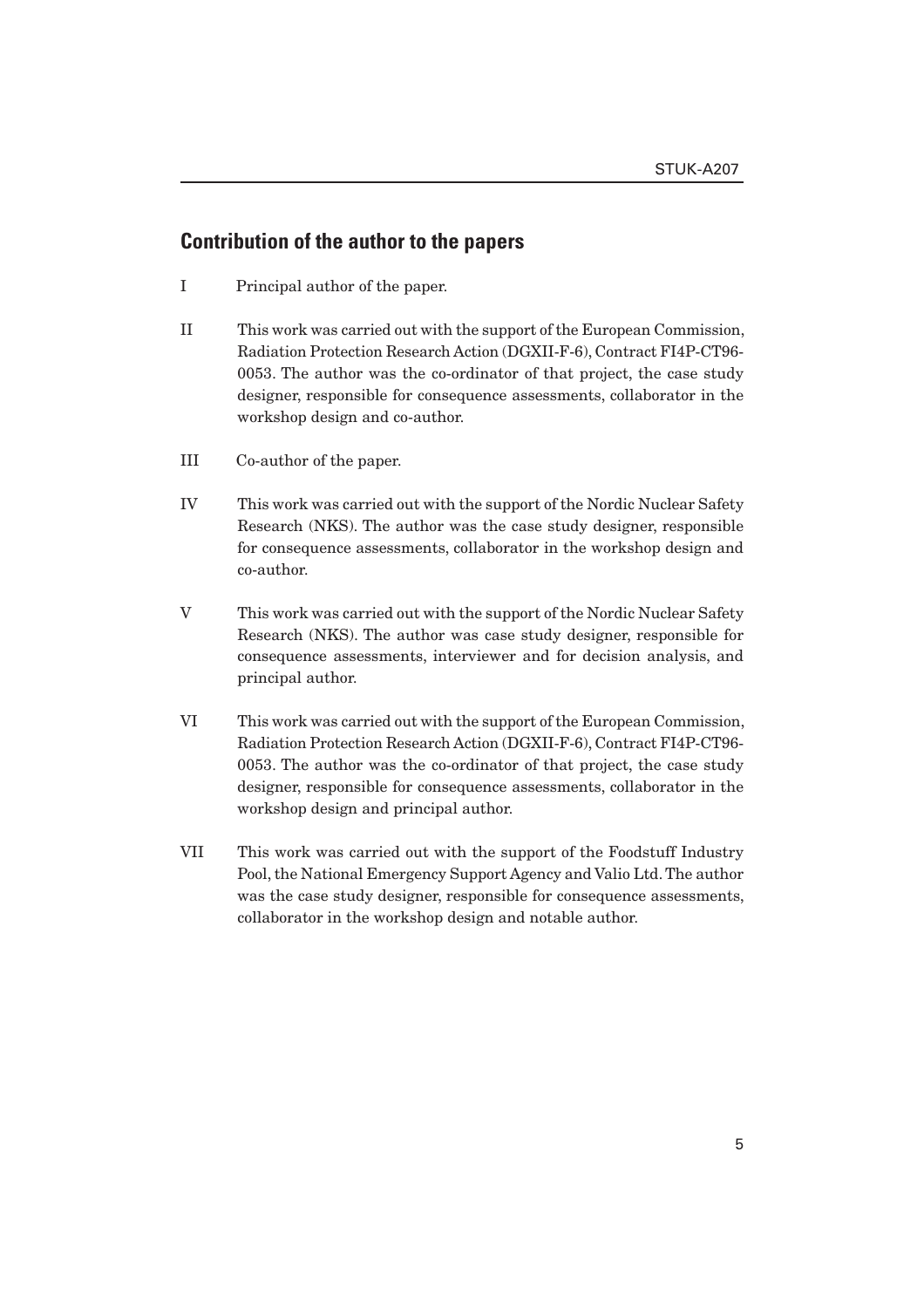*SINKKO, Kari. STUK-A-207. Nuclear emergency response planning based on participatory decision analytic approaches. Helsinki 2004, 60 pp. + Appendices 210 pp.*

**Keywords** nuclear emergency management, countermeasures, decision-making process, decision support, multiattribute risk analysis

# **Abstract**

This work was undertaken in order to develop methods and techniques for evaluating systematically and comprehensively protective action strategies in the case of a nuclear or radiation emergency. This was done in a way that the concerns and issues of all key players related to decisions on protective actions could be aggregated into decision-making transparently and in an equal manner. An approach called facilitated workshop, based on the theory of Decision Analysis, was tailored and tested in the planning of actions to be taken. The work builds on case studies in which it was assumed that a hypothetical accident in a nuclear power plant had led to a release of considerable amounts of radionuclides and therefore different types of protective actions should be considered. Altogether six workshops were organised in which all key players were represented, i.e., the authorities, expert organisations, industry and agricultural producers. The participants were those responsible for preparing advice or presenting matters for those responsible for the formal decision-making. Many preparatory meetings were held with various experts to prepare information for the workshops. It was considered essential that the set-up strictly follow the decision-making process to which the key players are accustomed. Key players or stakeholders comprise responsible administrators and organisations, politicians as well as representatives of the citizens affected and other persons who will and are likely to take part in decision-making in nuclear emergencies.

The realistic nature and the disciplined process of a facilitated workshop and commitment to decision-making yielded up insight in many radiation protection issues. The objectives and attributes which are considered in a decision on protective actions were discussed in many occasions and were defined for different accident scenario to come. In the workshops intervention levels were derived according justification and optimisation principles in radiation protection. Insight was also gained in what information should be collected or subject studied for emergency management. It was proved to be essential that information is in the proper form for decision-making. Therefore, methods and models to assess realistically the radiological and cost implications of different countermeasures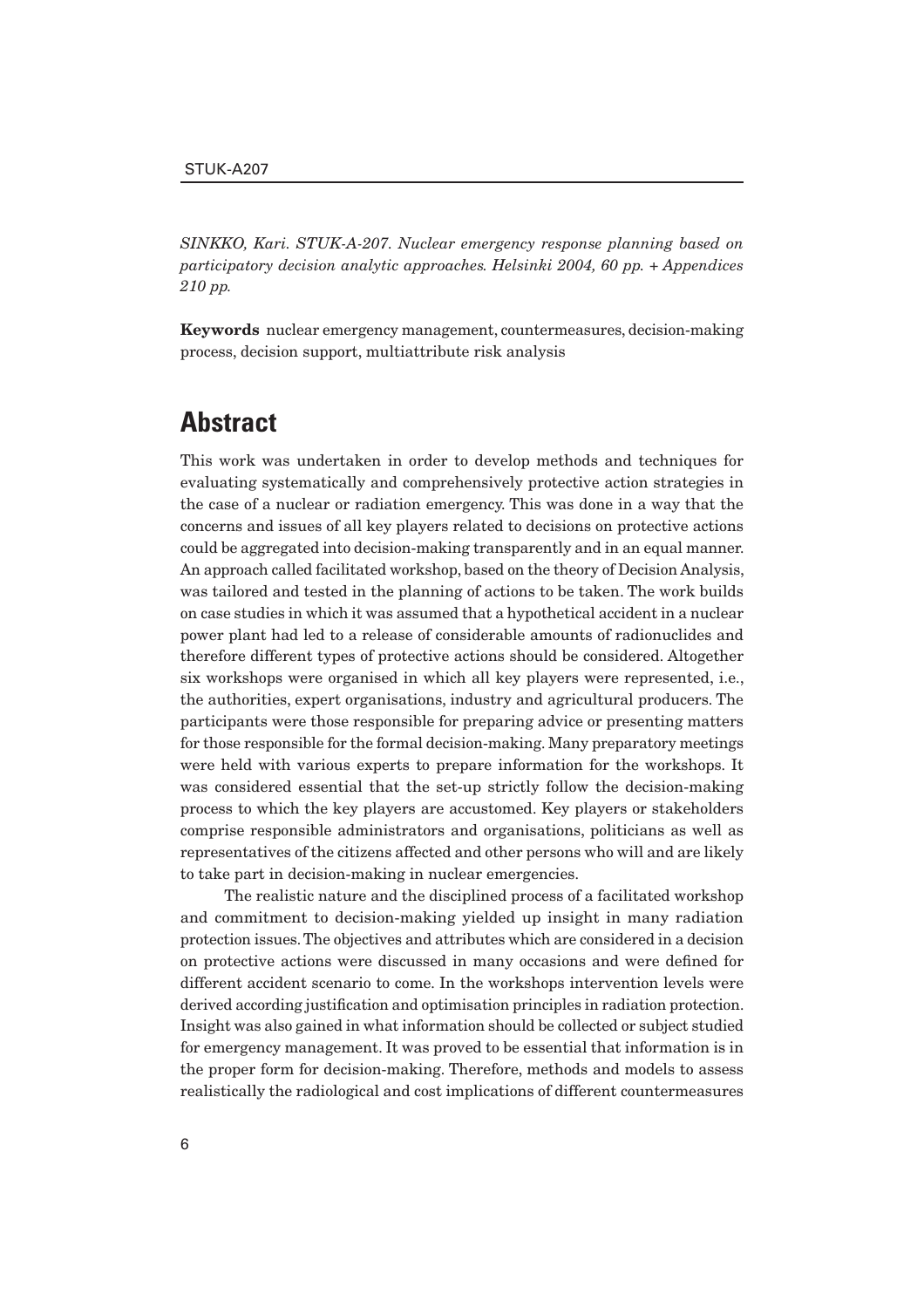need to be further developed. In the consequent assessments, it is necessary to take production, economic, demographic and geographical information into account. Also, the feasibility and constraints of protective actions, such as logistics, require further investigation. For example, there seems to exist no plans in the EU or Nordic countries to dispose radioactive waste that may result from decontamination.

The experience gained strongly supports the format of a facilitated workshop for tackling a decision problem that concerns many different key players. The participants considered the workshop and the decision analysis very useful in planning actions in advance. They also expected a similar approach to be applicable in a real situation, although its suitability was not rated as highly as for planning. The suitability of the approach in the early phase of an accident was rated the lowest. It is concluded that a facilitated workshop is a valuable instrument for emergency management and in exercises in order to revise emergency plans or identify issues that need to be resolved.

The pros and cons of the facilitated workshop method can be compared with the conventional approaches. The general goal in all methods is that key players would be better prepared for an accident situation. All participatory methods, when practiced in advance, also create a network of key players. Facilitated workshops provide the participants with an forum for structured dialogue to discuss openly the values behind the decision. Stakeholder network can evaluate and augment generic countermeasures but all the possible and feasible protective actions cannot be justified and optimised in depth. The ranking of protective actions depends on weight put on an attribute and is thus dependent on the problem at hand.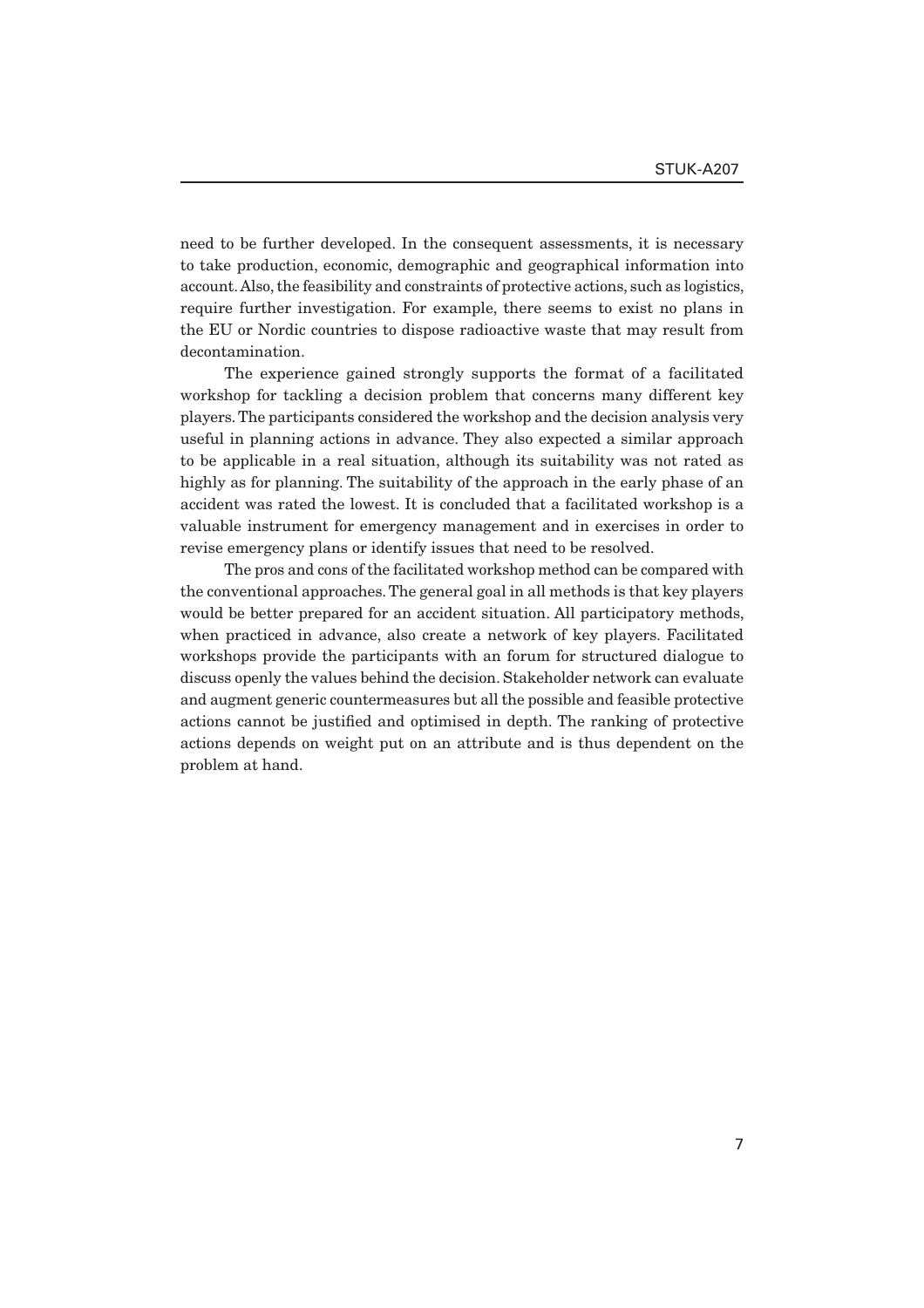*Sinkko, Kari. STUK-A-207. Päätösanalyysiin perustuva sidosryhmien yhteinen vastatoimenpiteiden suunnittelu ydinonnettomuustilanteiden varalle. Helsinki 2004, 60 s. + Liitteet 210 s.*

**Avainsanat** ydinonnettomuustilanteiden hallinta, säteilysuojelutoimen-piteet, päätöksentekoprosessi, päätöksenteon tuki, moniattribuutti riskianalyysi

## **Yhteenveto**

Tämän työn tavoite on suunnitella säteilysuojelutoimenpiteitä ja kehittää menetelmiä, joilla voidaan evaluoida systemaattisesti ja kattavasti suojelutoimenpiteitä säteily- tai ydinonnettomuuksissa ja niiden ennakkosuunnittelussa. Toimenpiteiden suunnittelu tehdään siten, että kaikkien päätöksentekoon osallistuvien sidosryhmien näkökohdat otetaan huomioon tasapuolisesti ja avoimesti. Työssä on kehitetty ja testattu päätösanalyysiteoriaan perustuvaa päätösriihimenetelmää. Työ perustuu tapaustutkimusmenetelmään, jossa on oletettu onnettomuus ydinvoimalaitoksella. Sen seurauksena huomattava määrä radionuklideja on levinnyt ympäristöön ja joudutaan pohtimaan erilaisia suojelutoimenpiteitä. Tutkimuksen aikana järjestettiin kuusi päätösriihtä, joihin osallistui viranomaisia, eri alojen asiantuntijoita, teollisuuden ja maatalouden edustajia. Osallistujat olivat siten niitä, joiden tehtävä on valmistella toimenpidesuositus tai niitä, jotka esittelevät suosituksen päätöksentekijöille. Ennen jokaista päätösriihtä pidettiin asiantuntijoiden välisiä kokouksia, joissa valmisteltiin tietopaketti riiheen osallistujille. Tutkimuksessa pidettiin tärkeänä noudattaa samanlaista päätöksentekoprosessia, mihin sidosryhmät ovat tottuneet. Sidosryhmillä tarkoitetaan vastuullisia viranomaisia ja organisaatioita, politiikkoja ja väestön edustajia ja muita henkilöitä, jotka osallistuvat päätöksentekoon ydinonnettomuustilanteessa.

Päätösriihien realistinen perusluonne ja järjestelmällisyys, sekä sitoutuminen päätöksentekoon lisäsivät tietoa toimenpiteiden suunnittelusta. Toimenpiteiden tavoitteista, tekijöistä - attribuuteista - ja toimenpiteiden seurausvaikutuksista keskusteltiin monissa yhteyksissä ja ne määriteltiin mahdollisten uusien tilanteiden varalle. Toimenpidetasot arvotettiin riihessä kansainvälisten säteilysuojeluperiaatteiden mukaisesti (oikeutus- ja optimointiperiaatteet). Riihimenetelmä paljastaa myös mitä tietoa tulee valmistella tai tutkia päätöksiä varten. Ennen kaikkea tiedon tulee olla päätöksentekoon soveltuvassa muodossa, ei tieteellistä keskustelua. Havaittiin lisäksi, että on tarpeellista kehittää edelleen menetelmiä, jotka arvioivat paremmin ja totuudenmukaisemmin eri säteilysuojelutoimenpiteiden annossäästöt ja kustannukset. Seurausvaikutuksia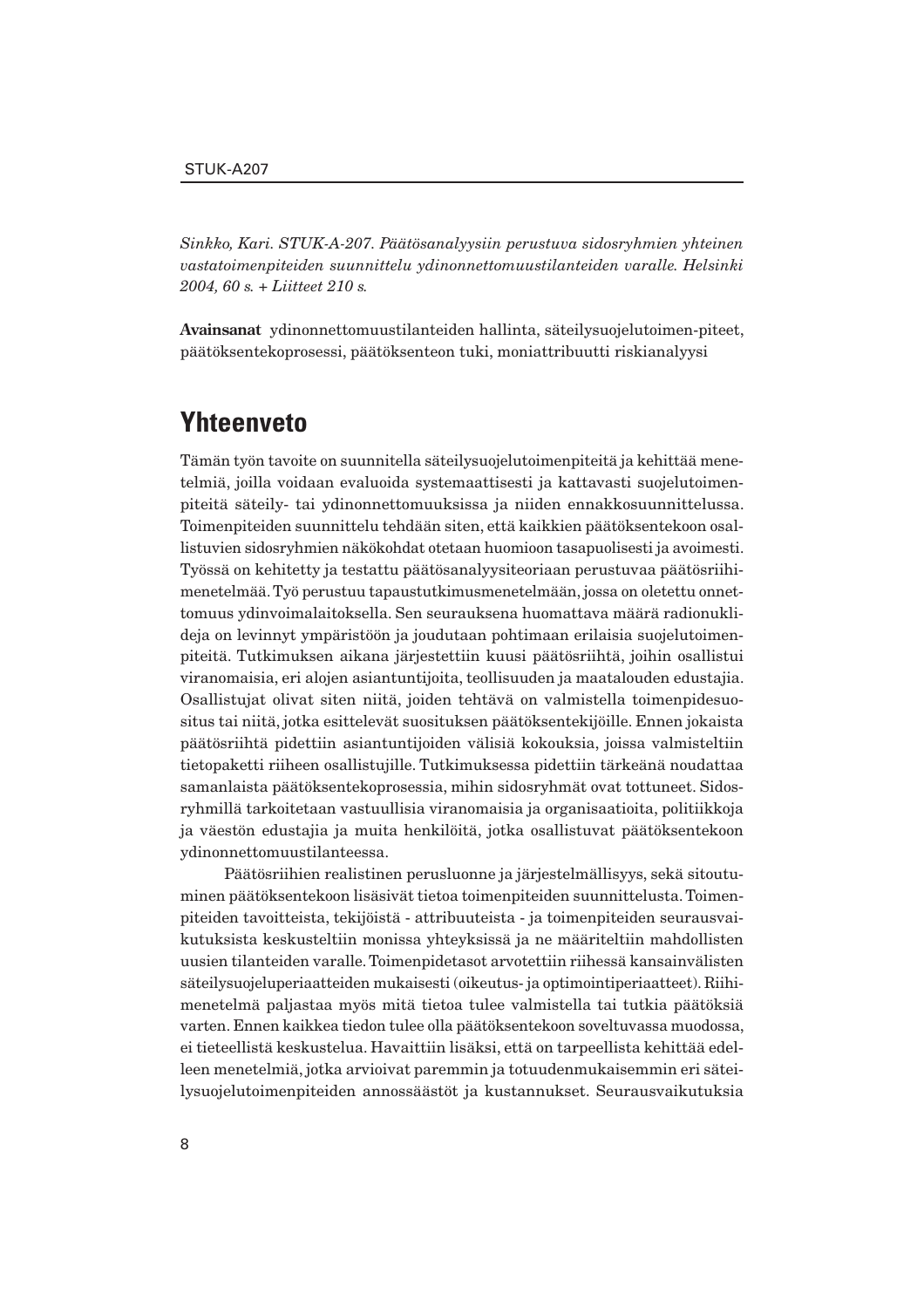arvioitaessa on tarpeellista ottaa huomioon alueelliset tiedot kuten väestö-, elinkeino- ja tuotantotiedot. Lisäselvityksiä tarvitaan myös toimenpiteiden toteuttamiskelpoisuudesta. Havaittiin esimerkiksi, ettei ole olemassa tarkkoja suunnitelmia mihin radioaktiivisten jätteet loppusijoitettaan ja miten kuljetetaan joissakin toimenpiteissä tarvittavat suuret tavaramäärät.

Tehty työ vahvistaa näkemystä, että päätösriihimenetelmä soveltuu hyvin sellaisten päätösten valmisteluun, joihin osallistuu eri sidosryhmiä. Riihiin osallistuneet pitivät yleisesti riihtä ja päätösanalyysiä hyvin hyödyllisenä suunniteltaessa suojelutoimenpiteitä etukäteen. He myös arvioivat tämäntyyppisen lähestymistavan soveltuvan todelliseenkin onnettomuustilanteeseen, joskin soveltuvuus ei arvioitu niin hyväksi kuin etukäteissuunnittelussa. Menetelmän soveltuvuus ydinonnettomuuden varhaisvaiheen nopean päätöksenteon tueksi arvioitiin alhaisimmaksi. Voidaan tehdä johtopäätös, että päätösriihi on hyödyllinen menetelmä ydinonnettomuuksien hallinnassa ja varautumisessa. Se auttaa suunnittelua ja tunnistaa kehittämiskohteita.

Päätösriihen valo ja varjopuolet voidaan arvioida vertaamalla sitä muihin sidosryhmien välisessä työskentelyssä käytätettyihin menetelmiin kuten kuuleminen, neuvoa antavat lautakunnat ja suunnitteluryhmät. Kaikki nämä menetelmät, kun niitä harjoitellaan etukäteen, luovat sidosryhmien välisen verkoston. Päätösriihi tarjoaa osallistujille avoimen foorumin, jossa strukturoidun dialogin avulla keskustellaan päätöksen perusteista. Muissa menetelmissä voidaan arvioida ja kartuttaa geneerisiä toimenpiteitä, mutta kaikkia mahdollisia vaihtoehtoja ei voida oikeuttaa ja optimoida syvällisesti kuten riihessä. Toimenpiteiden luokittelu riippuu attribuuteille annettavista painoista ja on tapauksesta riippuva.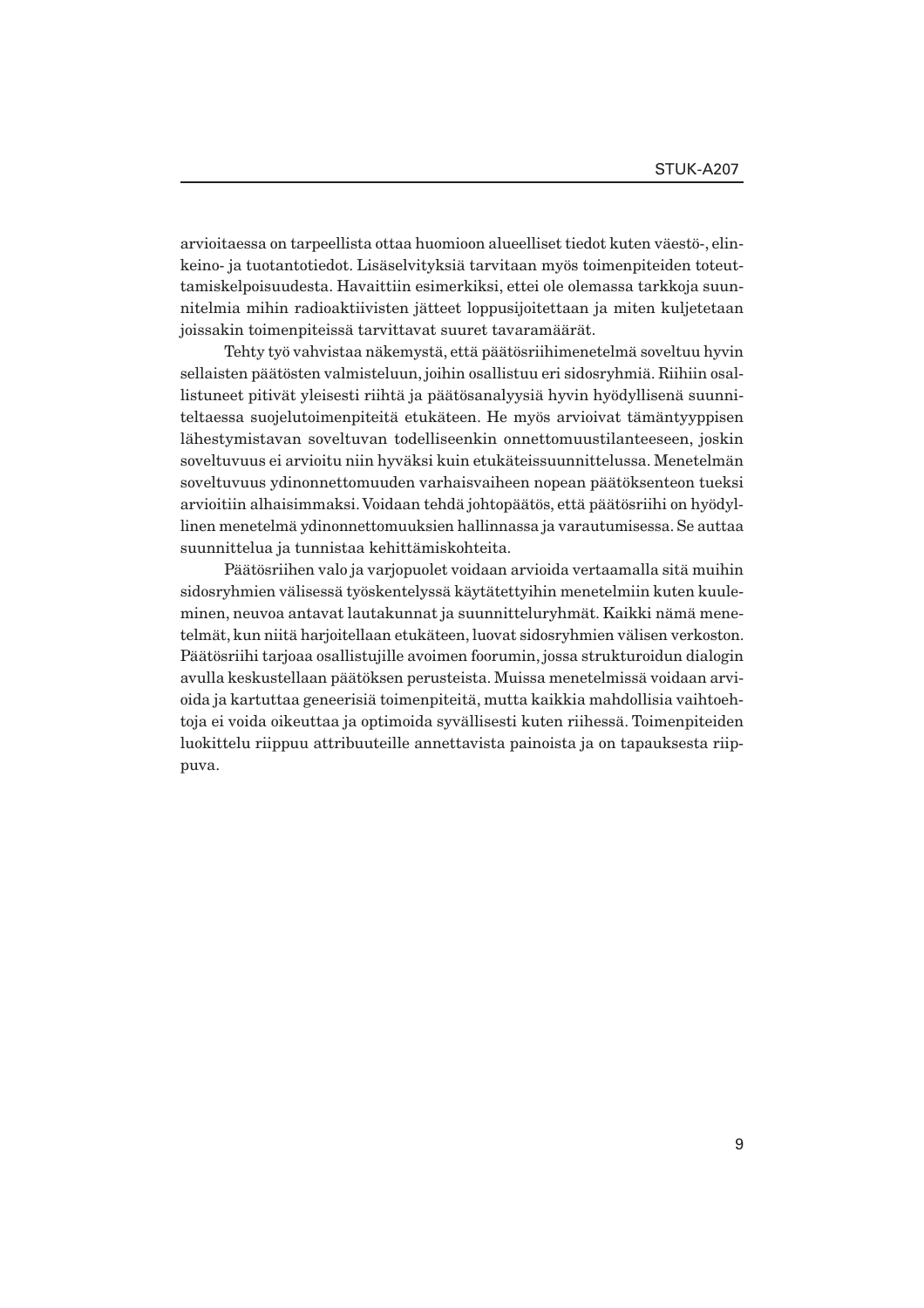# **Contents**

|                   |                         | List of publications                                       | 4  |  |
|-------------------|-------------------------|------------------------------------------------------------|----|--|
| Abstract          |                         |                                                            | 6  |  |
| <b>Yhteenveto</b> |                         |                                                            | 8  |  |
| Contents          |                         |                                                            | 10 |  |
| 1                 | Introduction            |                                                            |    |  |
| $\overline{2}$    | Review of literature    |                                                            | 15 |  |
|                   | 2.1                     | Intervention principles for radiation emergencies          | 15 |  |
|                   | $2.2\phantom{0}$        | The decision-making process                                | 19 |  |
|                   | 2.3                     | Decision analysis and its application in nuclear emergency |    |  |
|                   |                         | management                                                 | 22 |  |
| 3                 | Objectives of the study |                                                            |    |  |
| 4                 | Materials and mtehods   |                                                            |    |  |
| 5                 | Results and discussion  |                                                            |    |  |
|                   | 5.1                     | Emergency planning                                         | 33 |  |
|                   | $5.2\,$                 | Decision analysis                                          | 40 |  |
| 6                 | Conclusions             |                                                            | 45 |  |
| Acknowledgements  |                         | 50                                                         |    |  |
| References        |                         |                                                            | 51 |  |
|                   |                         |                                                            |    |  |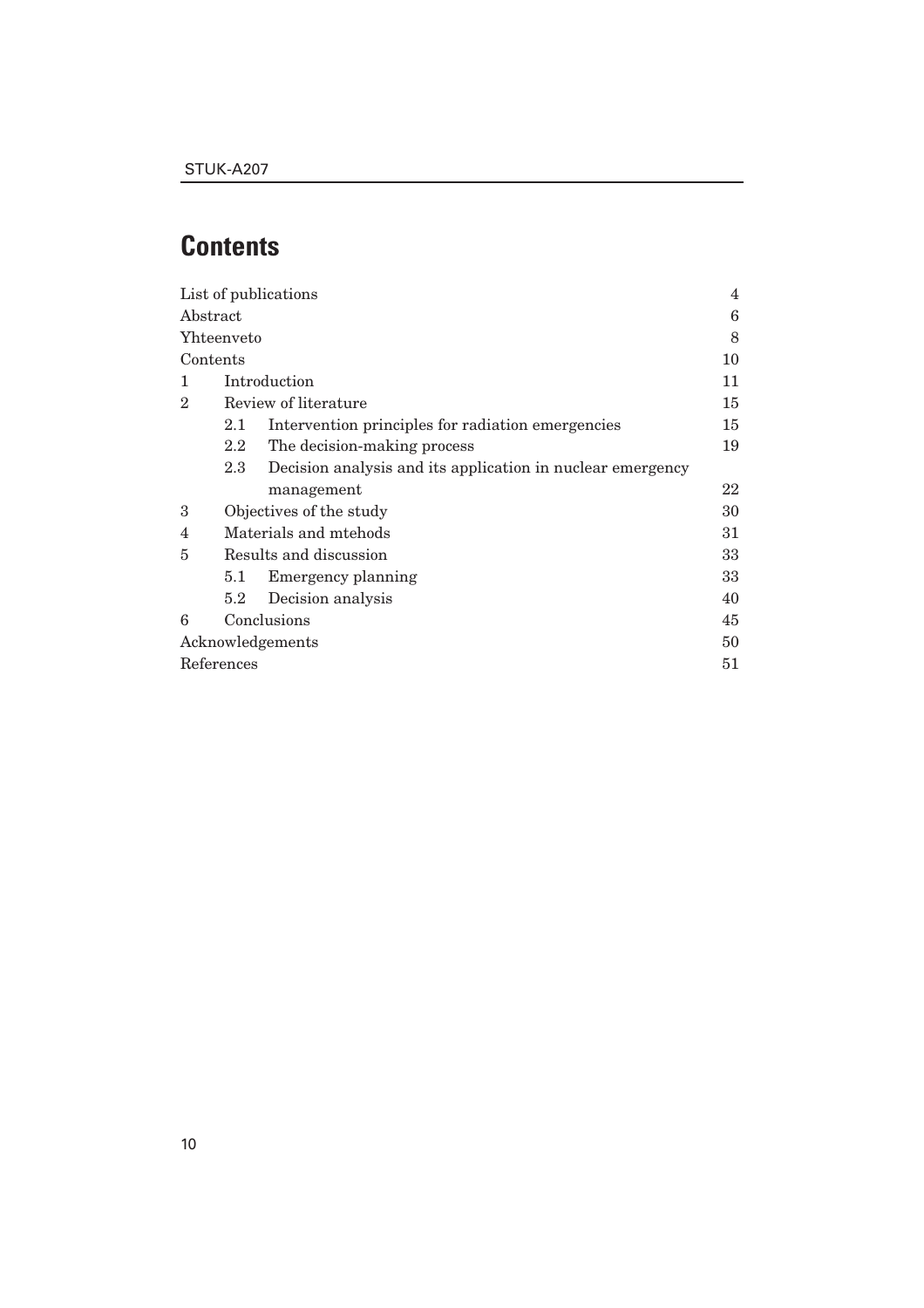# **1 Introduction**

The consequence spectrum of nuclear and radiological accidents, such as failure of a reactor, medical or industrial sources, has been estimated to be wide. Many accidents have no impacts offsite due to no or negligible release, some have far-reaching environmental consequences and very few might result in early deaths and other health effects off-site, such as increased cancer cases (NRC/ CEC 1997; NRC 1975). The consequences of occurred accidents in Windscale (1957), in Kyshtym (1957), in the Three Mile Island (1979) and Chernobyl (1986) have also large variation (UNSCEAR 1988 and 2000). The consequences of an accident and intervention will depend substantially on the event, nuclide composition of the release and on the season (winter vis-a-vis the cultivation season). The choice of intervention measures is also linked to the legislation and living standard of the country potentially affected. Because of this diversity, and the constraints and deficiencies in consequence calculation tools in the past, international organisations have not been able to take into account all potential scenarios and all national circumstances. The recommended intervention levels have been based on reasoning or generic cost-benefit optimisation of protective actions which will most likely protect the population in an appropriate manner. Recommendations cover general and readily available countermeasures. For example, only withdrawal and substitution of contaminated foodstuffs have been considered. Detailed planning was seen as the duty of each individual country and deliberately left to national organisations.

Neither intervention planning nor the decision-making process can be developed from scratch in a nuclear emergency situation. In order to cope with any future accident, planning in advance both possible countermeasures and the decision-making process, developed both for the early and later phases, could ensure rational and transparent decisions. The importance of planning in advance and the need to develop a transparent decision-making process were clearly demonstrated after the Chernobyl (1986) and Coiania (1987) accidents. This study is a response to the international call for national planning in advance and for the development of the decision-making process in nuclear emergency management in order to be better prepared for any future nuclear accident.

Interventions affect various sectors of the society (primary production, industry, trade, population, consumers, clean-up workers etc.). There are different factors (radiological, economic, social, psychological etc.) that have to be taken into account when deciding on countermeasures (Allen et. al. 1996). The decisions are made under high uncertainties (French 1997). For example, the release assessments are very uncertain, the dose and the costs per individual can only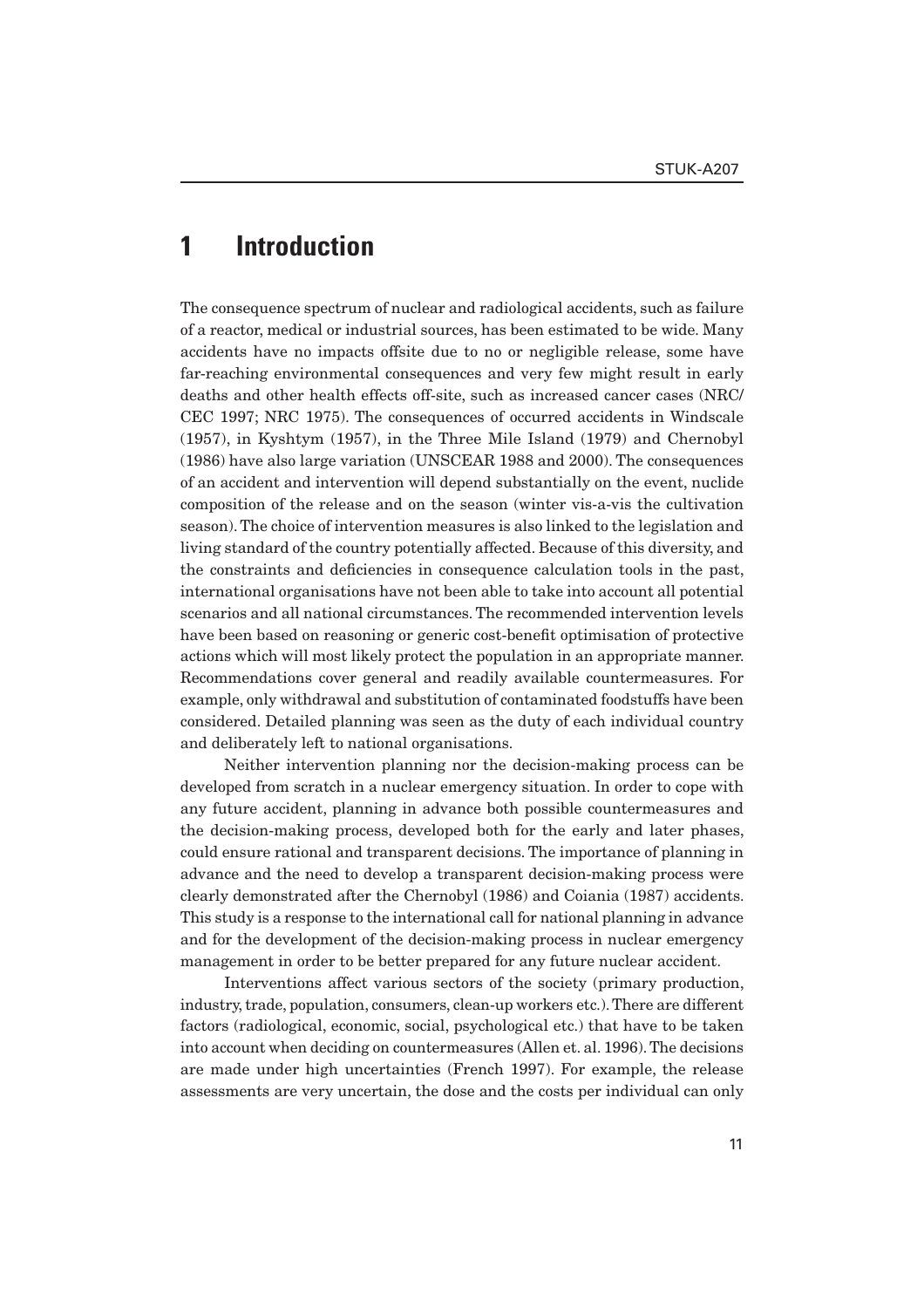be predicted, not be measured at the time of the decision, and wide variations are possible. Protective actions, as concerning society widely, are group decisions. Key players have often different views on the problem and the importance of relevant objectives.

Societal decisions are typically prepared in series of discussions, negotiations and meetings. The key players could be engaged in the decision-making process in various ways and often by the increased cost and complexity of the process (Mumpower 2001). The following citizen participation models are considered the most important to be reckoned with: advisory committees, planning cells, citizen juries, initiatives, negotiated rule making, mediation, compensation and benefit sharing and the Dutch study group (Renn et. al. 1995). The workshop proceedings of OECD/NEA (2001) also give many examples of how key players are involved in radiation protection. Participation is not aimed at replacing modern forms of representative democracy but should be an integrated part of the decision-making process (Renn et.al. 1995). Current practices range from the form where interested parties are only informed of the decision taken, to the form where the public based on a recommendation makes the decision (McDaniels et. al. 1999). Many protective actions in a nuclear emergency would not involve any compulsion and the final decision would be left to the population (French et. al. 1993, IV).

Individual participation methods have apparent advantages but some are also prone to shortcomings that have led to criticism (Gregory et. al. 1993; McDaniels et. al. 1999; Renn et. al. 1995). The decision might not be accountable and long-term planning might be neglected if the participants are not responsible for the implementation of the choice made. The working procedures and efficiency in the use of time in the group meetings have also often been considered to be poor (Hämäläinen and Leikola 1995; Sauri 2002; Susskind and Field 1996). Furthermore, key players might receive more information than they can utilise. Information could be in an unstructured form and not in the form needed in the decision-making process. The reported experience emphasises the importance of having relevant information, and clear procedures and methods for the decisionmaking process. Not all participatory methods articulate factors and judgement systematically and openly to be viewed by all people concerned.

Openness, transparency and participation by the key players are all important factors for balanced decision-making on public issues. Decisions should be understood, accepted and supported by both the population and decision-makers, not only be made in demographic order (Alho 2004). Those who must bear the harm and/ or benefits should have an opportunity to incorporate their objectives and values into the decision taken. The research in key players' and public involvement in environmental decisions have led to the conclusion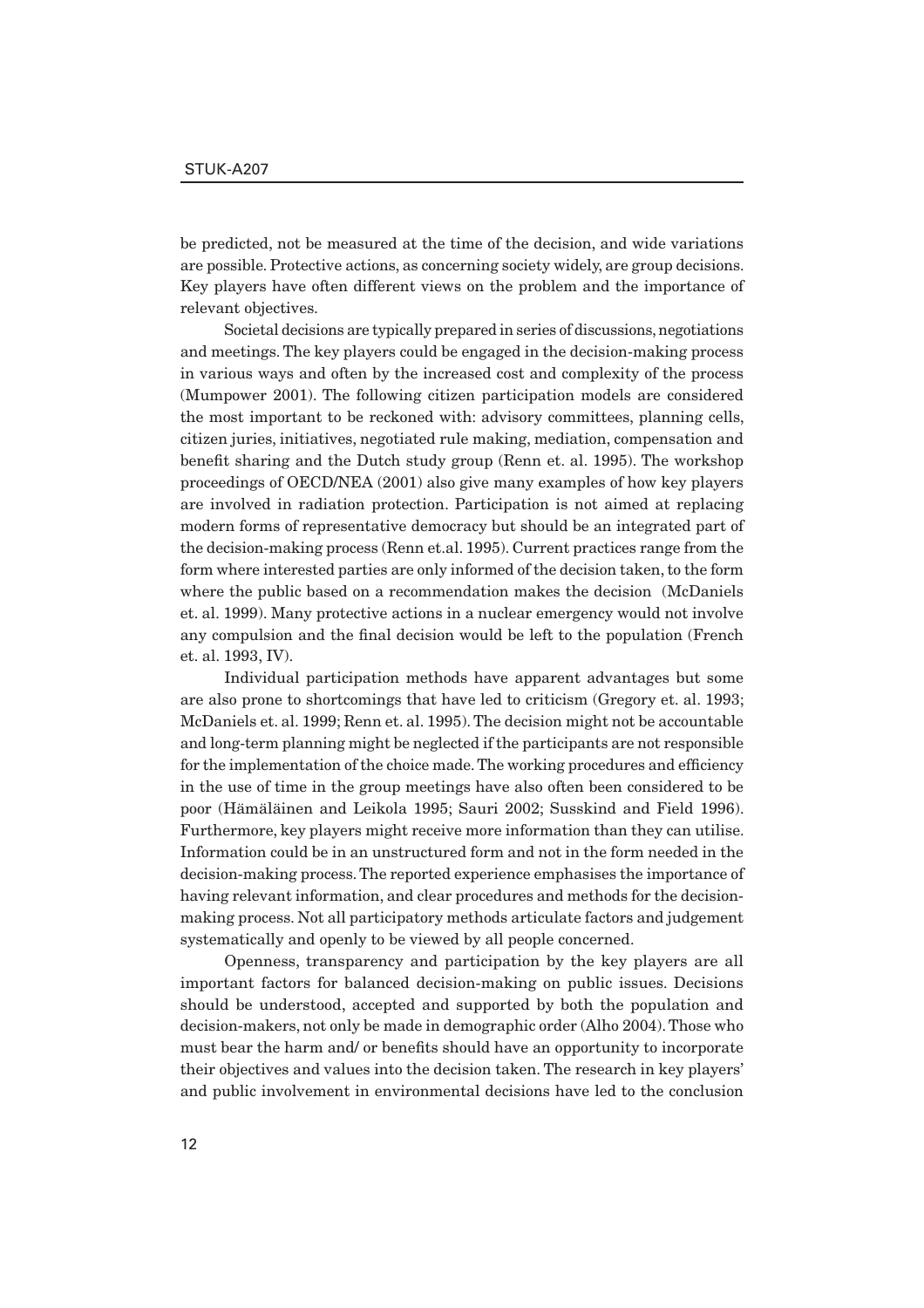that if the relevant parties are not engaged in the decision-making process the policy will fail and the final decision might 'please almost no one and certainly infuriate many' (Dubreuil et. al. 1999; Renn et. al. 1995; Susskind and Field 1996). The international organisations in radiation protection have recognised the importance of prompt, open and transparent decision-making based on scientific facts and social judgement (ICRP 2000; OECD/NEA 2002). They have emphasized that the basis for the decision must be perceived by the public, and all relevant factors concerning the decision should be considered in a rational manner.

The objective of this work in addition to planning countermeasures in advance is to develop methods to include the concerns of all key players openly and equally in the decision taken. The approach applied employs a group process where responsibility is placed on participants to assimilate information and to provide judgements. It has a clear structure based on the Decision Analysis.

Multi-attribute decision analysis provides a suitable framework for dealing with the complexity of the decision problem. It helps to clarify the objectives ('to avoid radiation-induced cancer cases') and to identify the attributes that can be used to measure the success of a strategy in achieving the objective ('the radiation dose'). It provides a reasoning framework that intertwines the beliefs, preferences and value judgements of the key players and achieves a transparent ranking of the various strategies available.

Decision analysis techniques are not a new approach for solving societal problems. It has been applied to solve social and environmental decisions such as wastewater treatment and wilderness preservation problem (McDaniels 1996; McDaniels and Roessler 1998; Renn et. al. 1995). Gregory and Keeney (1994) organised a workshop to elicit stakeholder's values and used them as the basis for creating an improved set of alternatives whether to permit development of a coal mine within an isolated pristine tropical rain forest. Marttunen and Hämäläinen (1995) applied decision analysis as an individual interactive computer supported interview method and involved large number of stakeholders in two river development projects. The papers by Apostolakis and Pickett (1998), Hämäläinen (1988, 1990, 1992) Hämäläinen and Karjalainen (1992), Keeney and von Winterfelt (1993) and Keeney (1980) are examples of studies of problems which deals with clean-up hazardous waste site, energy policy of nuclear power and management of nuclear waste. In the field of nuclear emergency management, decision analysis has been applied and facilitated workshops have been organised in various countries (Albrecht et. al. 1997; Aumonier and French 1992; Bartzis et. al. 1999, III; French et. al. 1996; International Chernobyl Project 1991; Sinkko 1991; Zeevaert et. al. 2001).

At the end of the 1980s the International Commission of Radiological Protection (ICRP) was revising its basic principles in radiation protection, and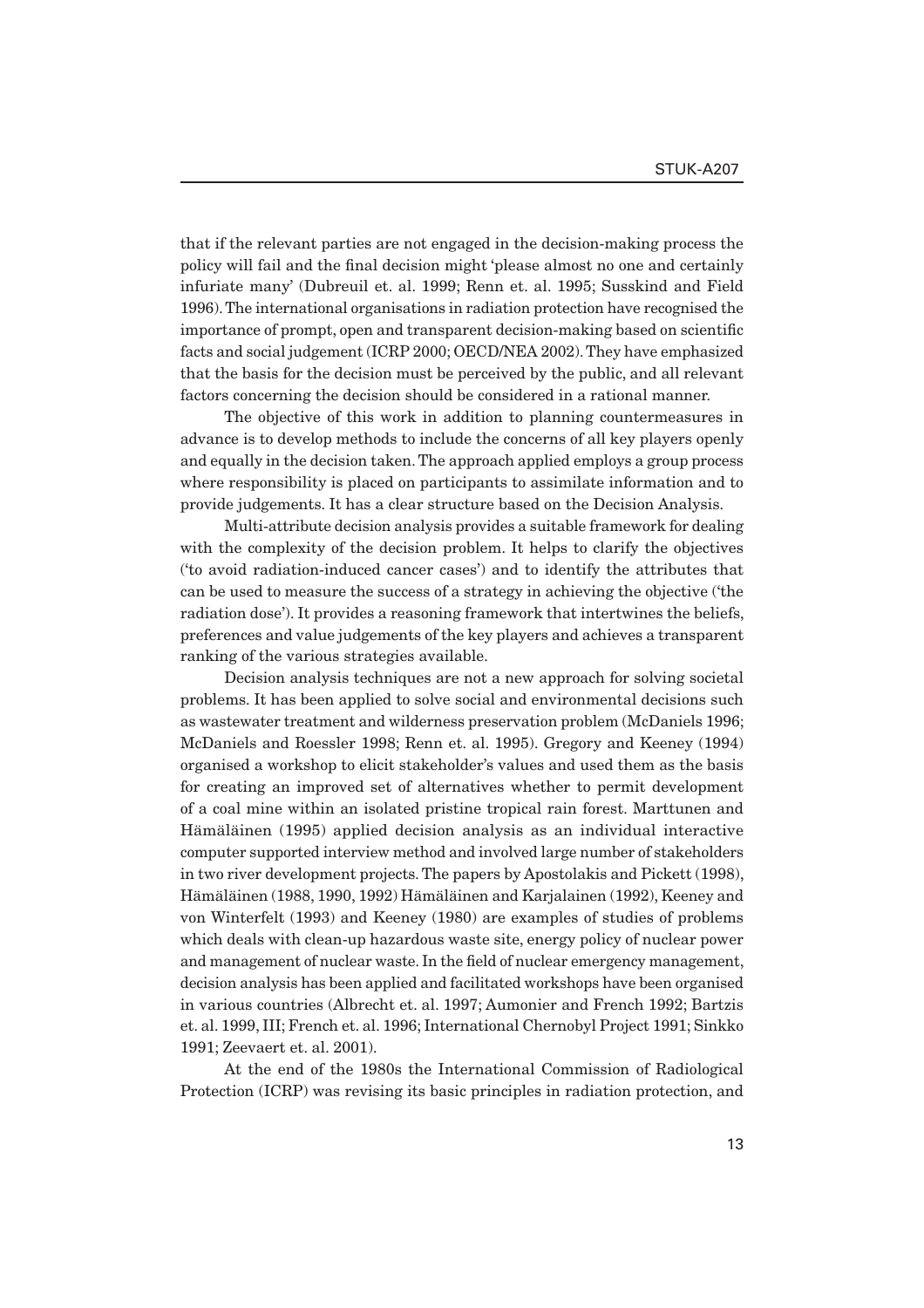introduced the terms justification and optimisation. It was also recommended to apply decision-aiding techniques in radiological protection (ICRP 1989). International organisations have demonstrated how justification and optimisation could be applied to the planning of protective actions (OECD/NEA 1990; ICRP 1991; IAEA 1994). Because of their role, international organisations, for example the IAEA, aim to provide a benchmark against which national plans can be compared. A simple cost-benefit analysis approach has been adopted for that purpose.

At the same time, at the end of 1980 the author of this paper made a wide study on decision aiding techniques and its potential in countermeasure planning (Sinkko 1991; Gjörup et. al. 1992; Walmod-Larsen (ed.) 1994). The main issue was how the justification and optimisation could be done in practice. Gradually it becomes evident that multiattribute value or utility analysis of protective actions done by a scientist in emergency management community could not cover all aspects the decision. All relevant parties should come together and aggregate their views and judgements in rational manner in the decision. The format of facilitated workshop (also called decision conferencing) was seen as a promising format to do the planning equally and openly.

Six facilitated workshops were arranged to learn how to improve the decision-making process and plan protective actions in advance. The first workshops followed a two-day decision conferencing approach (French et. al. 1993, IV and 1996). Other forms of decision conferences have also been suggested for example the spontaneous decision conferencing concept, where the whole process can be accomplished in just a few hours and with minimal arrangements (Hämäläinen and Leikola 1995). In problems involving experts and higher level policy makers time is always limited. Therefore, this more concise type of approach was seen to be practical. In planning in advance shorter workshops necessitate extensive background information and preceding preparatory meetings but this kind of process was seen to comply with conventional emergency management. Another approach is the interview technique in order to analyse the decision situation from the perspective of different stakeholders. This approach was also considered useful in this study.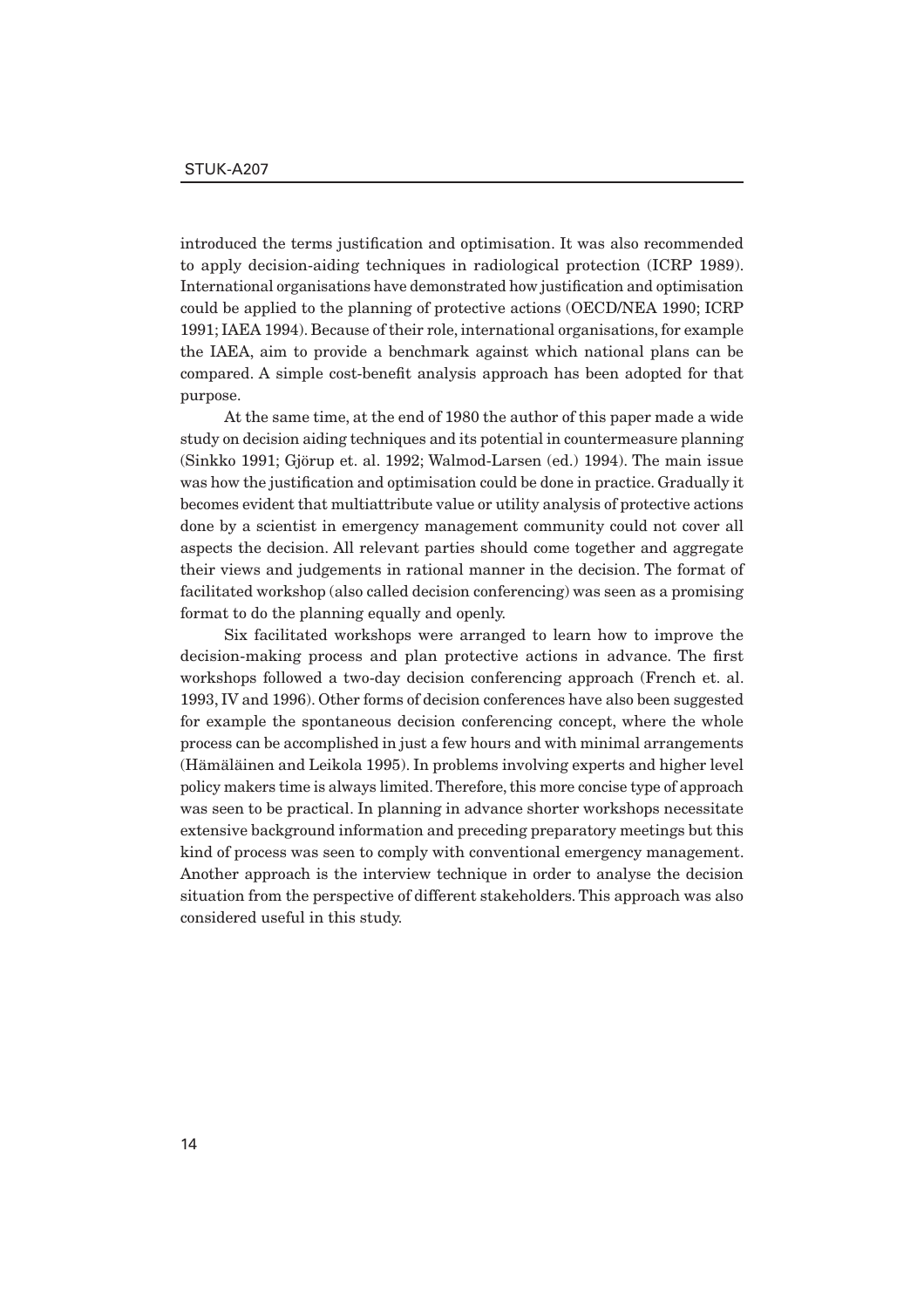### **2 Review of literature**

### **2.1 Intervention principles for radiation emergencies**

Situations where radioactive materials exist or threaten to spread into the environment, and where protective actions are being considered to reduce the exposure, are called *intervention* situations (ICRP 1991). A nuclear or radiation accident, should it happen, or a prolonged exposure to radioactive materials of natural origin may call for intervention. In most situations, intervention cannot be applied to the source itself as in *practice,* e.g., operating a nuclear power plant where the structure of a source could be planned and the doses predicted. Intervention has to be applied to the environment, as the control of exposure pathways, or to individuals' freedom of action. In intervention protective actions have to be justified and optimised, whereas in practice the activity has to be *justified* and the radiation protection *optimised*.

The system of radiological protection defined by the International Commission on Radiological Protection (ICRP 2000) implies the protection of both individuals and the population. Firstly, the protection of individuals requires that 'deterministic health effects must be prevented and the individual risk of stochastic effects must be restricted'. Secondly, the system requires a wider justification to obtain the maximised health benefit for the greatest number of people by also considering the social and economic circumstances: 'all exposures shall be kept as low as reasonably achievable, economic and social factors being taken into account'. According to the ICRP, these statements could be linked to ethical principles, which link is considered important for societal acceptability of the system of radiological protection. In Operational Research it has also seen necessary to consider all ethical arguments in environmental decisions, and ethical systems to provide a rationale on the value of safety (Rauschmayer, 2001; Schulze 1980). However, the ICRP or any other equivalent international organisation has not explicitly referenced a specific ethical doctrine.

The basic principles for introducing protective actions in an intervention situation, recommended by international organizations (OECD/NEA 1990; IAEA 1994; ICRP 1991, 1993, 2000; IAEA/BSS 1996), are based on the justification and optimization of protective actions. They are intended to be generally applicable irrespective of the time elapsed, the distance from the source or the level of exposure. The basic principles recommended by the ICRP (1991) are as follows:

*'The proposed intervention should do more good than harm, i.e., the reduction in detriment resulting from the reduction in dose should be sufficient to justify the harm and the costs, including social costs, of the intervention.'*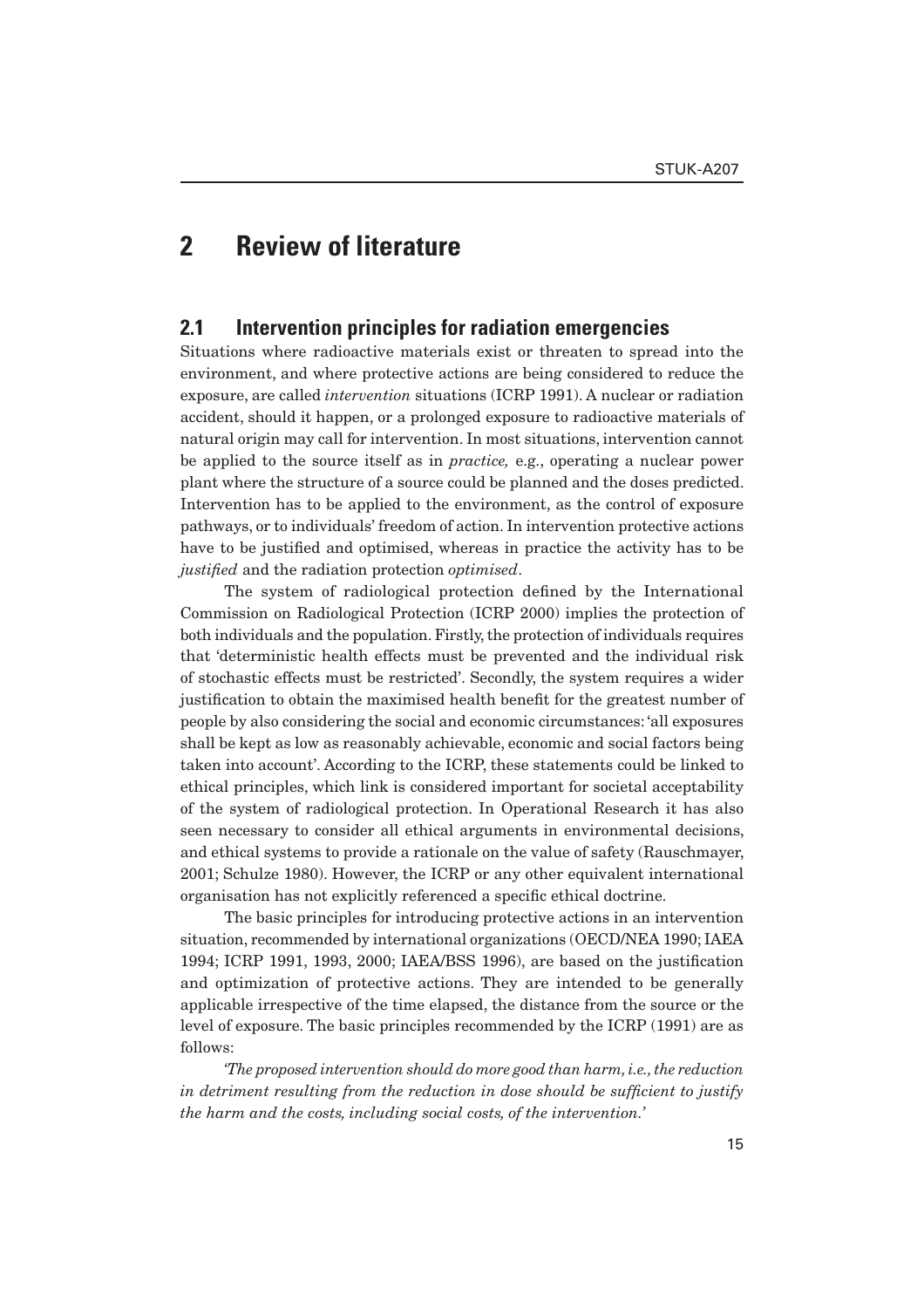*'The form, scale, and duration of the intervention should be optimized so that the net benefit of the reduction of dose, i.e., the benefit of the reduction in radiation detriment, less the detriment associated with the intervention, should be maximized.'*

The dose limits or any other predetermined dose limits are not considered applicable in intervention (ICRP 1991). The use of dose limits as the basis for deciding on intervention could result in marginal dose savings and could do more harm than good. 'The dose limits are intended to be used in practice to apply to the dose received, not to the dose averted, which defines the implementation of intervention.'

The protection strategy for the population affected by a nuclear or radiological accident is, first of all, to do everything possible to avoid deterministic health effects and thereafter to implement protective actions with the aim of averting doses to the population and to avoid stochastic health effects. The deterministic health effect in radiation protection is defined to mean health risks such as death or vomiting and stochastic effects, e.g., cancer cases. If the projected dose from all pathways approaches the thresholds for serious deterministic effects, protective actions are almost always considered justified. In addition, below the thresholds for such effects the exposure of individuals who are the most at risk could be unacceptable because of a high stochastic risk. Protective actions will in general be justified if the existing annual effective dose is rising towards 100 mSv. This value may be used as a generic reference level for establishing protective actions under nearly any conceivable circumstance (ICRP 2000). The recommended reference level for deterministic health effects and high stochastic risks could be used as a constraint in the justification and optimisation process performed by the decision analysis.

Because of the possibility of deterministic effects and high stochastic risks the protection of individuals and hence the individual dose may be a significant factor in the decision-making process (ICRP 1993). If the protective actions taken are not justified from the viewpoint of the individuals concerned, it should be considered if the collective dose of the exposed group could be reduced by protective actions. It might be that the members of the group could not be known by name like in actions affecting the consumption of food.

The implementation of protective action - including no-action - entails harm and benefit to the population, e.g., monetary costs, social disruption, and psychological or physical health risks. If the benefit of a protective action, which includes the *dose averted*, is greater than its associated harm, the action is justified. Justification requires that the relative importance of attributes in different actions has been judged. This assessment is independent of the decision-making process or aid (ICRP 2000). 'These judgements have to be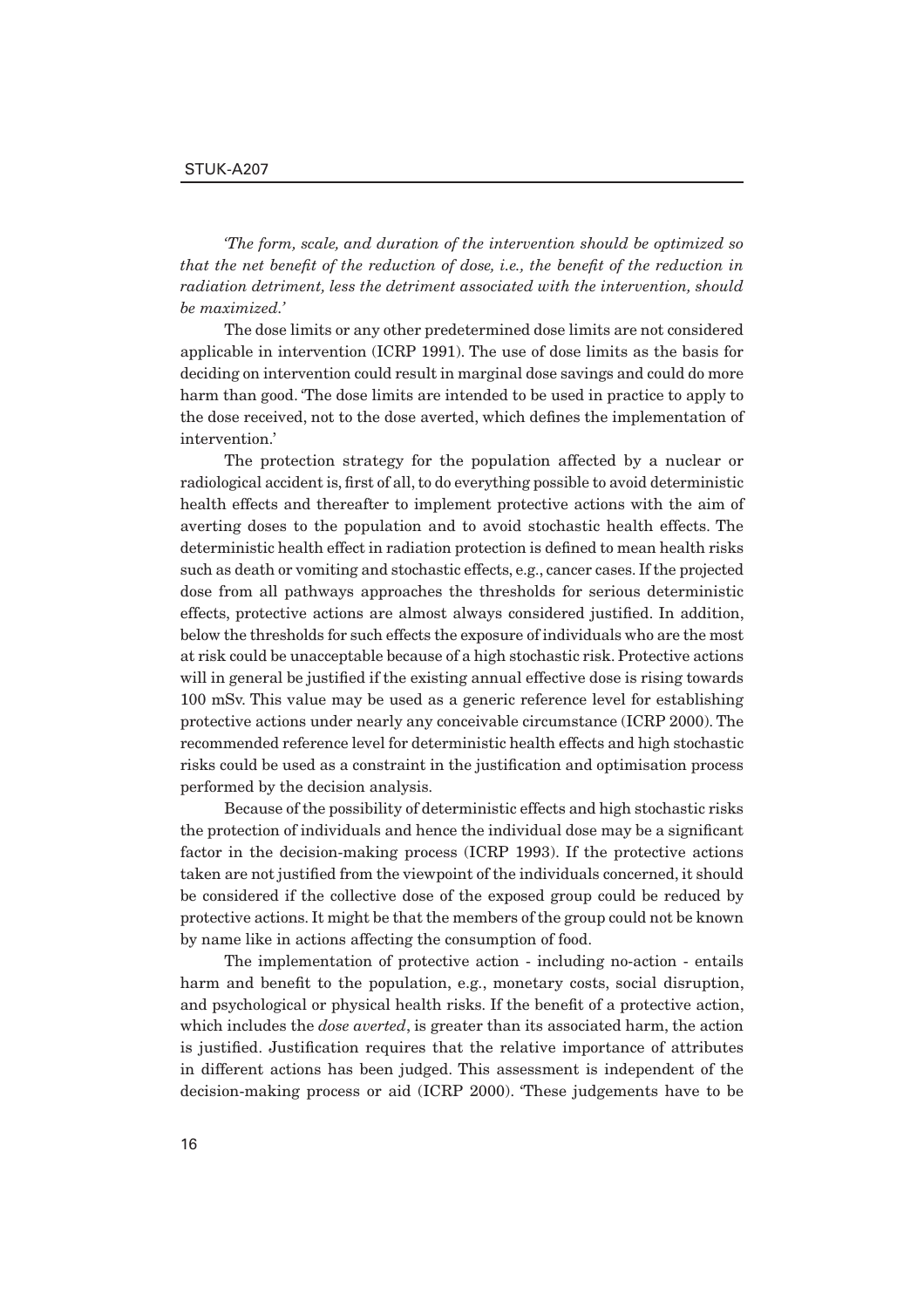made irrespective of the decision-aiding technique used. Indeed, they are made implicitly even if a decision-aiding technique is not used. (The technique does not create the need for judgements; rather it makes them explicit!).' A simplified example of justification is a cost-benefit analysis in which the avertable collective dose (manSv) is converted into monetary units by α-value, e.g., 20 000 €/manSv (see e.g. IAEA 1994). If the difference, the avertable dose expressed in monetary units minus the costs of action, is positive, the action is justified.

Justification of protective actions in radiation protection is not independent of other choices made by society and particularly not independent of general protection of health (ICRP 1990; IAEA 1994; OECD/NEA 2002). The resources of a society are finite, and if more resources are allocated to radiation protection, it means that less effort and fewer resources are allocated to other aids of health protection. Respectively, more effort and resources allocated to other types of health protection mean less effort for radiation protection. It is seen to be reasonable that the same amount of effort and resources should be expended to avoid serious illness, above all cancers and premature death caused by radiation or other causes.

The revealed assessment of the resource allocation is not straightforward, although made implicitly in many everyday decisions that involve health risk. The IAEA has discussed extensively the value, in monetary terms, of averting the radiation-related health risk and hence the level of resources to be allocated to reducing the dose (IAEA 1994). As a rough estimation, a sum of 20,000 US\$ per manSv saved has been given for typical resource allocation. The range given by ICRP is 3,000 - 100,000 US\$ per manSv (ICRP 1993).

If it is possible to choose the form, scale and duration of a protective action or if there are several feasible actions, the best action should be chosen, i.e., the action that maximizes the net benefit. The *optimization* of intervention is achieved by ranking all the feasible actions, e.g., applying decision analysis. The protective action with the highest ranking will produce the maximum benefit. The operational research and radiation protection communities interpret the term optimization a bit differently and the OR does not use the term justification. In the discussion part of this thesis there is a proposal how these terms could be understood when applying decision analysis.

In optimization it is thus assumed that all actions and factors are defined at the beginning of the analysis. In practice, however, it is not possible to define all actions before making some preliminary numerical assessments and running through some rough calculations to gain a feeling for what numbers are important and require refined assessment or even new data collection. Although preferences are associated with numbers in the planning of intervention levels, optimization is not a purely mathematical problem.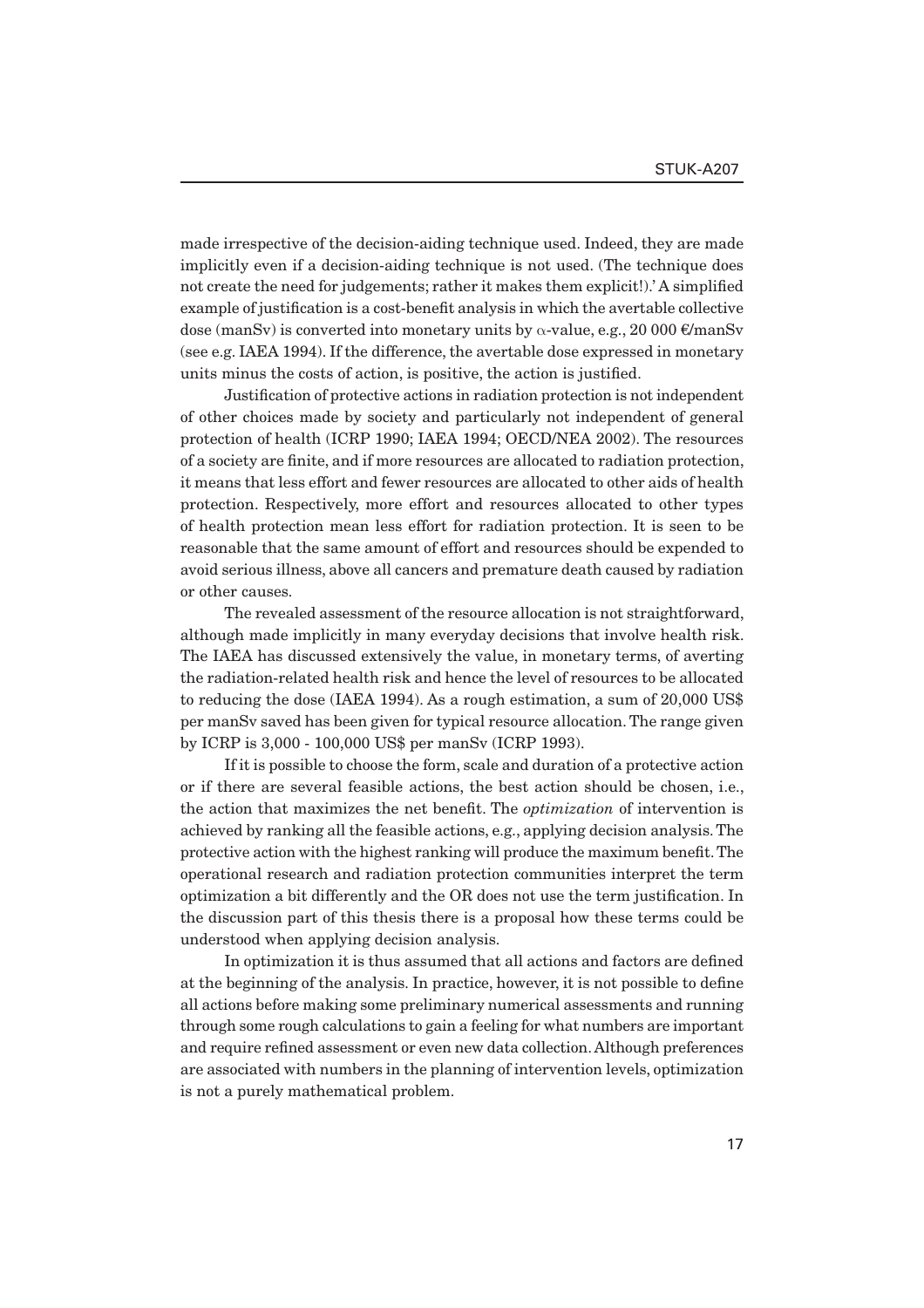Realism is sought in consequence assessment both in nuclear emergency management and in risk management text books, not under- or overestimation (IAEA 1994; Wilson and Shlyakhter 1997). The consequences of an action should be assessed for a well-defined group, e.g., for a municipality or children, which could be met by a feasible action. Below the thresholds for deterministic health effects and high stochastic risk, the dose reduced by an action is assessed with the mean dose in the group to be protected, not on the basis of the maximum individual dose received by a group. If there is a definable subgroup within the defined group, that is more at risk  $(e.g.,$  forest workers, farmers), the feasible actions for this group should be justified and optimized separately. In addition, if the consequences of an action, which might be a benefit or a disadvantage, concern part of the population not belonging to the defined group, the consequence to the group should also be considered in the decision taken.

The international organisations have also given numerical guidance on intervention levels. The recommendations of the ICRP are based on 'objective assessment of the health risks associated with exposure levels and on radiological protection attributes' (ICRP 2000). The Commission has also utilised generic intervention level assessments performed by other international organisations. The advice is expected to serve as an input for the final decision-making process.

The IAEA has provided guidance that could be used as an aid for national authorities in establishing their own intervention levels (IAEA 1994). In order to have a common basis for national decisions the Safety Guide gives generic intervention levels which, prior to accidents, are based on generic accident scenario calculations. Guidance is provided for major protective actions: sheltering, evacuation, relocation, iodine-prophylaxis and food restrictions. Numerical values are derived with cost-benefit analysis.

The expert groups of the World Health Organisation, WHO, has recommended an intervention level of an individual dose of 5 mSv as justified by comparison with variation of natural background radiation (WHO 1988).

The Codex Alimentarius Commission of the Food and Agricultural Organisation, FAO, and WHO have adopted generic intervention exemption levels to control foodstuffs in international trade that have become contaminated with radionuclides in an emergency situation (FAO/WHO 1991). They are intended to be values below which no restrictions are required. The derived intervention exemption levels have been calculated from intervention levels of 5 mSv annual committed effective dose and 50 mSv annual effective thyroid dose  $(131)$ , 550 kg of food consumed in one year, all of which is contaminated, taking into account the sensitivity of infants and the food consumption pattern, and dose per unit intake factors for the radionuclides of concern.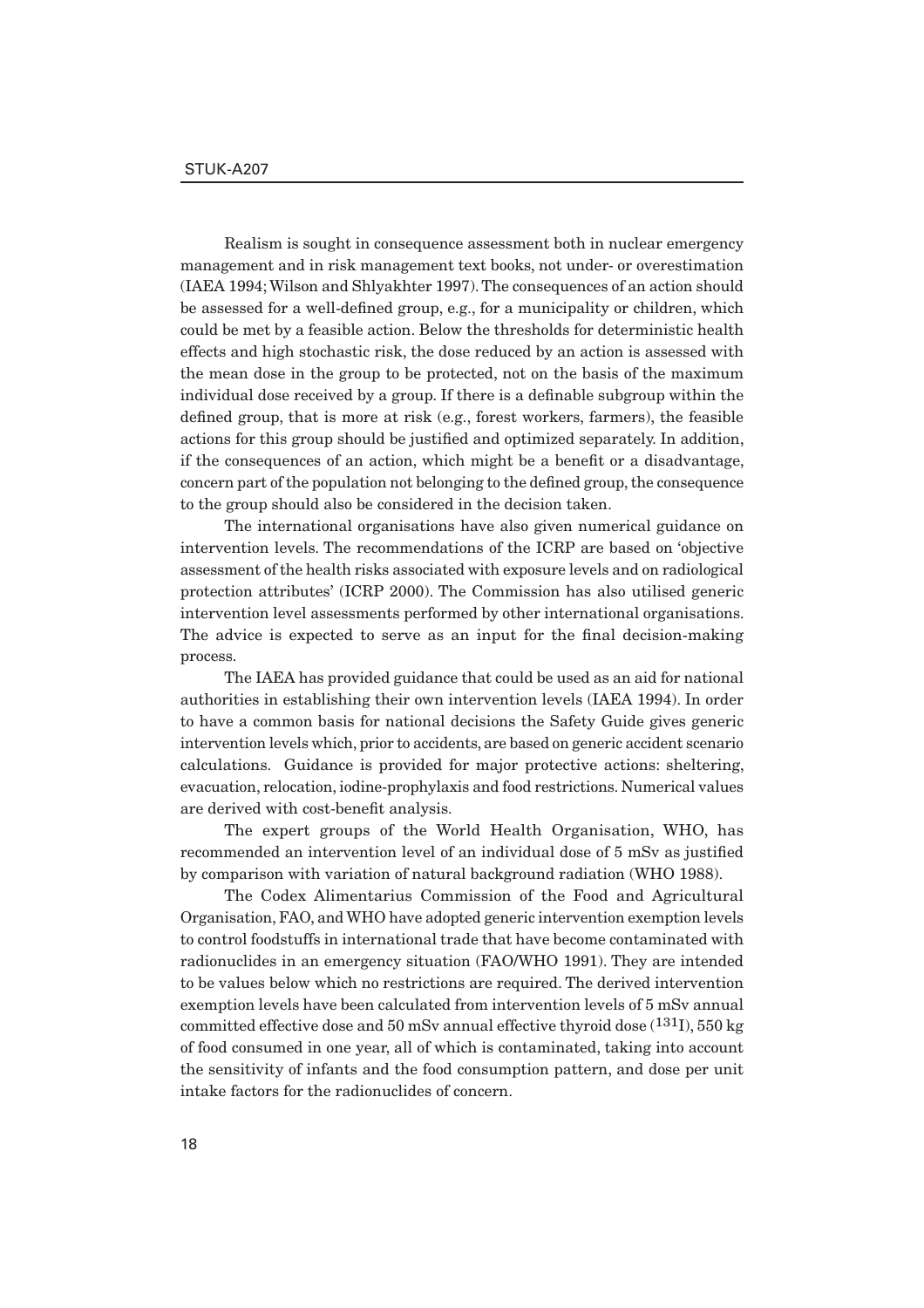The Group of Experts set up under the terms of Article 31 of the Euratom Treaty has recommended that the guidance in the Radiation Protection 87 report should be the basis for setting intervention levels by competent national authorities (CEC 1997). The cost-benefi t analysis has been applied to derive recommended ranges of intervention levels. Recommended action levels for foodstuffs are congruent with those of the Codex Alimentarius commission (Council Regulation No. 3954/87).

### **2.2 The decision-making process**

No single agreed structure exits for the emergency management process common to all countries in Europe (Bartzis et. al. 1999, III; Carter and French 2004). There are different persons and organisations that are responsible for decisionmaking and for implementation of countermeasures at different phases of an accident, and the process vary from country to country. Nonetheless, there are common themes. At the accident site the operator or licensee for the practice is in general responsible for controlling the event. The licensee may also be the first organisation to take the initiative in implementing off-site protective actions close to the site based on emergency plans. In that case a shift of responsibility to the rescue service and/or to the competent authority for implementation and planning of emergency actions will be agreed in the early hours of the incident. In the longer term the decision-making is subject to a country's administrative and legal system.

In minor local accidents the mayor, the head of the local rescue team or the regional fire chief of the municipality concerned leads the operation in domestic accidents. A leading group could be called to assist the regional leader. All relevant local authorities are represented in the group.

At the provincial level the provincial administration board (all pertinent sectors represented) and at the national level, in many countries in Europe, the Ministry of the Interior can issue orders related to rescue operations. The Ministry of the Interior is also generally responsible for the overall co-ordination of actions within the central government, especially in the early phase of an accident or, as in Finland, nuclear accidents abroad with transboundary contamination. The ministry can set up a co-ordination group which is comprised of representatives from all relevant ministries and expert organisations.

The basic principle in nuclear emergency management in central government is that each branch of administration is responsible for preparedness arrangements, emergency responses and information on actions in their own sector of authority. Hence each ministry decides on countermeasures in their sector of authority and presents matters to the Council of State in issues requiring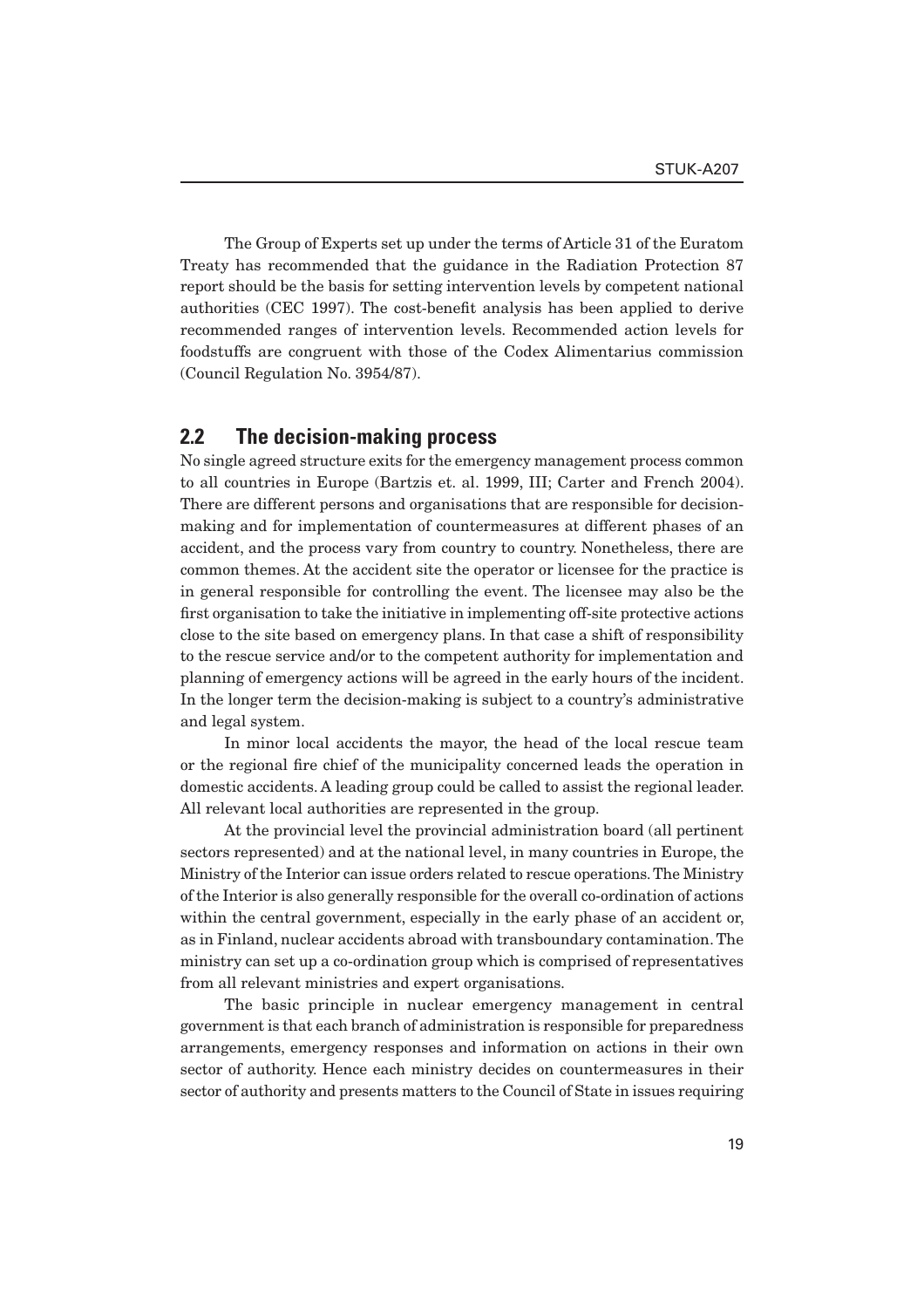political commitment. The common distribution of responsibilities, which is particularly valid in Finland, is as follows (Sinkko et. al. 2001):

- the Ministry of Health is responsible for the health protection of the population (advice on iodine prophylaxis in contingency plans, psychological aid, social support, medical treatment etc.), and for providing logistics for evacuees;
- the Ministry of Trade is responsible for food and trade restrictions;
- the Ministry of Agriculture is responsible for measures in agriculture, forestry and fisheries and for implementation of the agricultural countermeasures covering primary production, i.e., all foods from field to table;
- the Ministry of Environment is responsible for housing of relocated population and reclamation of contaminated land (waste from decontamination);
- other relevant bodies and ministries in accident situations include the information unit, which co-ordinates information activities. The Ministry of Foreign Affairs is responsible for issuing information to foreign media on national accidents and the Ministry of Transport and Communications is responsible for communications (broadcasting companies), transport etc.

In most countries expert organisation on nuclear and radiation related issues assists all administrative branches. The duties of organisations regarding offsite emergency management are inter alia: to perform radionuclide analyses, to assess the radiation situation, to assess and predict radiation-related health consequences and, as a safety authority, to prepare and give recommendations on countermeasures to other authorities.

Decision-making takes place in groups of various sizes and compositions, ranging from local emergency services through local government to central government bodies. For example, the task of radiation protection and other experts may be to prepare the recommendations or comments which are considered by all relevant parties who have interests in and concerns with protective actions. The formal decision is typically made in the presentation of matters to the President, Governor or maybe, in a less formal way, to the Director General of Rescue Services. For example, later on it may turn out to be necessary that the waste disposal or the coverage of costs requires a new law. A bill is first discussed in a preliminary debate and then sent to the proper committee. After hearing specialists and various parties concerned the committee is to take a statement about the law proposal. It is then sent back to the plenary session for three readings, the last one for passing it. The formal decision is made in the presentation of a bill to the President.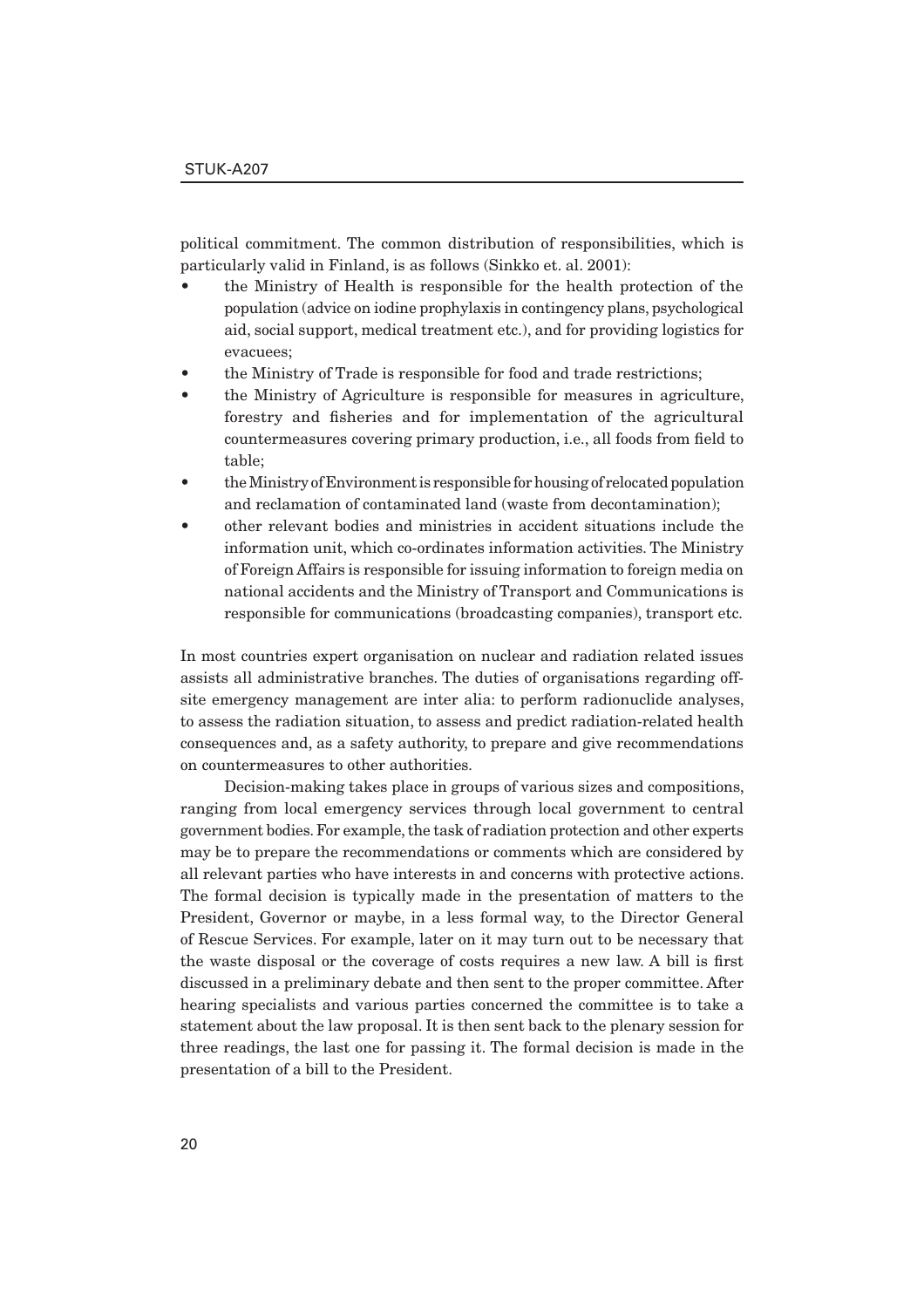All in all, the power in societal decisions is fragmented, i.e., scattered among many people and many decision-making phases that a single decision-maker cannot exercise much power in a decision. Alho (2004) and Sauri (2002) have observed this fragmentation in the political decision-making process. A precursory activity always has influence on the decision. The sense of power could only be perceived if elected officials, after a reasoned address or report, reconsider their preliminary decision or even change it. Decision-making is often a long process and it is difficult to separate preparatory work and evaluation from each other. It might be difficult to see where and when the actual decision is taken.

In general, a decision has been agreed upon before the formal decision is taken and it is too late to try to affect the decision in the phase of voting or presentation of matters (Sauri 2002). No doubt decisions will be taken outside official meetings, but even in that case, the grounds for a decision should be stated publicly instead of the majority announcing the decision. Sauri (2002) has proposed a way of improving the political culture in which the grounds for a decision or proposals should be announced publicly to be assessed and criticized by all interest groups. The credibility of politics or democracy is always undermined when the grounds are not explained. Susskind and Field (1996) have stressed that in environmental decisions decision-makers and government officials should acknowledge the need for quality information, effective communication and mutually beneficial relationships, not employing techniques such as stonewalling, whitewashing, and blocking and blaming.

Alho (2004) as well as Sauri (2002) has become to the conclusion that the decision-making process should be expanded towards greater openness and transparency. Alho (2004) in studying the exercise the power and the decisionmaking process in Finland acknowledges the need to broaden opportunities for participation. Participation and rational dialogue are vital for democracy.

An elected official should remain an elected official and not behave as an expert (Sauri 2002; Lackey 1997; Susskind and Field 1996). He or she should control the decision-making process in a way that fixed objectives can be achieved. He or she should speak in such a manner that those who have given the power can understand the issue. Experts should not have the role of an elected official or politician. They make technical calculations and present reports to ensure that elected officials are able to understand the problem and the consequences of decision options. Their role in decision-making process is essential. It has been proven that whoever first writes a reasonable report it will be difficult to change the content of the report during the decision-making process.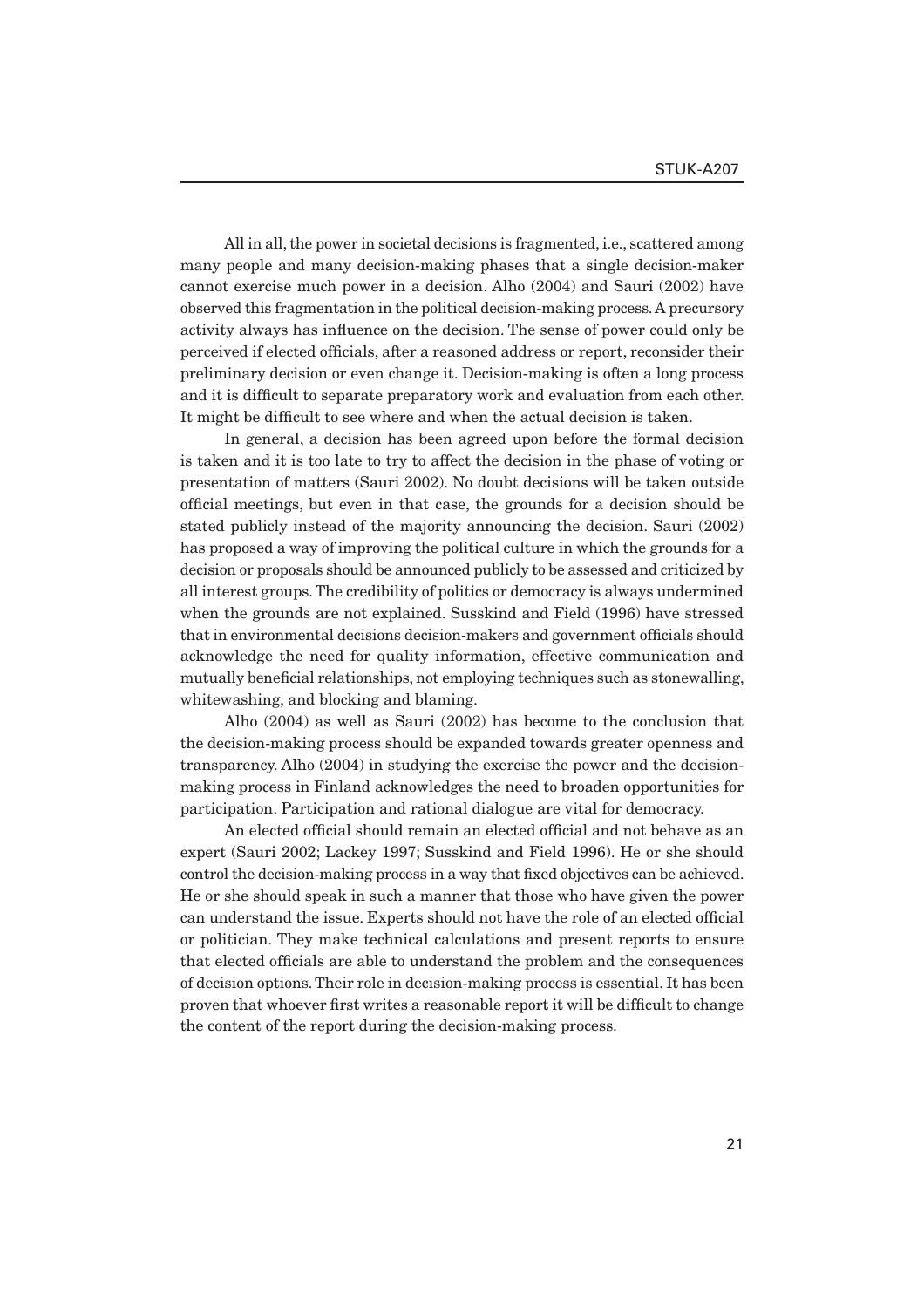### **2.3 Decision analysis and its application in nuclear emergency management**

The ICRP has seen decision analysis as an important practical embodiment of the optimisation concept in radiological protection (ICRP 1989, 2000). The problem could be better clarified if the radiological protection options were properly identified and their performance assessed in terms of risk reduction, costs and other relevant factors. A systematic approach ensures the recognition of the judgements involved.

Operational Research (OR) over the past 40 years has transformed the abstract, mathematical discipline of decision theory into a potentially useful technology known as decision analysis, which may assist key players in handling large and complex problems and the attendant flows of information. Decision theory and its use in decision analysis is a branch of Operational Research, which has links to economics and psychology. Decision analysis is not intended to be used to solve problems automatically. Its purpose is to produce insight and understanding in order to help people to make better choices. It is both an approach and a set of techniques to rank options according to people's preferences. The theory of prescriptive decision analysis is described in detail in the literature (Keeney and Raiffa 1976; Keeney 1992; Winterfeldt and Edwards 1986; French 1988; Goodwin and Wright 1992; Hammond, Keeney and Raiffa 1999). This chapter briefly explains multi-attribute decision analysis and how it could be applied in nuclear emergency planning (Sinkko 1991; Gjörup 1992).

In decision theory it is recognised that people could benefit from the support and guidance of structured decision analysis. Where this is not the case, as e.g. in recurrent, experience-based decisions, it might seem simpler, more efficient and more acceptable to introduce a problem or a complete list of alternatives and their consequences into the decision-making process without recourse to any formal analysis. Nuclear accidents are very rare and their consequences dissimilar. Therefore the decision-making process cannot be based on daily, recurrent experience. An analytical approach could be advantageous in unusual decisions, also helping to focus on pertinent information collection.

Secondly, studies indicate that when left to their own devices people easily create and hold on to many kinds of inconsistent beliefs and preferences (Kahneman and Tversky 1982; Spetzler and Staël von Holstein 1975; Gregory, Lichtenstein and Slovic 1993). This view is supported by research indicating that the correlation between preference rankings derived from holistic judgement and those derived from decision analyses decreases as the number of attributes in the problem increases (Winterfeldt and Edwards 1986). Even in the absence of seriously conflicting objectives, unguided intuitive decision-making is susceptible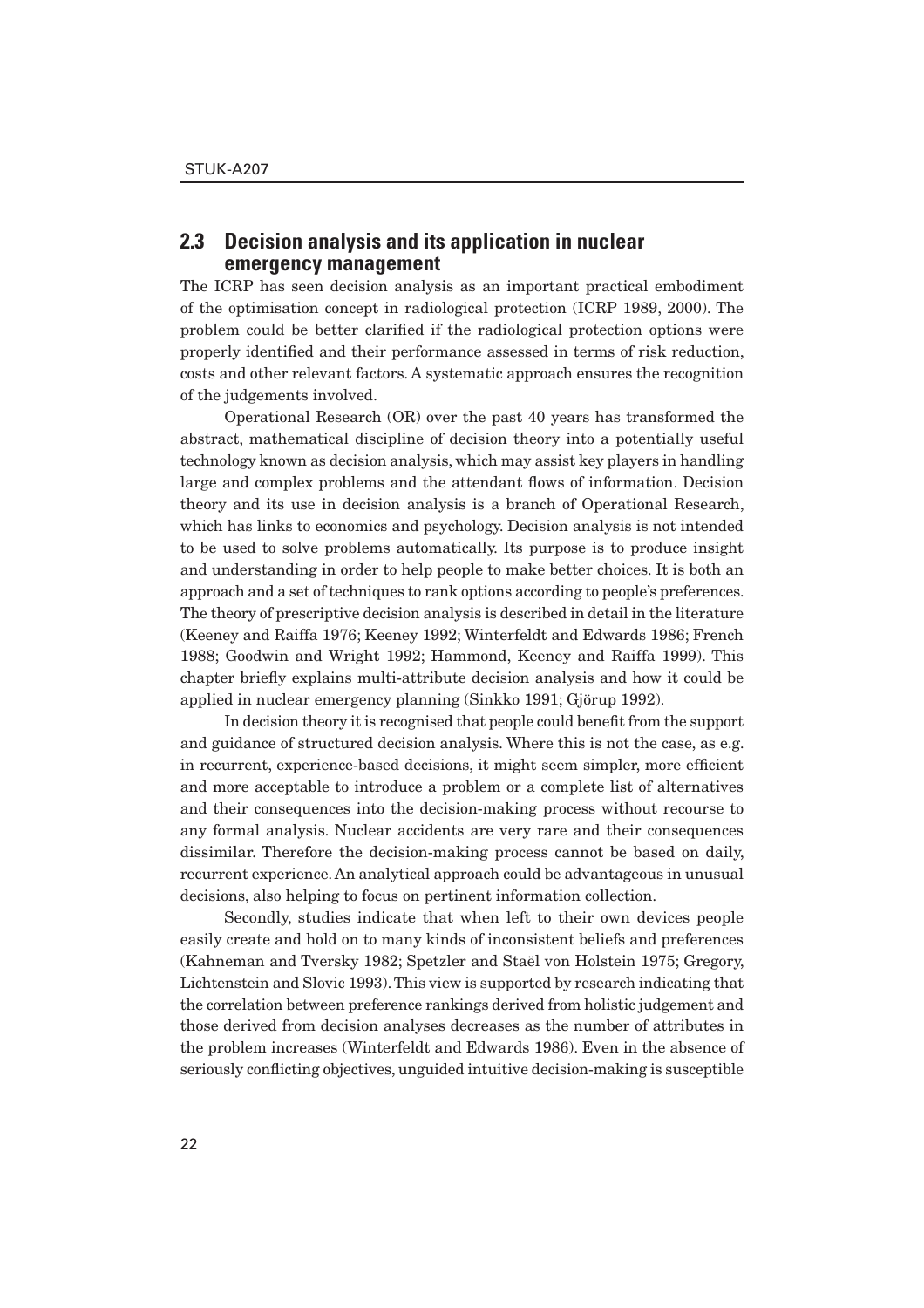to many forms of inconsistency. People's preferences may be dictated by the presentation of a problem and not by its underlying structure, which may lead to irrationality.

The essence of decision analysis is to break down complicated decisions into small, manageable pieces that can be dealt with individually and then recombined logically. In this one-step-at-a-time approach many decision problems may be resolved by considering what are the relevant objectives, and alternative actions, what might happen as their consequence and what is the prioritisation among the consequences.

Before any formal or informal analysis is made, it is essential to identify the key players, e.g., the authorities, expert organisations, industry, producers, the public and the formal decision-makers. The decision to be taken and the purpose of the analysis have to be defined as well. The analysis may well serve other purposes rather than lead to prompt decisions. The planning of protective actions in advance is a common example.

#### **Objectives and attributes**

Many researchers in the decision theory have proposed that identification of objectives relevant to the decision problem is most important because alternative actions are important only as a means to achieve these objectives (Keeney 1992, 1994). In other words, quoting an old saying, 'if you don't know where you are going, any road would do', fits here. In order to be more useful and understandable, objectives should be measurable. In decision analysis numerical scale are used to evaluate how objectives can be achieved by actions. The related numerical variable is called an attribute.

Objectives and attributes are not always evident, but time and effort is needed to specify them clearly and fully. Incomplete specification will lead to too narrow a focus (Hammond, Keeney and Raiffa 1999). Objective identification could be facilitated by thinking of the pros and cons of potential alternatives. It might also be effective to compare prior attribute definitions in analogous problems.

An attribute hierarchy, also called a value tree, can be useful in defining objectives and attributes (Keeney 1992). The top layer of the tree contains very general and sometimes vague values. The values become more specific the lower one goes down the tree. The building of the objective hierarchy is continued until objectives that are measurable, operational or easy to assess judgementally, are found. Keeney and Raiffa (1976) propose the following criteria for examining the applicability of the attributes: completeness, operationality, decomposability, absence of redundancy and minimum size.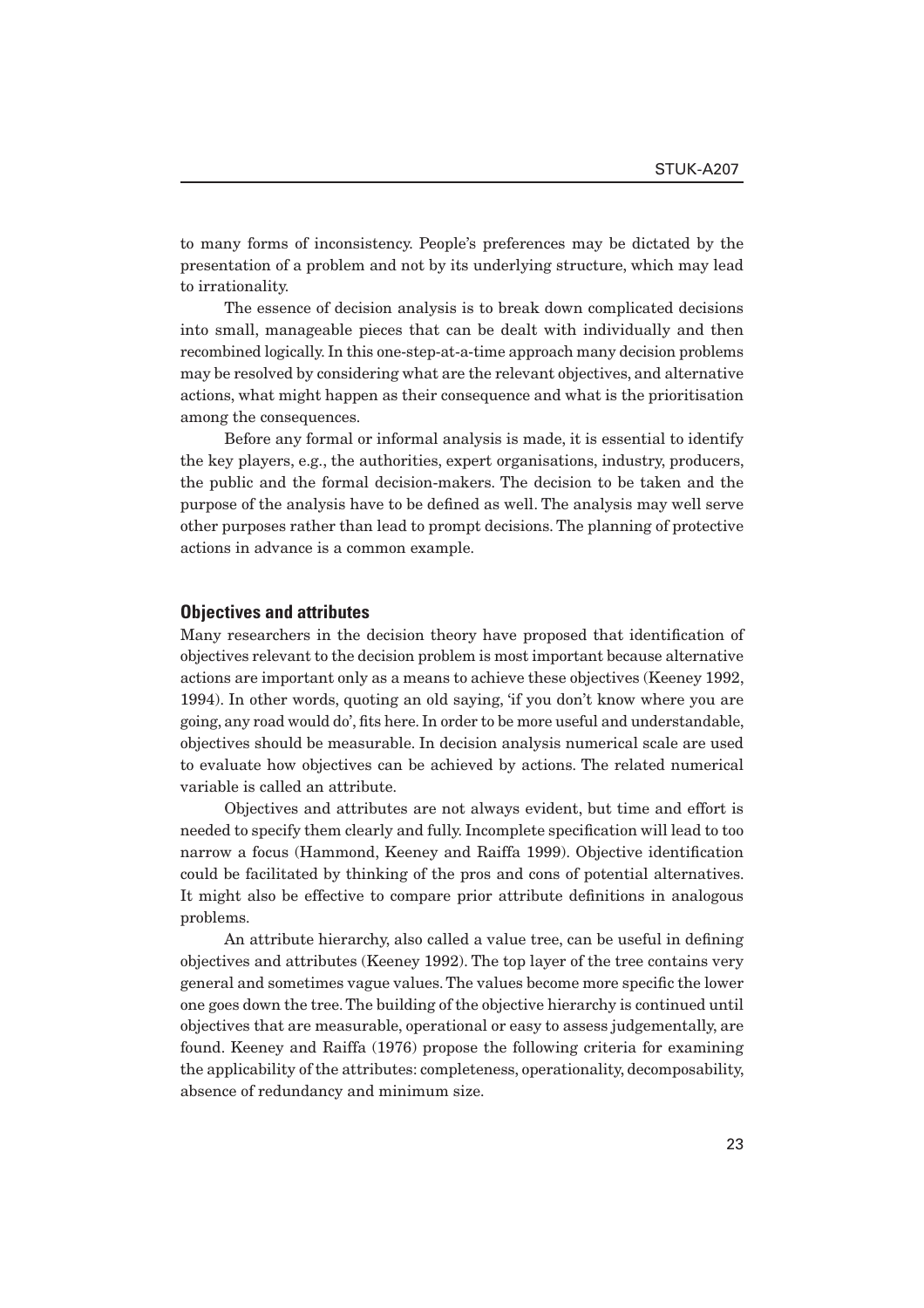In nuclear emergency management international organisations have listed a generic group or abbreviations of objectives: minimising the radiation dose, physical risks, monetary costs, anxiety and disruption of actions, and maximising the reassurance produced by intervention (ICRP 1991, 2000; IAEA 1994). Certain authors in emergency management community have also written down the definition of fundamental attributes that they have proposed or used in the analysis (French 1992; Hedemann-Jensen et. al. 1996; Morrey and Potter 1994; Atherton and French 1998).

#### **Alternative actions**

One essential stage in emergency management and in decision analysis is to identify all feasible alternatives of actions. International organisations have published generic guidance on the primal protective actions considering reduction in dose, especially for the early phase. For planning purposes, protective actions have been listed and categorised into those that restrict people's activities or the use of contaminated food or consumables and into those which prevent radionuclide incorporation in the human environment, food or consumables (ICRP 1991; IAEA 1994).

In planning countermeasures for the event of a nuclear accident generic, protective actions can be developed further by considering the possibility of changing the action's scale, timing and duration. For example, the population group to be protected can be modified. It is useful to iterate between the articulation of attributes and creation of alternatives in order not to end up with too limited set of alternatives. All feasible actions have to be defined - including no action at all - which might be implemented to control a certain exposure pathway. In defining the action, its technical and social feasibility, and national circumstances should be considered; can it be implemented in practice as has been planned?

The aim of radiation protection in nuclear emergency management is to reduce doses by implementing countermeasures. Accidents will cause negative social and psychological impacts. After the Chernobyl accident it was observed that psychological health consequences were the most significant as compared with the economic and radiological ones (Allen et. al. 1996; IAEA 1991). It has been concluded that radiological countermeasures might not withdraw anxiety or stress alone but in addition actions to mitigate social and psychological impacts are needed, for example debriefing where victims by discussions work trough their anxiety (Haukkala and Eränen 1994).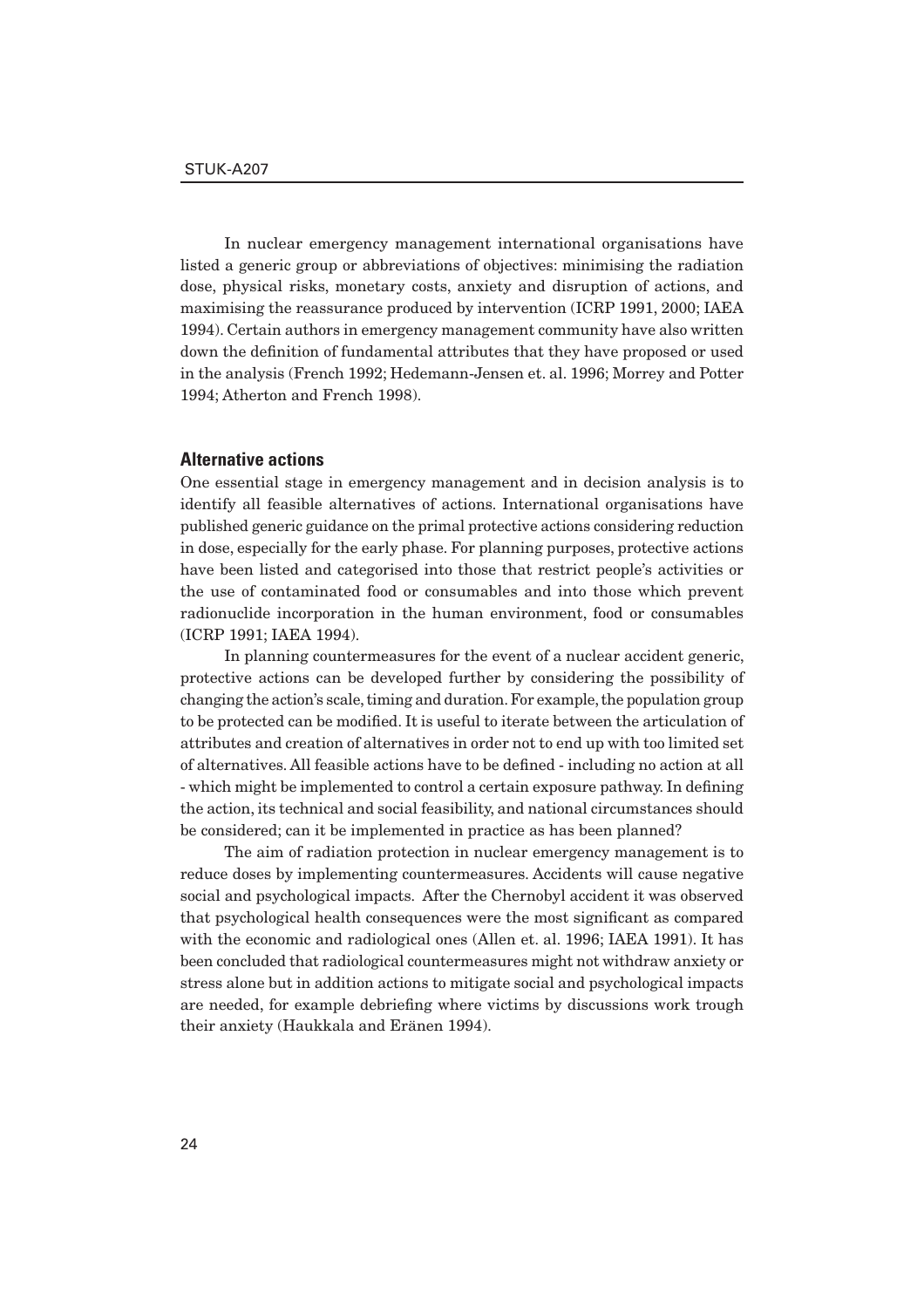#### **Consequence assessment**

Consequences are the values of attributes in various actions, e.g., the assessed doses before and after the actions are taken and the costs of the actions. The measurement of these attributes is easy because we can identify the variables representing them. However, for attributes such as reassurance and anxiety, it will be more difficult to find appropriate statistics or a variable that can be quantified or expressed on a characteristic scale. The technique that can be used to express the preferences over the values of an attribute is grade scales, direct rating of the consequence, which is often used, e.g., in schools and technical magazines.

In direct rating, the most preferred option, for anxiety for instance, is given a value of 100 and the least preferred option the value of zero. The other options are ranked between zero and 100, according to the degree of preference for one option over another in terms of anxiety. The technique seems robust but numbers do not always need to be precise. The availability of relevant information could be more important than its precision.

All in all, rational decision-making requires that the consequences in each action are assessed realistically, without overestimation. Conservatism in assessment may cause overestimation of the benefit of an action, an excess of monetary resources and an increase in unnecessary stress among the population.

There are different consequence assessment tools for nuclear emergency management, for example: ARGOS (http://www.pdc.dk/nucsystems-uk/), COCO-1 (Haywood, Robinson and Heady 1991), OECD/NEA (2000), RODOS (Ehrhardt and Weis 2000) and WSPEEDI (Chino et. al 2000). These softwares are planned to assess, present and predict mainly the radiological consequences of an accident and the monetary costs of actions. However, in the workshops reported here it was not possible to calculate all the consequences needed in the decisionmaking process. Commercial software can be and were utilised in consequence assessment, for example GIS (Geographic Information Systems) and spreadsheets together with statistical and production information.

#### **Trade-offs**

The avertable dose achieved by a countermeasure is probably not of equal importance to its monetary cost. In all decisions - whether explicit or not - the range of attributes has to be balanced, e.g., by assessing the weights on the attributes. They represent the judgement concerning the relative importance of the levels of attributes. For example, how much is society ready to invest to avoid a certain dose? The importance of an attribute not only depends on its conceptual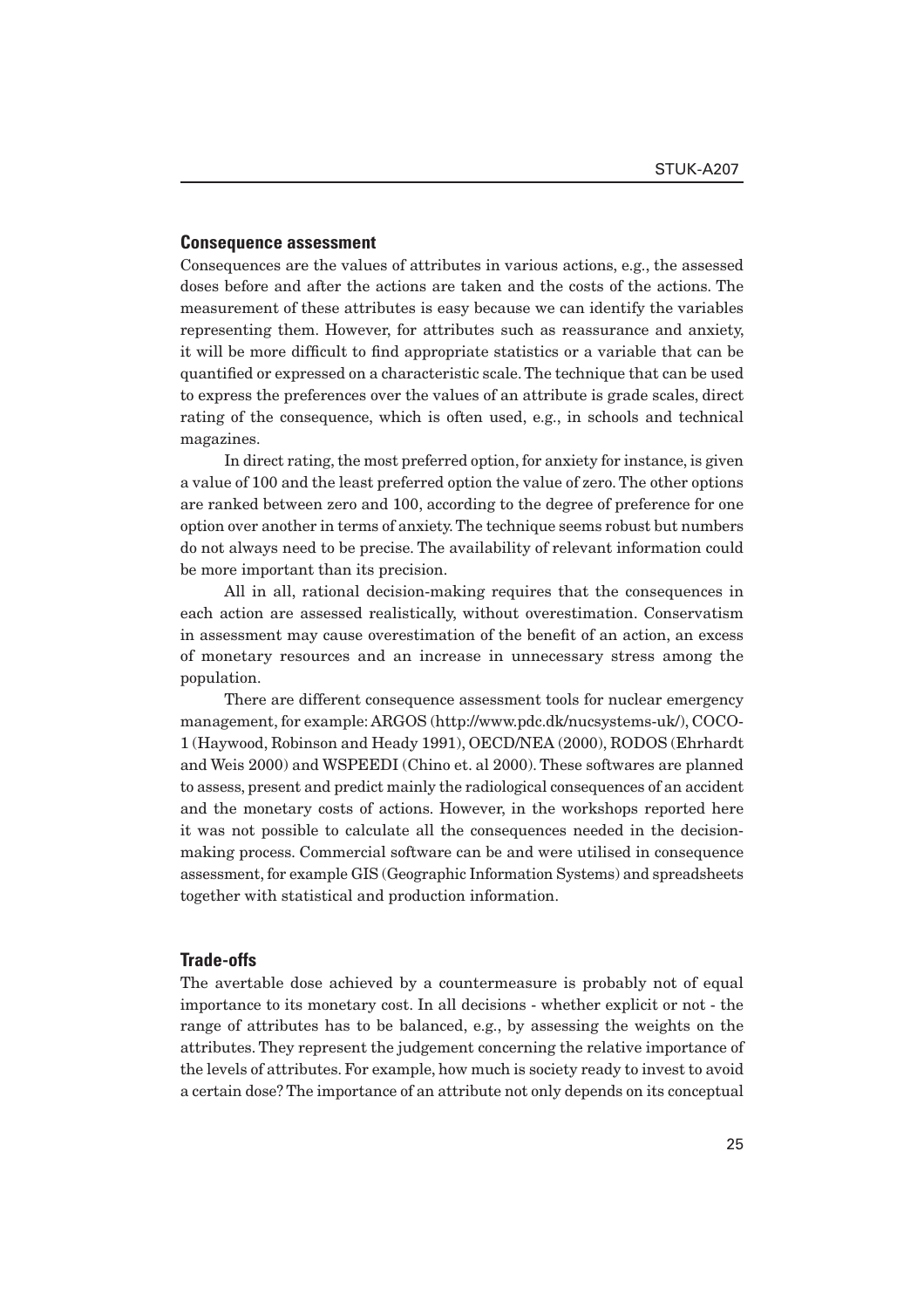value, such as health, but also on its range of values, such as the number of cancer cases. A thorough assessment of trade-offs is essential for good decision-making but it is not always an easy matter and is prone to mistakes (Keeney 2002).

The trade-off values are subjective, not objective. There are no universal values. The values are related to every specific problem, and in addition, they change according to opinions and are dependent on resources of a society. There are methods and studies which make it possible to estimate trade-off values and shed more light and understanding on the values, for example, studies on willingness to pay and the costs of life-saving interventions (Bengsson and Moberg 1993; Katona et. al. 2003; Ramsberg and Sjöberg 1997, Tengs et. al. 1995). They have reported variations over 11 orders of magnitude in values with the median of 20,000 - 40,000 US\$ per statistical life saved per year. Tengs (1995) has concluded that more lives could have been saved by shifting resources between life-saving interventions.

However, methods such as willingness to pay studies and contingent valuation, that are carried out to prevent harm, have been criticised. The problem with contingent valuation techniques is that 'they capture attitudinal intentions rather than behaviour, important information is omitted from questionnaires and their results are susceptible to influence from cognitive and contextual biases' (Gregory, Lichtenstein and Slovic 1993). The results of willingness to pay studies are not any more useful because case studies are usually poorly structured and do not indicate the multidimensional values behind decisions. Values are multidimensional and people have strong feelings and beliefs about these values, which typically are not numerically quantified and are not expressed in monetary terms. Careful structuring of the problem is necessary to identify the underlying multidimensional values, attitudes to risk and trade-offs related to the problem. These are created during the elicitation process in decision analysis. Therefore, it does not seem reasonable to assess trade-off values using problem independent studies. Indeed, a proposal has been made to adopt the multi-attribute value/utility theory in contingent valuation studies (Gregory, Lichtenstein and Slovic 1993).

### **Uncertainties**

Value models, such as MAVT and cost-benefit analysis (CBA) are used in the planning of countermeasures in the event of a nuclear accident (IAEA 1994; Sinkko 1991). They are inappropriate if major uncertainties are connected with the decision, as in nuclear emergency management. In many protective actions the consequences of alternatives cannot be predicted with certainty. For example, depending on the course of the accident, it is possible that much higher or lower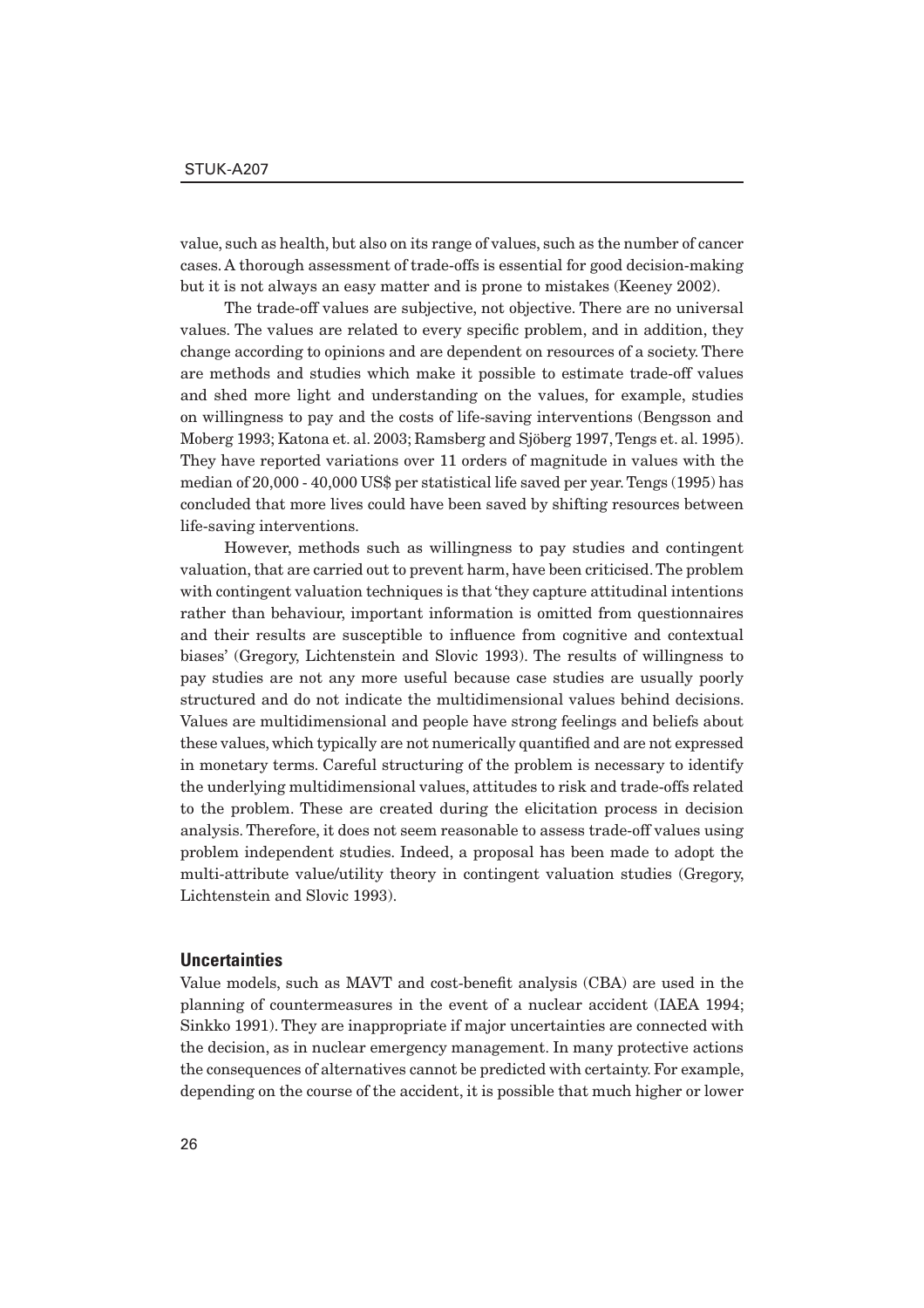doses than estimated will result, or it is not known how successful the action will be. Even if the fallout pattern has been measured, the dose distribution could be substantial. The consequence assessment of other attributes is equally uncertain. Utility analysis (MAUT) is designed to allow both uncertainties and risk to be taken into account. For example, if felt appropriate, it is possible to use the individual dose instead of the collective dose in the calculations by considering the individual dose distribution. There is also software which makes it possible to incorporate distributions into the analysis (Smith 2002). Incorporation of uncertainties into an analysis, however, requires an understanding of probabilities and - if done in an orthodox way - a series of potentially difficult questions for decision-makers.

Should any uncertainty exist, an important issue is to distinguish a good - analytically premeditated - decision from a desired consequence. Because the outcome is uncertain a good decision does not guarantee the realisation of the most desired consequence. A decision cannot be qualified based on its true consequence (Hammond, Keeney and Raiffa 1999).

#### **Group decisions and facilitated workshops**

Decision analysis is based on the preference model of a single decision-maker. However, in reality, a decision is rarely taken by a single person, but by a group of key players. It is more complex to develop a mathematical model for rational group decisions than a mathematical preference model for an individual decision-maker (see, for example, French 1988 for more extensive theoretical discussion). Indeed, the well-known Arrow's theorem suggests that for each possible arrangement there is a set of individual preferences such that the group preference constructed from individual preferences breaks at least one of the axioms attached to group behaviour (Arrow 1963, 1984). Nevertheless, it is possible to support key players in a manner that can be characterised as useful and informative. A fair and just solution to a group decision problem can be found only if each member of the group behaves rationally and equitably.

In group decisions as well as in individual decisions decision analysis assists key players towards a greater understanding of the problem and the preferences of the other members of the group. Furthermore, the analysis guides the discussion in a positive and constructive way; there are fewer possibilities to jump from one issue to another without direction or progress in the discussion (French 1988; Phillips and Phillips 1993).

A facilitated workshop (also called a decision conferencing) is an interactive approach to group decision making in order to generate a shared understanding of the problem and to produce a commitment to action. A facilitated workshop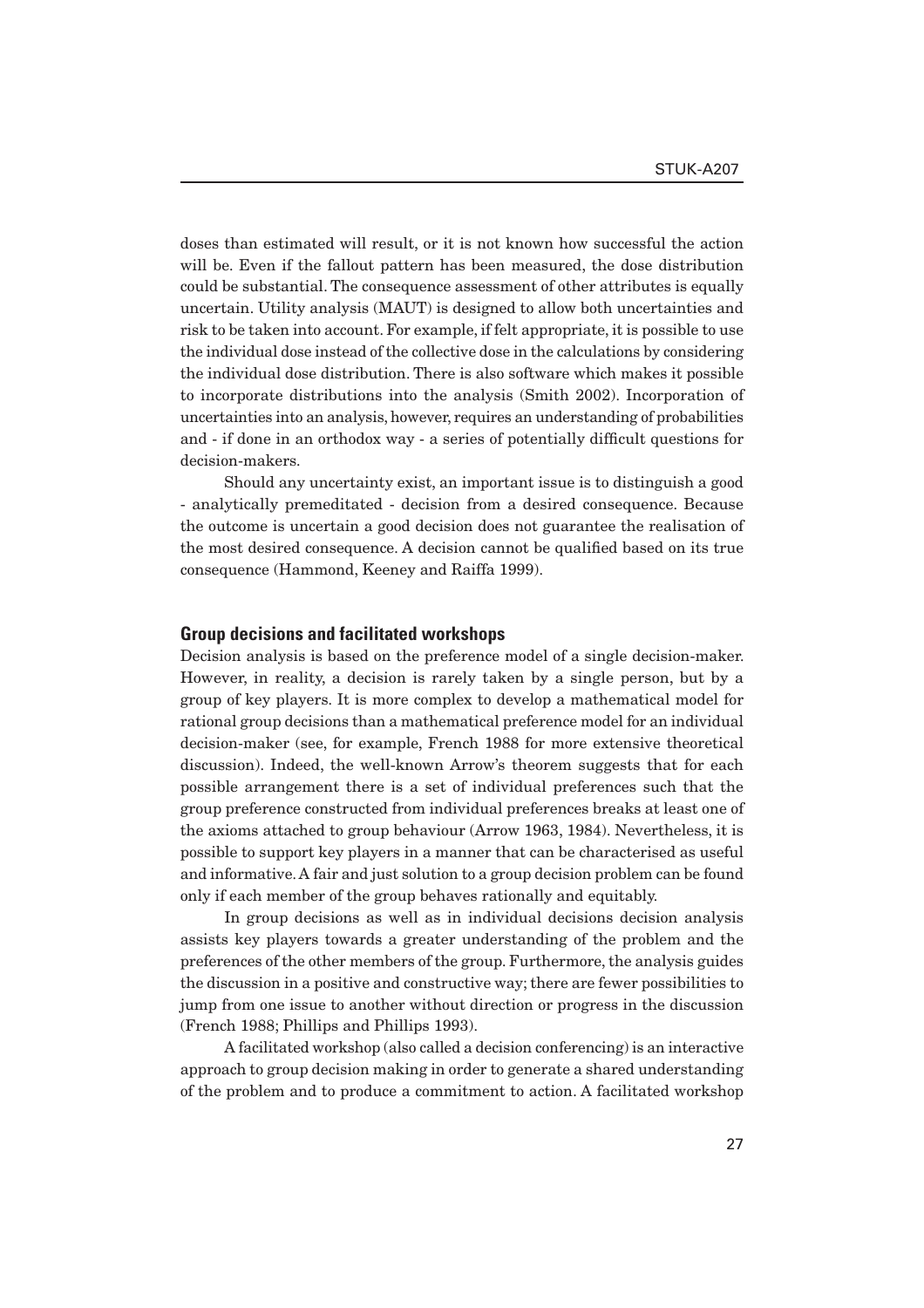combines decision theory, group processes and information technology over an intensive, up to two- or three-day session attended by key players with different fields of expertise. The original arrangement is that a small group of key players is seated in a semicircle to discuss the problem through a facilitator who aids the group's discussion and sharing of knowledge. In the background an analyst, using decision-aiding technology, models the group's views (Phillips and Phillips 1993).

Phillips argued that decision conferencing produces conditions for creative and effective decision-making. Participants are not on home ground (Phillips 1984). Usually sessions take place in hotels, or in an especially designed room on the facilitator's premises. The group is carefully composed of problem owners representing all perspectives of the issue to be resolved. It is recommended that the facilitator should be a professional and neutral outsider (Phillips 1984; Susskind and Field 1996).

#### **Decision analysis techniques**

The decision analysis approach in this work is based on multiattribute value (MAVT) and - utility (MAUT) theories (Keeney and Raiffa 1976; French 1988). The selections were made because these theories are well developed and tested for many years and have an axiomatic foundation. These methods are very applicable also in facilitated workshops where the purpose is to guide the thinking of key players, help them to make consistent judgements and to choose rationally. There are other multiattribute evaluation methods such as the analytic hierarchy process, fuzzy decision analysis and multiattribute outranking analysis. All these theories have proponents and opponents (see e.g. French 1988).

The cost benefit analysis (CBA) has also applied in planning of protective actions in advance (IAEA 1994; Gjörup et. al 1992). The costs benefit analysis has its basis in economic theory. Typically analysis is prepared to provide decisionmakers with information and do not require decision-makers to express value judgements (French 1988). Therefore, the CBA method is not very applicable in the workshops where the judgements are performed with the key players. The apparent difference is also that in the MAVT the values of attributes are converted into common units, whereas in the CBA values are converted into monetary terms. All effects are translated to financial values regardless of how intangible they might be. This poses problems when human health is the main issue. In the workshops some participants pointed that money is not important in the decision on protective actions.

The quality of any decision analysis will depend on how digestible the problem is structured and how careful consequences of alternatives have been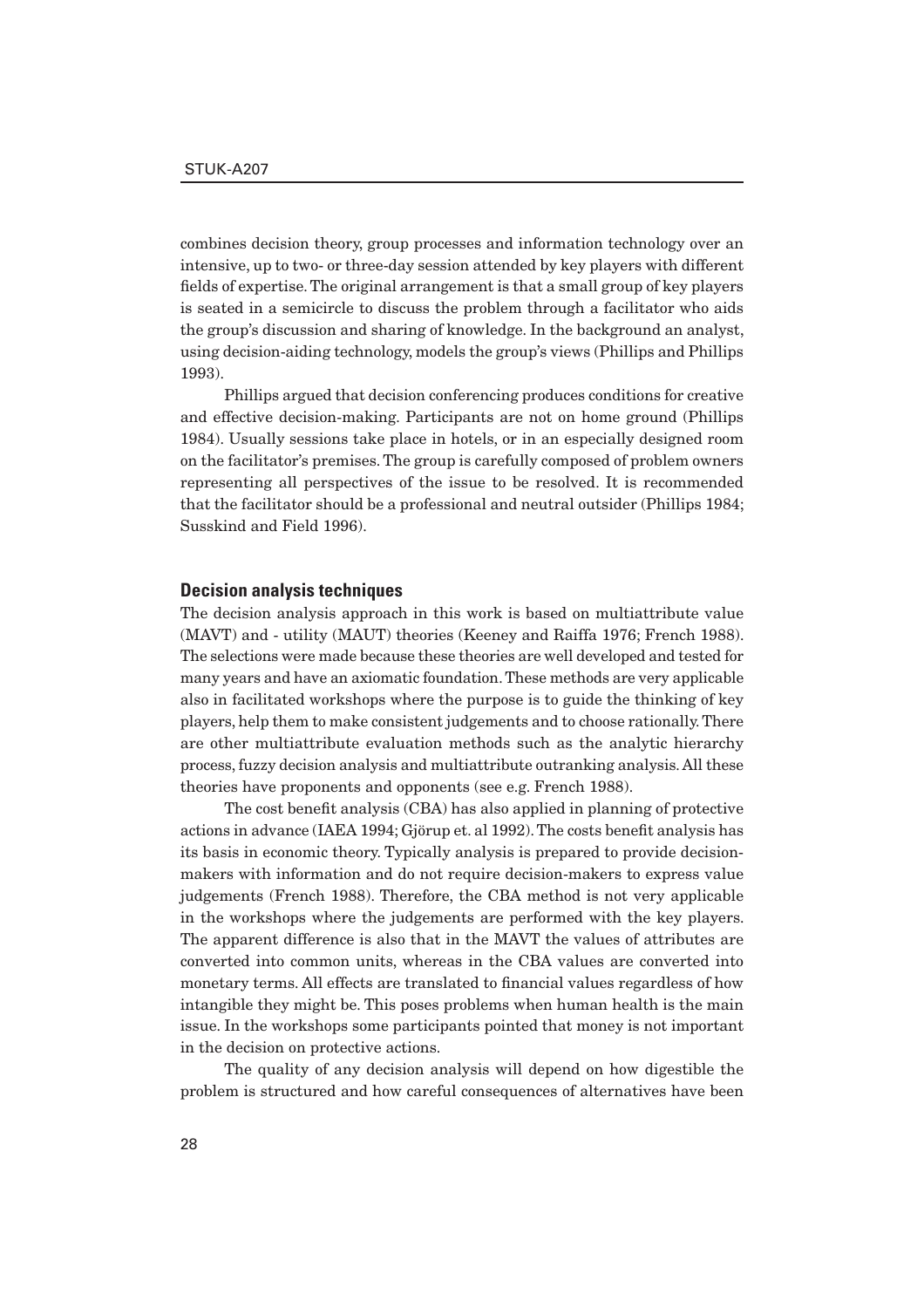pondered. The decision problems, which are deliberated and judged carefully, the outcome of a decision analysis from all evaluation method could well be the same. The prerequisite is that all pertinent attributes, action alternatives and trade-offs are judged equally. This is not likely to be true if risk attitude of a decision-maker is a major issue. In that case the MAUT analysis offers a reliable method to manage the problem.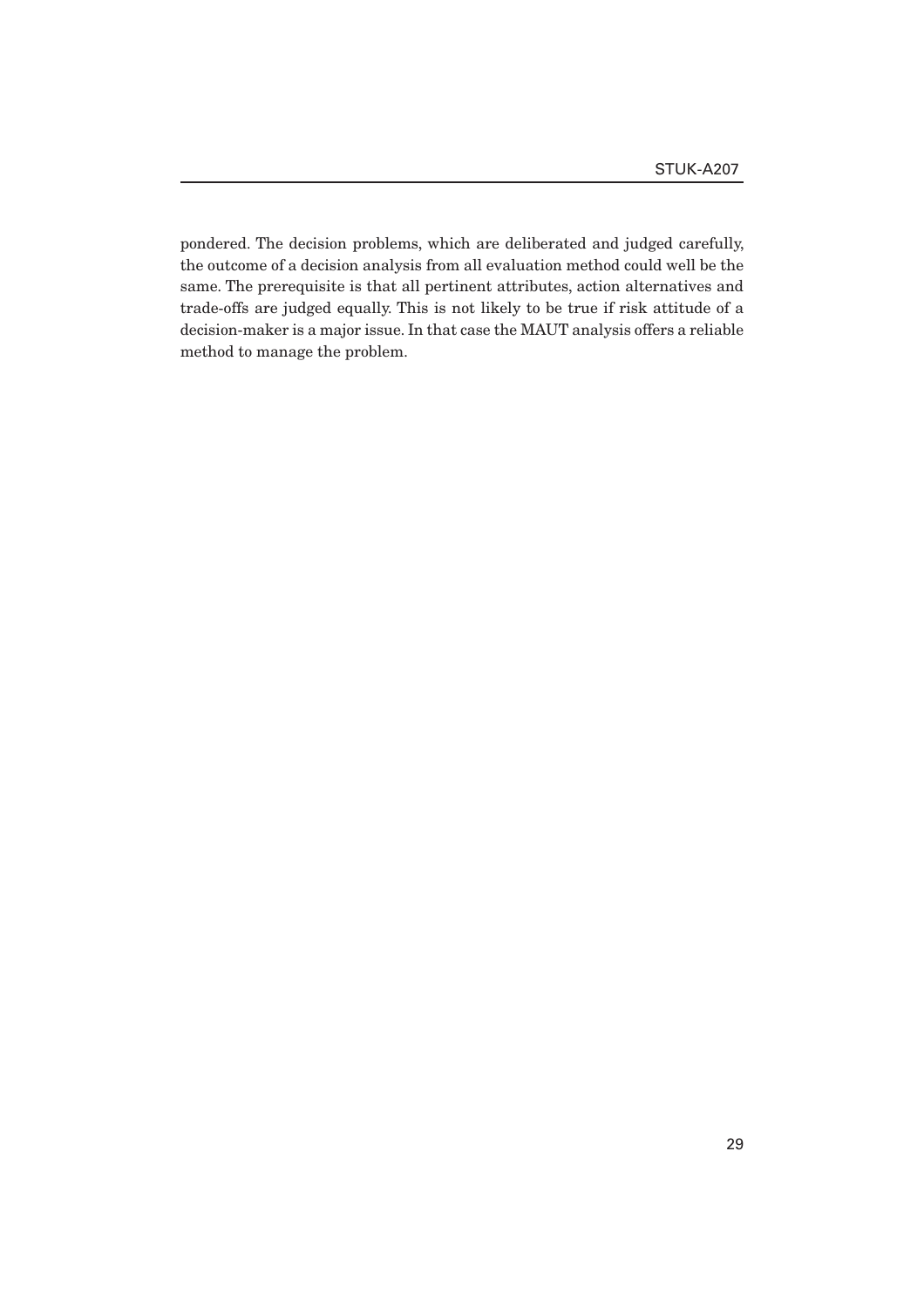## **3 Objectives of the study**

The overall objective of this study is to develop methods and techniques to evaluate systematically protective action strategies in such a way that all key players' concerns and issues could be considered openly and taken equally into account in the decision taken (Hämäläinen et al. 1998, Hämäläinen et al. 2000, VI; Ammann et al. 2001, VII). An important outcome of the work is the creation of preconditions for participatory decision-making in the event of a nuclear accident (Sinkko et. al. 2004, I). The specific objectives are:

- to plan analytically countermeasures with all pertinent key players. International organisations have also recommended analysis of protective actions on a national basis;
- to define the generic attributes that have to be considered when setting intervention levels. Only a few analyses exist where all important attributes and their relative importance for the decision taken have been considered and discussed explicitly (Aumonier and French 1992; French et. al. 1996; International Chernobyl Project 1991; Sinkko 1991; Zeevaert et. al. 2001);
- to study how the area, timing and duration of an action should be defined in order to maximise the reduction in radiation detriment and at the same time to minimise the detriment associated with the intervention;
- to study how single protective actions can be bundled into overall strategies in the affected area. Although protective actions could be optimised independently from each other, in practice the actions are dependent or sequential, e.g., agricultural countermeasures are dependent on evacuation and relocation. The dependence or sequence might influence on value tree or value trade-offs;
- to study and develop the applicability of decision support systems for different situations. In the early hours of an accident there is hardly time to model the decision to be taken; rather the decision has to be based on intervention levels studied and considered beforehand and on guidance given by a decision support system (DSS). In the later phase of an accident, however, there is time and need to perform detailed and more specific analyses;
- to study how uncertainties could be incorporated into nuclear emergency management. In the early hours of an accident uncertainties are dominant, concealing factors which might become apparent in the later hours of the accident. There are also large variations, e.g., in the health consequences for the population.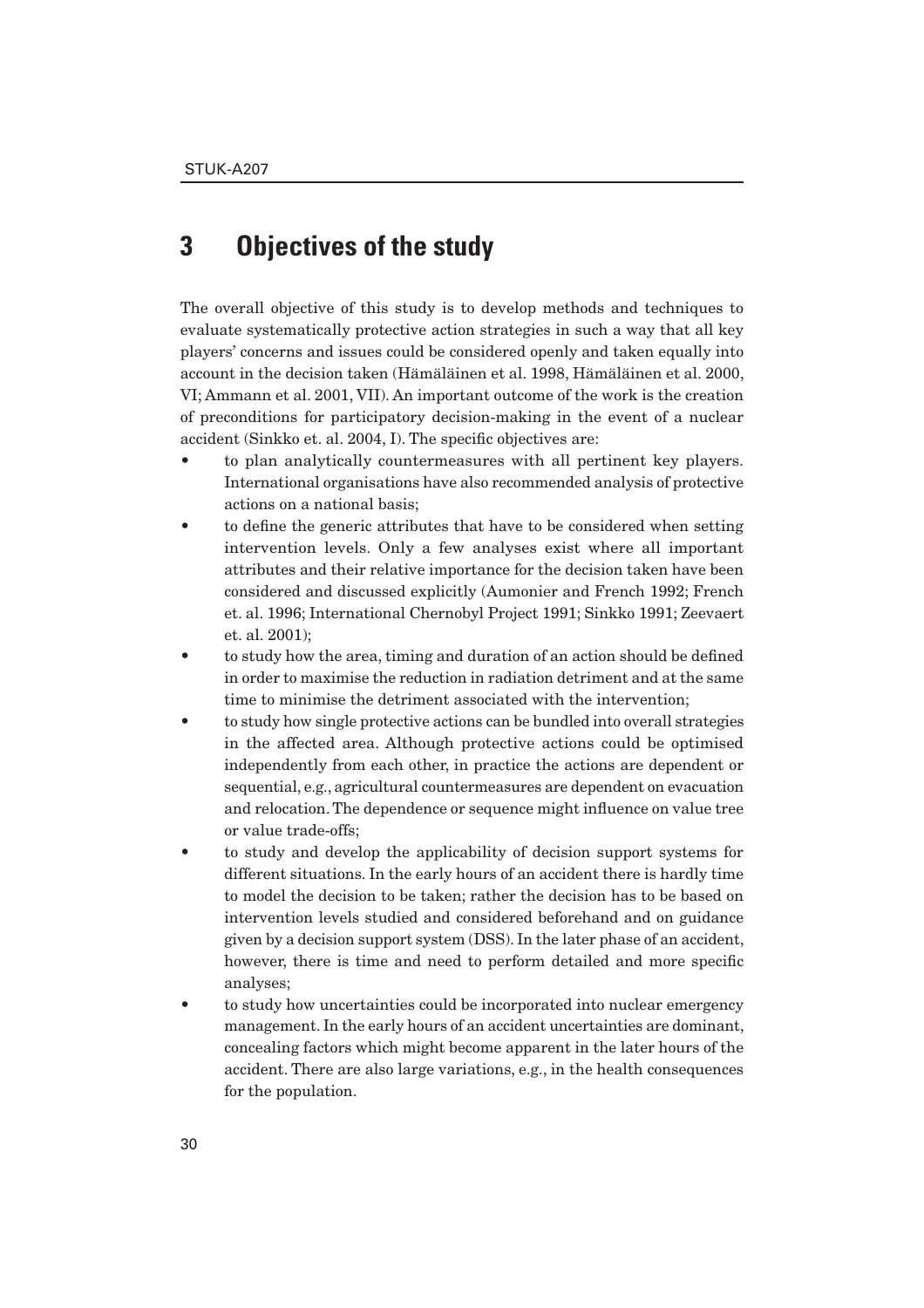## **4 Materials and methods**

In this study a series of facilitated workshops have been organised in the Nordic countries to analyse protective actions and to develop methods for key player participation in the event of a nuclear accident. The workshops were jointly arranged by the RISØ National Laboratory, the STUK - Radiation and Nuclear Safety Authority and the University of Leeds (UoL), in Denmark in 1992, and by STUK, RISØ, NRPA (the Norwegian Radiation Protection Authority), SSI (the Swedish Radiation Protection Institute) and UoL in Sweden in 1995, and by STUK and the Helsinki University of Technology in Finland in 1997, 1998, 1999 and 2001. STUK was responsible for the co-ordination, development of the accident scenarios, consequence assessments and for contacts with the key players. The University of Leeds and Helsinki University of Technology were responsible for the decision modelling, the analysis approaches and the implementation of the decision support software as well as for the facilitation of the workshops.

The Nordic co-operation organisation (NKS Nordic Nuclear Safety Research) funded the first two workshops held in Denmark and Sweden (French et. al. 1993, IV and 1996). The members of these workshops were local government officials, emergency planners and members of the radiation protection community from all the Nordic countries. The two subsequent workshops and decision analysis interview were conducted within the fourth Framework Programme of the EU (Hämäläinen et. al., 1998, and 2000, VI). The last workshop was funded by Finnish sources consisting of the Foodstuffs Industry Pool, the National Emergency Supply Agency and Valio Ltd (Ammann et. al. 2001, VII).

Within the NKS the KAN-2-project was performed in 1994, the purpose of which was to provide basic data and methodology to improve the planning of protective actions in the event of nuclear accidents. Special attention was paid to the tail-end topics of the clean-up process; management and disposal of radioactive waste. As part of this project decision analysis was performed in which recovery operations to clean up a forest environment were analysed and discussed to determine appropriate intervention levels in a hypothetical nuclear accident to protect the public, workers and the environment (Sinkko et. al. 1994, V).

The work is based on case studies where the key players were invited to consider a scenario of a hypothetical but realistic nuclear accident. It was assumed that a core-damage and containment leak accident had occurred at a nuclear power plant, leading to contamination of the environment. To increase realisticness, in most cases the accident sequence was taken from probabilistic reactor safety studies (PSA) performed by the NPP and STUK safety experts. It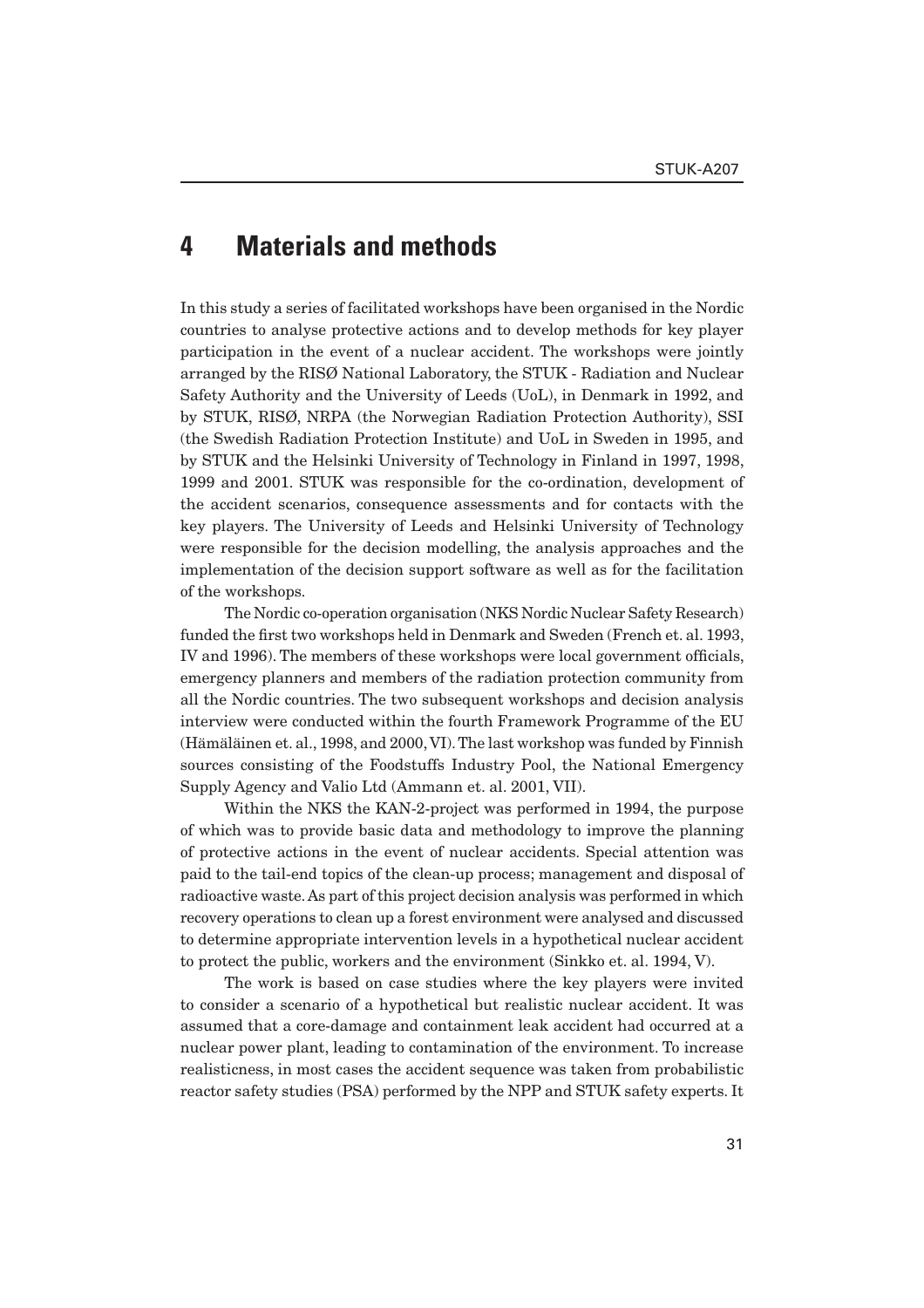was also considered important that the current emergency management process of the administration was followed closely and that all relevant key players were represented at the meetings. Contacts were made and preparatory meetings held prior to workshops, as would be the case in a real situation.

Several protective actions and the bundle of actions, i.e. strategies, were selected to be considered in the workshops. The workshop held in Denmark considered countermeasures in a situation where early phase protective actions had been taken and decisions on later phase protective actions were to be considered (French et al. 1993, IV). The main issue was to consider whether to relocate people in certain areas. The theme in the second Nordic workshops was the decision on clean-up actions in inhabited areas (French et. al., 1996). The first Finnish workshops focused on early phase countermeasures, i.e. iodine tablets, sheltering and evacuation (Hämäläinen et. al. 1998). The attributes and their definition related to the decision of early phase protective actions were studied in depth. The incorporation of uncertainty into emergency management was studied in these workshops and in the interview analysis (Hämäläinen et. al. 2000, VI). The task of the last workshop was to plan countermeasures to reduce the dose received from consumption of dairy products contaminated by radionuclides (Ammann et. al. 2001, VII).

The simulation of the radiological situation and the generation of countermeasure strategies, together with the assessment of their consequences, were done in advance. The participants were given an information package comprising thematic maps of the radiological situation showing an animation of the dispersion, dose values and assessments of health and economic consequences. The information was also provided in the form of consequence tables. The possible precautionary actions taken to protect the population were mentioned. A list of predefined attributes, the parties involved in decision-making and their duties were attached. All in all, the package was designed to contain all the relevant information necessary for the participants to understand the accident situation and to be able to take an informed decision on the countermeasures to be recommended to formal decision-makers.

At the beginning of the workshops the list of attributes was presented and introduced for discussion. The participants were urged to go through, revise, remove, add and redefine any attribute they wished. During the whole discussion the attribute hierarchy was displayed and suggested changes were incorporated on the fly. Eventually the group agreed on the final set of attributes. The 'hard' attributes, i.e. the number of cancer cases and costs were calculated in advance, but the 'soft' attributes such as social disruption and anxiety, were directly rated during the workshops. A decision model was constructed and value or utility analyses were performed, including sensitivity analysis with commercially available software. At the end of the workshops the results were discussed.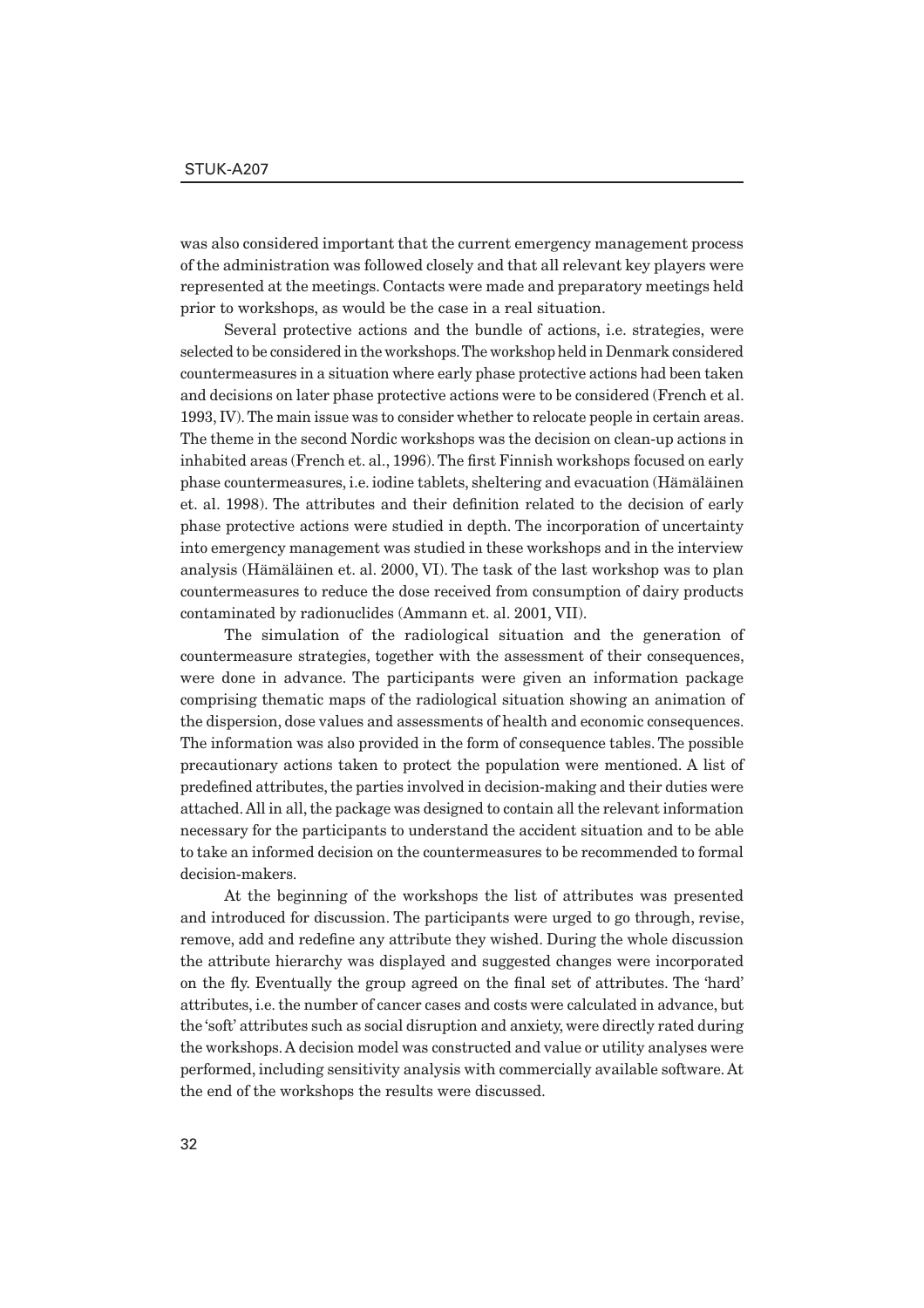# **5 Results and discussion**

### **5.1 Emergency planning**

The workshops aimed to elicit justified protective actions or their combination, i.e. strategies of which the scale, timing and duration were optimised in the given situation (optimisation in the sense of radiation protection). Decision analysis has been developed to evaluate and identify the best strategy, i.e. to rank strategies but the term justification is not used in the OR. The justification of actions is conceptually clear but not easily measured. The ranking of countermeasures embodies many value judgements such as the assessment the importance of attributes. If all possible alternatives are considered, the best ranked option should also be justified. Thus the justification is implicitly included in the decision analysis. In traditional vocabulary, the best ranked protective action is justified and optimised. (Sinkko et. al. 2004, I).

International organisations define justification slightly differently. Attributes are most often seen to have either a positive or negative quality; more is better than less (positive) or less is better than more (negative). In nuclear emergency management, avertable dose and reassurance for instance are positive, while anxiety and monetary costs are negative. For the justification process the quality of attributes should be agreed and the relative importance of attributes, i.e. their weights, be judged. Relevant value for weighting is the difference between the value of an attribute in the action under consideration and in the worst action, not its conceptual value. An action which aggregated sum of weighted values is positive is justified. A simplified example of justification is given in figure 1.

The judgement of the relative importance of attributes is not a task of the radiation protection community. It contains the judgement, how much society should invest its resources to health care and, particularly in this context, to avoid radiation risk. The overall justification and optimisation might show that resources are more needed for other health care purposes, and protective actions are not justified. The radiation protection community has a responsibility to be aware of the amount of resources it would be appropriate to allocate to reduce radiation risk, to be comparable to other reductions in the health risk and to hand this information on to formal decision-makers along with transparent recommendation.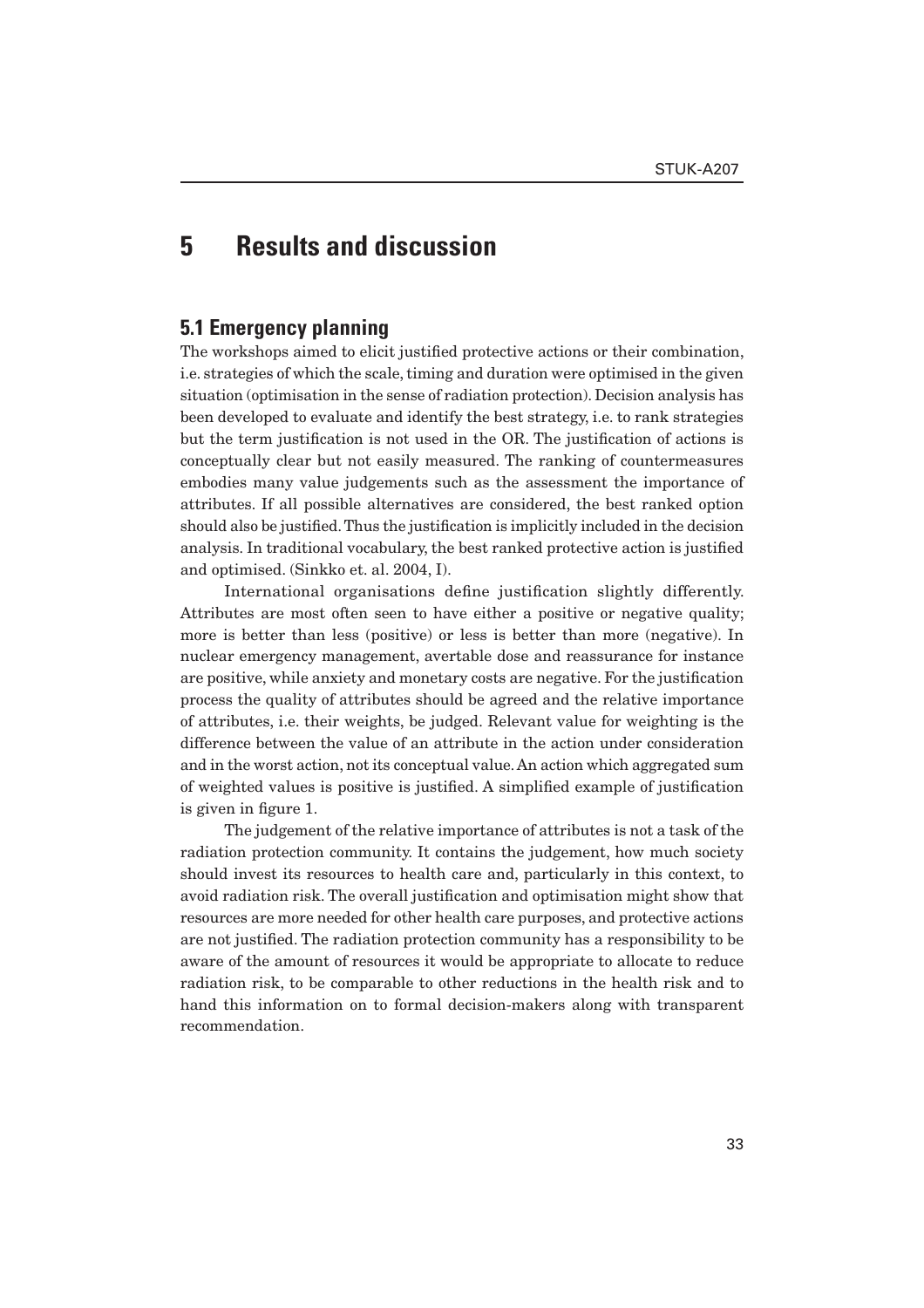

**Figure 1.** Principled justification of three actions considering four attributes. The height of the bars illustrates their relative importance in the decision. The bar on the far right (blue bar) is the aggregated, summed up net benefit in each action. In action one avertable dose, costs and reassurance have been considered with a value of zero. Action two is justified.

The relative importance of attributes is subjective and no universal values exist (Sinkko et. al. 1994, V). The values are related to the unique problem and they change according to opinions and resources. As a consequence, intervention levels based on generic planning or case studies are very rough and their applicability to a new situation should be verified.

There should be a clear understanding of the countermeasures and factors affecting the decisions. The timing, duration and target area of actions, and the group aimed to be protected by the actions could be quite easily assessed and should be clearly defined. The objectives and attributes are not self-evident. In workshops much time was spent on defining factors and wording used in value elicitation. Especially intangible attributes such as anxiety, reassurance can commonly be interpreted differently. It seems to be beneficial to define the attributes in advance in order to save time and to guarantee that all key players understand their meaning in the same way. The definition of attributes in advance is contrary to the standard way of using decision analysis and possibly leads to such biases as availability or anchoring. Value assessments could thus be based on information that is visualised and useful modifications in attributes are not made. For example, if anxiety is available in the list it might be given too much weight or technical feasibility omitted if not mentioned. However, nuclear accidents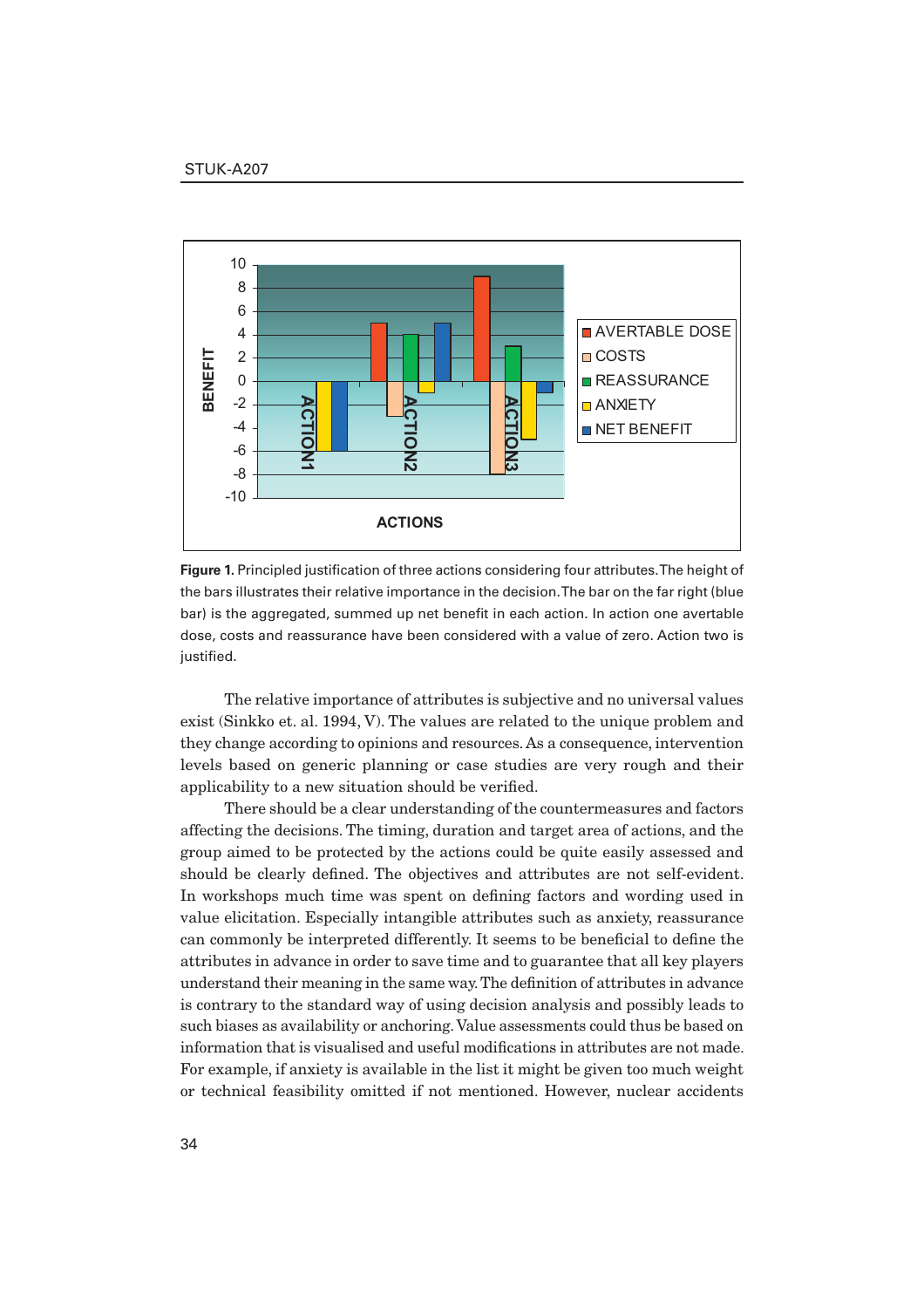are rare and key players are not very familiar with the radiological issues or related terminology. It was found that in order to harmonise the discussion it is practical and efficient to start with a predefined, preliminary model of attributes  $(Sinkko et al. 2004, I).$  The participants were asked to fill in questionnaire after the workshops in order to find out their opinions on the decision analysis and the workshop method. The questionnaire confirmed that the participants were rather satisfied with the predefined attributes and ensured that all relevant factors were included in the model (Ammann et. al. 2001, VII).

The following set of generic attributes has been deliberated upon with the insight gained during this work (Ammann et. al. 2001, VII; French et. al. 1993, IV; French et. al. 1996; Hämäläinen et. al. 1998; Hämäläinen et al. 2000, VI; Sinkko et. al. 1994, V). Although attributes are elicited in different case studies covering early as well later phase actions such as evacuation, milk pathway, clean-up and forest, attribute validity in a new situation should be verified:

*Collective dose to the public.* The standard assumption within the radiation protection community is that exposure to radiation increases the risk of cancer, however small the exposure. If the individual risk is very small, stochastic health effects are still expected when large population groups are exposed. This attribute could be measured as the projected collective dose to the public (manSv). It could also be converted into the *expected number of fatal cancer cases or number of cancer incidents* to be more comprehensible for persons outside the radiation protection community. A risk factor or nominal probability coefficient for stochastic effects of  $5 \times 10^{-2}$  per Sv could be used to assess the probability for fatal cancers (IRCP 1991). Excepting thyroid cancers, it could be assumed that roughly half of the cancer cases can be cured, i.e. there are twice as many incidents as fatal cases. A figure to be calculated with a DSS as an input in the decision-making process could be estimations of the additional number of cancer cases or collective doses with and without countermeasure options (i.e. avertable doses).

*Individual dose to the public*. Some members of the public might be subject to a relatively high stochastic risk or be at risk of incurring deterministic effects (the critical group could be defined as in Basic Safety Standards, IAEA 1996). Their risk has to be considered individually and can be measured by the individual dose. It is worth noting that there is a correlation between collective and individual dose attributes if both are used in a decision analysis (Sinkko et. al. 1994, V). This attribute could be measured with *effective external dose and/or organ dose* in normal living conditions and when an action is taken integrated over the action period (e.g. sheltering or evacuation time, units in mSv).

*Number of thyroid cancers in children.* Thyroid cancer deserved special consideration because it is predominantly children that are affected. In addition,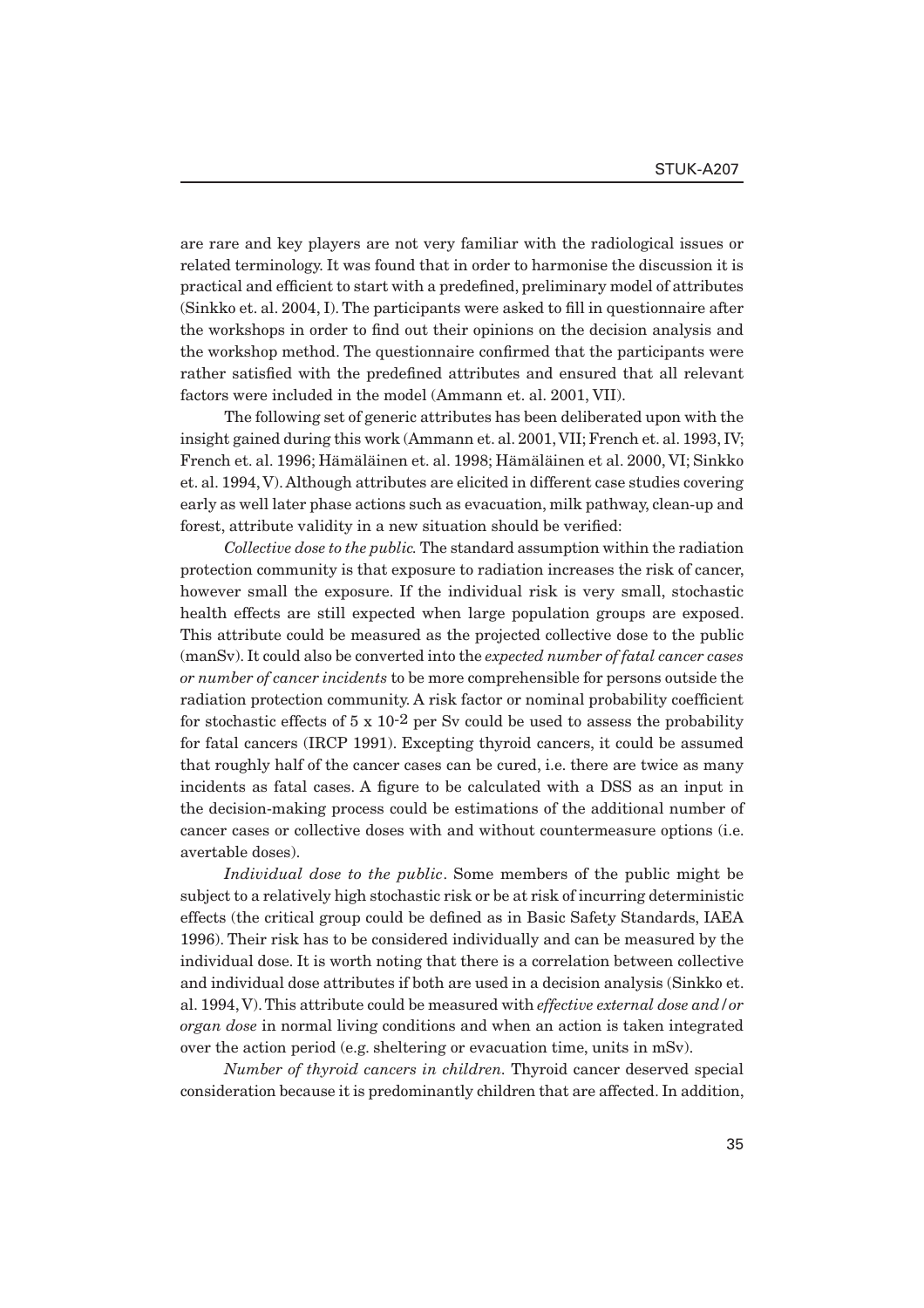thyroid cancer, which has a latency time of only a few years, is rare and is easily seen in statistics. The better response to treatment of thyroid cancer is another aspect that needs expression, i.e. roughly 10% of thyroid cancers prove fatal, whereas on average an assumed 50% of all other types of cancer cause premature death. The risk factor to calculate the number of fatal thyroid cancer cases is  $0.08 \times 10^{-2}$  per Gy (ICRP 1991). A figure to be calculated: *thyroid dose in children* from intake of radioiodine in normal living conditions and when an action is taken (mGy).

*Number of thyroid cancers in adults*. A breakdown of the number of *thyroid cancer cases* into those expected in children and those in an *adult* population might be useful. A similar breakdown for other cancer types might also be helpful. A figure to be calculated: *thyroid dose in adults* from intake of radioiodine in normal living conditions and when an action is taken (mGy).

*Dose to the workers.* Projected individual dose received by the workers carrying out protective actions generally outdoors (mSv). If large numbers of emergency service employees are exposed to radiation (e.g., during clean-up actions) the increased number of expected fatal cancer cases in the group or their *collective dose* could also be used as an attribute (manSv). Dose limits to workers have to be observed. A figure to be calculated: *effective external*, *organand/or skin dose* during work hours (mSv).

*Statistical non-radiation fatalities*. The collective physical risk is largely dependent on the number of people affected by protective actions and it may not be much higher than the risk associated with normal human activities. For example, it has been concluded that the health risk introduced by stable iodine prophylaxis, prolonged sheltering or evacuation is very low (Aumonier and Morrey 1990). Since there is only sparse information on accidents caused by other countermeasures, the general statistics could be used as an initial approximation for other countermeasures, e.g. for the risk of road accidents during evacuation. This attribute could be measured as the *number of fatalities or reduced life expectancy* in the alternatives considered.

*Individual non-radiation fatalities*. In some accident scenarios there might be a population group that is at higher risk of suffering death in the course of taking countermeasures. It might be important to consider individual risks, for example, when evacuating the young, the elderly or patients in very bad weather conditions, since evacuation under such circumstances might endanger their lives. This attribute could be measured as the *number of fatalities or reduced life expectancy*.

*Social disruption.* An accident and how it is reacted to, poses a severe threat to the industry and primary production. Firstly, there would be loss of income, for example, due to direct restrictions in selling products that exceed the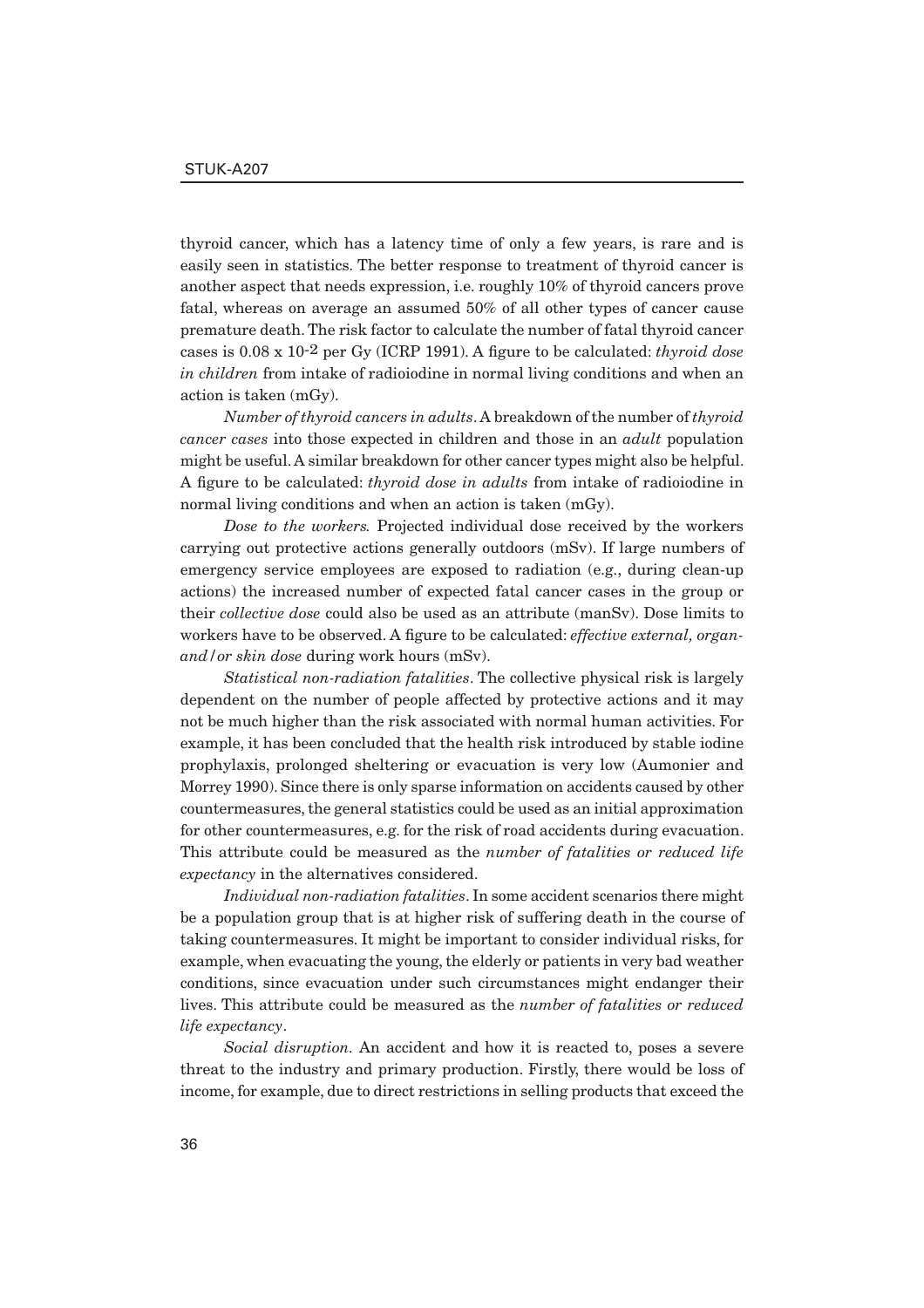maximum permitted concentration or contamination levels. But then consumers may also react unpredictably and reject all products that are somehow related to the affected area. Exports may suffer from a total loss of confidence in a country's products. All this amounts to a threat to posed to producers and employees in industry, and the subsequent loss of their livelihood can cause social disruptions. Evacuation or relocation may break down the social network, which cause disruptions. *Direct rating* of alternatives.

*Anxiety of the population.* Anxiety could be defined to be a combination of fear and the emotions of sadness, guilt, anger and shame. (Izard 1977). The majority of the persons living in the contaminated area may show varying degrees of psychological reactions in response to an accident (e.g. miscarriage of unborn children). But stress may also be introduced by the protective actions. The severity of an accident is likely to be perceived through the protective measures taken, i.e. the more extensive these are, the more severe the accident must be and consequently the higher the health risk. *Direct rating* of alternatives.

*Reassurance of the population.* In the long run, appropriate and reasonable extensive actions may reassure the people living in the affected area. Especially measures that people can implement themselves are most effective in reducing stress. *Direct rating* of alternatives.

*Anxiety of the workers.* Emergency actions will cause stress among workers who are implementing them. *Direct rating* of alternatives.

*Environmental issues.* Protective actions may remedy or insult the living conditions of flora and fauna. Environmental issues may be related to specific countermeasures, for example, waste management in clean-up actions may cause environmental damages whereas clean-up itself may improve the situation. *Direct rating* or another numerical value depending on the case.

*Social feasibility.* Some actions may not be perceived as adequate (slightly contaminated foodstuffs), restrictive or even not accepted (relocation). People are not ready to follow recommendations which are against their wishes or attitudes. *Direct rating* of alternatives.

*Technical feasibility*. Technical feasibility is understood in relation to defined quality or quantity. This attribute is in many cases a constraint preventing the implementation of an action. Large cities can hardly be evacuated and sheltering, too is difficult. In some cases actions may differ in their feasibility, e.g., sheltering is more feasible than evacuation in bad weather conditions. *Direct rating* or another numerical value depending on the case.

*Flexibility of strategies.* There may be substantial uncertainties in consequence assessment and therefore it should be possible to modify strategies as more information is collected. *Direct rating* of alternatives.

*Monetary Costs.* This attribute might contain the direct and indirect costs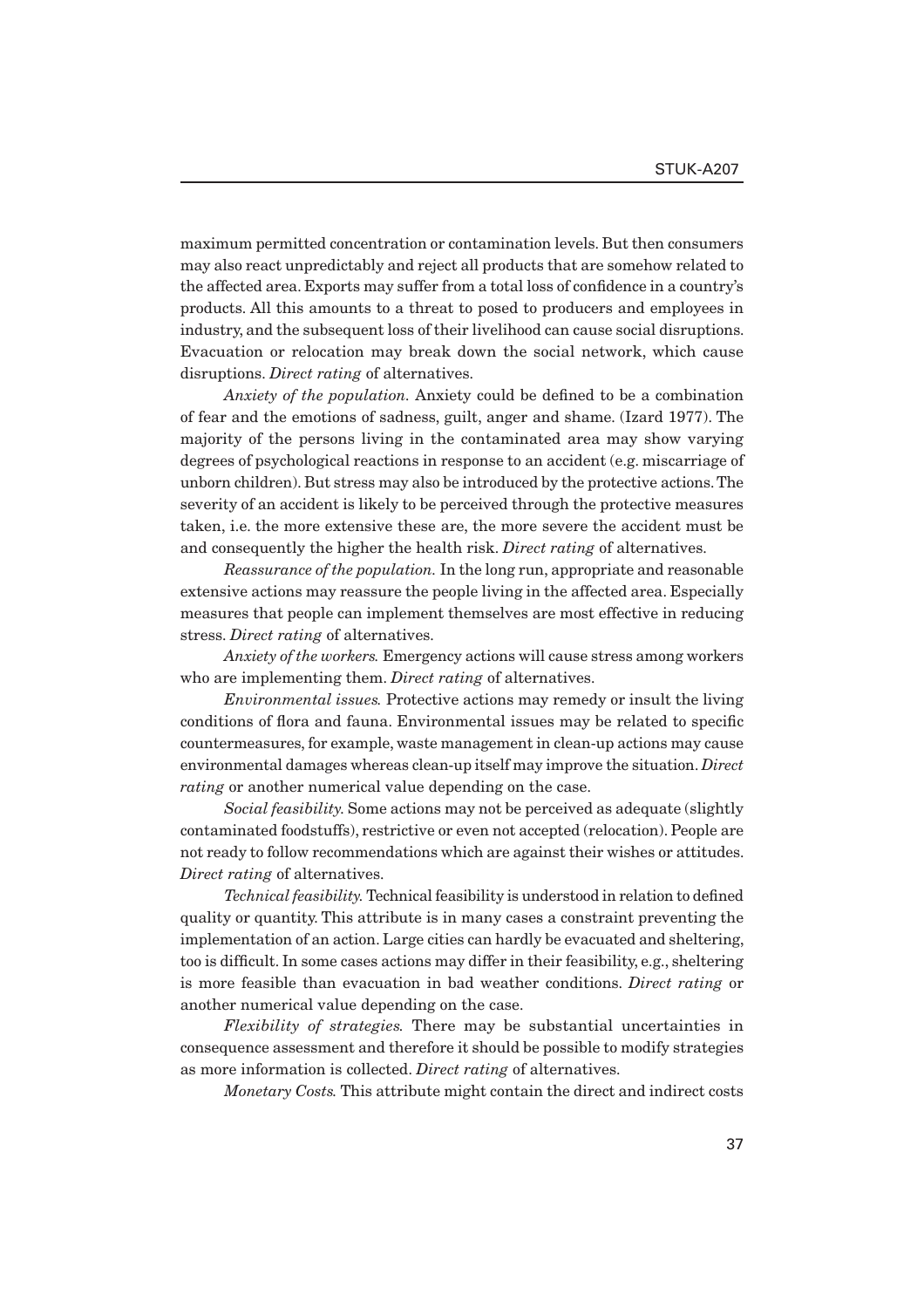of protective actions. Cancer treatment costs, associated loss of GDP, and other costs that are proportional to the number of cancers should not be included in this attribute in order to avoid double counting. *Monetary unit.*

Risk studies have suggested that perceived risk and related attributes (e.g. confidence) might be major factors in the final decision-making in policy problems (National Research Council 1989). Confidence in authorities is often thought to be of crucial importance for risk perception in an expert organisation. Recent studies, however, have shown only a weak relationship between confidence and risk perception. A much stronger correlation has been found between risk perception and unknown effects (Sjöberg 2001). Contrary to the opinion of experts, politicians and members of the public believe that there are many unknown effects that are not yet understood but still affect their risk perception and consequently their behaviour, for instance, as consumers. These types of attributes were not considered in the workshops. Expert organisations should, however, be aware of the reasons why perceived risk and related attributes might be added in final policy decisions. Attributes, such as 'confidence' and 'unknown effects', which would increase the intervention level, should thus be kept in mind but not considered on the expert level while preparing recommendations.

Political objectives and attributes might be part of decision-making on protective actions but they need to be clearly defined. Politics is by definition activity directed to social matters, a programme or procedure and it could not be as such a measurable attribute. Politicians and authorities write and maintain political programmes and the definition and incorporation of these attributes in the decision-making process is their natural task.

One objective of this study has been to analyse protective actions on a national basis and derive national interventions levels. Therefore it was stressed that the intervention levels recommended by international organisations should be forgotten for a while in the workshops. However, some intervention levels, e.g. radionuclide concentrations in foodstuffs should have been considered in the workshops because of their mandatory status as EU regulation. It cannot be deducted from the result of their overall influence on the intervention levels derived in this work. International recommendations are important reference levels and will be compared in a real situation.

Although the number of actions considered in the workshops do not cover all possible actions some, remarks on intervention levels could be made. The calculated intervention levels are given in Table I. More countermeasures were considered than is given in the table, but in the method applied here the intervention level could be recalculated only for the best ranked action. In addition, taking into account the time constraints in the workshops it was impossible to undertake a systematic analysis to derive optimal intervention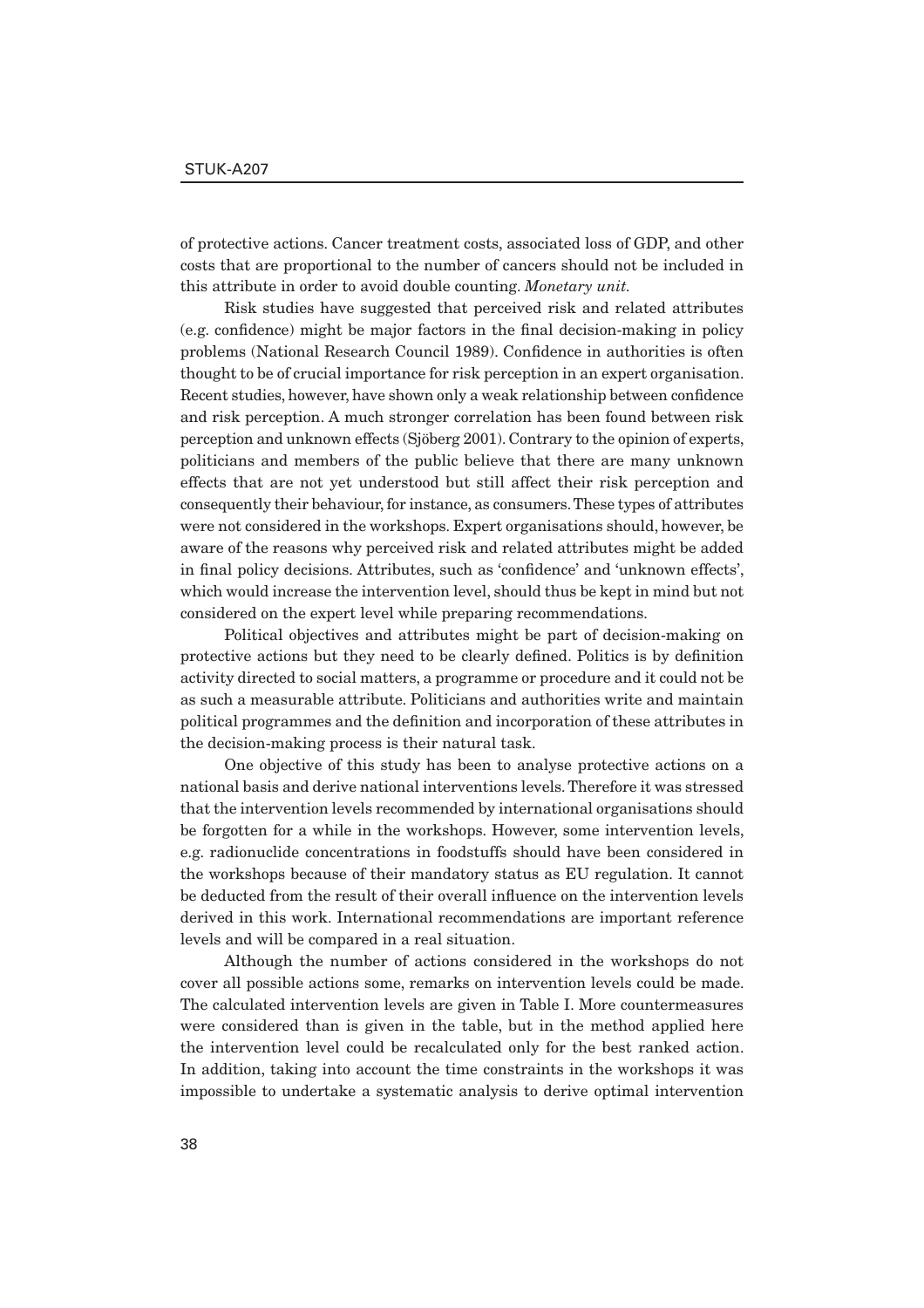levels for the accident scenario. More flexible tools to modify protective actions and assess their consequences would have been needed, too.

**Table I.** Intervention levels in terms of averted dose derived from results of workshops compared with the levels recommended by ICRP, IAEA and EU. The IAEA and EU levels for milk are generic action levels and maximum permitted levels, respectively.

|                   | Derived from                     | <b>ICRP</b>                  | <b>JAEA</b>       | EU                   |
|-------------------|----------------------------------|------------------------------|-------------------|----------------------|
|                   | workshops                        |                              |                   |                      |
| Iodine pro-       | $10 - 100$ mGy                   | $50 - 500$ mSv               | $100 \text{ mGy}$ | some tens to a       |
| phylaxis          | $0.7 - 1.4$ mGy $^{1,6)}$        |                              |                   | few hundreds         |
|                   |                                  |                              |                   | mGy                  |
| <b>Sheltering</b> | $0.5 - 5$ mSv/24h                | $5 - 50$ mSv/day             | $10$ mSv/         | a few to few         |
|                   | $1 - 2$ mSv/12h <sup>1, 6)</sup> |                              | $\leq$ 2 days     | tens mS <sub>v</sub> |
| <b>Evacuation</b> | 10 mSv/month $^{2}$              | $50 - 500$ mSv/              | $50$ mSv/         | a few tens to a      |
|                   | $5 - 50$ mSv <sup>3)</sup>       | $< 1$ week                   | $< 1$ week        | few hundreds         |
|                   |                                  |                              |                   | mSv                  |
| <b>Milk</b>       | 50 $B\overline{q/kg}^{5,6)}$     | 10 mSv/ 1 year $\frac{7}{2}$ | 100 Bq/kg         | 500 Bq/kg            |
| 131 <sub>T</sub>  |                                  | $1000 - 10000$               |                   |                      |
|                   |                                  | Bq/kg                        |                   |                      |
| <b>Milk</b>       | $100 Bq/kg^{5,6}$                | 10 mSv/ 1 year $^{7}$        | 1000 Bq/kg        | 1000 Bq/kg           |
| $^{137}Cs$        |                                  | $1000 - 10000$               |                   |                      |
|                   |                                  | Bq/kg                        |                   |                      |

<sup>1)</sup> Early release phase with uncertainties. Assessment is based on certainty equivalent value <sup>2)</sup> Individual dose in the first month. Evacuation was planned for six months and avertable dose estimation was 22 mSv.

<sup>3</sup> Evacuation time was not considered

<sup>5</sup> Provision of uncontaminated fodder or upgrading milk to cheese or butter to protect the milk pathway.

<sup>6)</sup> Action level.

7) Restriction to a single foodstuff.

The analysis of the milk pathway nevertheless suggests that countermeasures at concentration levels a decade below internationally recommended intervention levels can be justified in certain accident scenarios (Ammann et al. 2001, VII). The banning and disposal of milk was never considered optimal. Banning would create an enormous disposal problem and the legal aspects of such a measure are unclear. No emergency plans exist for the dumping of large amounts of contaminated substances such as milk or milk powder, processing water or grass. Milk is produced daily and is difficult to store; and therefore any alarming contamination of milk would consequently call for an almost immediate decision. For these reasons it was suspected that the disposal of milk was not a feasible option at all.

Understanding uncertainties and determining the risk marginal is problematic. During the pre- and release phases of an accident the released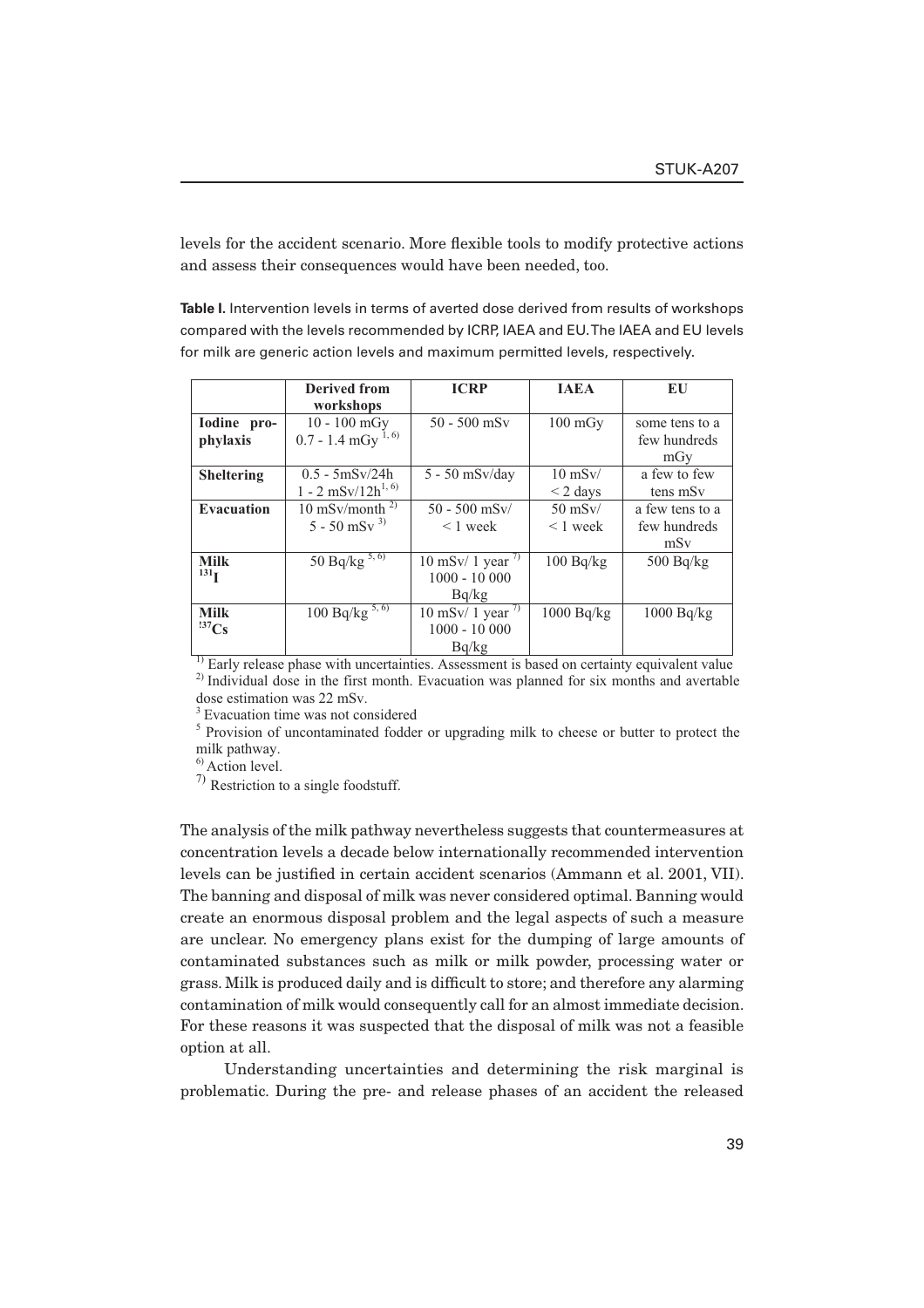amount of radionuclides is the main source of uncertainty. The range could be several orders of magnitude. The consequence tables of 5, 50 and 95 per cent release fractiles were calculated and shown to the participants in the workshops. Many participants were not familiar with decision analysis and some did not feel comfortable with modelling tools and had problems in understanding the procedures how uncertainties were incorporated in the analysis. It is likely that the 95% fractile had a strong influence on their decision and as a consequence the action levels in Table I are lower than might be expected from the normative utility analysis. In the workshops there was not enough time to explain in detail the utility analysis. A way forward to incorporate uncertainties in nuclear emergency management is to perform the utility analysis in advance and scrutinise it in the workshop.

Many times in the workshops it was pointed out that the way the public is informed about the accident and the countermeasures taken are crucial (French et. al. 1993 IV; Hämäläinen et. al. 1998). People's reactions depend on what information they are given and how they interpret the situation. In risk communication the goal cannot only be to make the messages more effective by improving the understandability and the credibility of those who disseminate information (National Research Council 1989). Such an approach might serve their interests but could degrade the overall quality. Good risk communication helps the recipients to solve their problems at the same time. People need timely delivered clear, understandable and unambiguous information in order to cope with situation (Eränen 1997). Decision analysis will help to reveal this information because its focus is in decision-making. It is important not to conceal pertinent information and knowledge that is needed for decision-making in an emergency (Susskind and Field 1996). It is equally important to tell what is known and what is not known and not to speculate.

### **5.2 Decision analysis**

It is important to learn where in the decision-making process decision support in the form of a workshop would be appropriate. Facilitated workshops do not fit comfortably in the representative decision-making process as a forum for making final decisions concerning many key players (French et. al. 1996). Preparation of a decision is often divided into so many phases carried out by so many people that a single decision-making point cannot be identified. In a workshop a single decision-making point is presupposed. Commonly, elected officials and authorities do not participate in consequence assessment or in the preparation or evaluation of a decision; instead they expect prepared advice from experts (Apostolakis and Pickett 1998, Lowry, Adler and Milner 1997; Sauri 2002). After the Nordic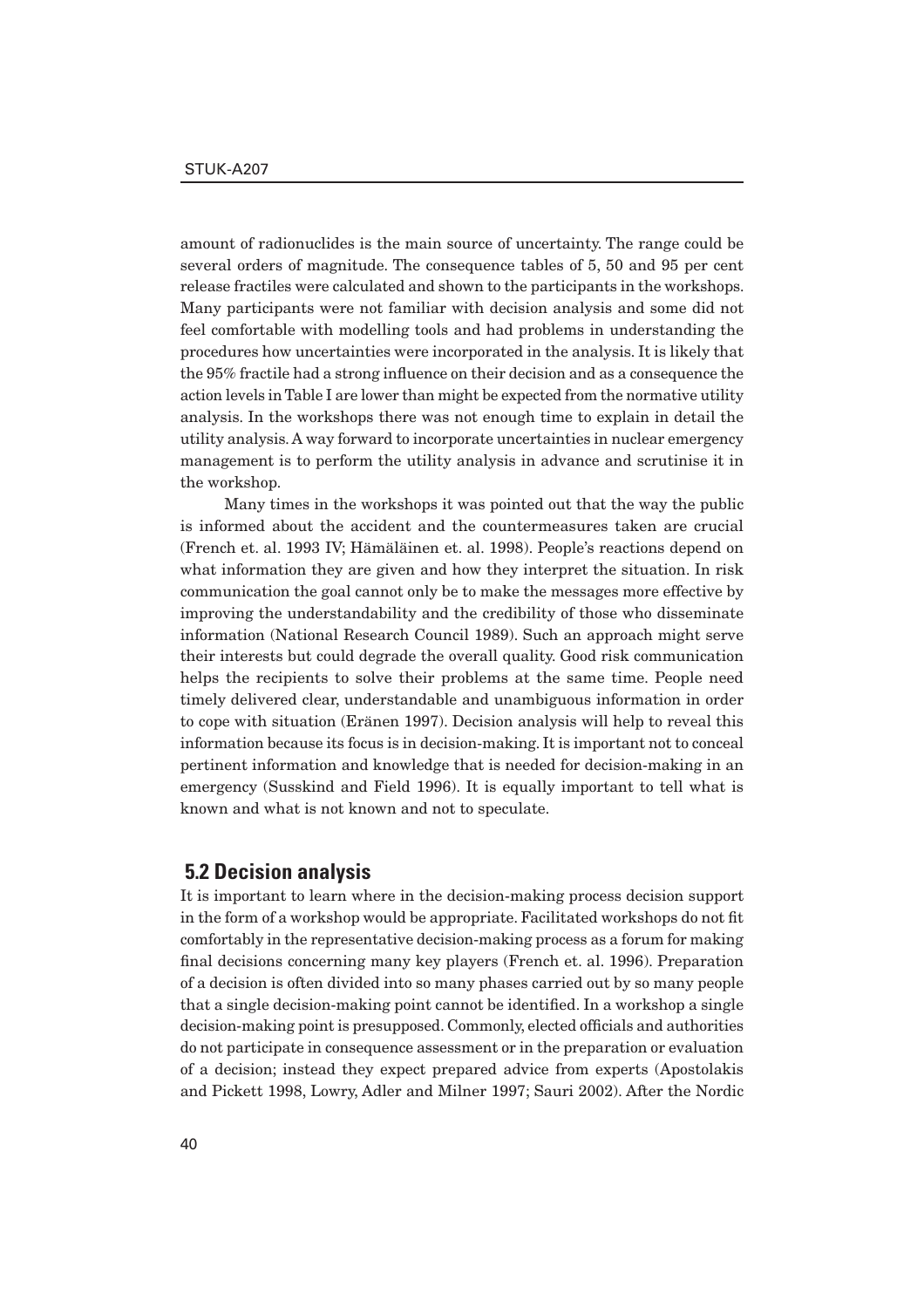workshop held in 1995, the Lord Mayor of Helsinki and the former Minister stressed that higher level officials desire advice as to both alternative actions and the grounds for a decision (Siitonen 1995).

Experience gained from this work supports the view that facilitated workshops fit well into the planning phase in a decision-making process where the key players with expertise in different areas evaluate the options to be given for final debate before the formal decision is taken  $(cf. Fig 2)$ . The decision-maker's control of optimisation is ideal. In practice she or he would rather wait, avoid the commitment to the outcome and take distance if necessary (Renn et. al 1995). A common problem with all participatory methods is that there is no interaction between the key players' group and politicians or higher level authorities. The input could be improved by the analytical process, and by a fair and competent stakeholder group, but it could not be thought that careful input would overcome political forces.

Time is limited with the key players, too and a two-day facilitated workshop as proposed by researchers (see, e.g. Phillips 1993, French 1988) does not fit always comfortably with the decision-making process in practice. Spontaneous decision conferencing could solve the time constraints (Hämäläinen et. al. 1995). This study supports the view that if the information is in the proper form the workshop could be carried out in a shorter time. Prior to the optimisation process, preparatory meetings and discussion with different key players might be needed to collect information and sound out views on the problem. It is also seen to be important to establish face-to-face dialogue with the victims of an accident (Dubreuil 1999; Susskind and field 1996).

Decision on protective actions could affect large sections of the population and have important social and psychological impacts. The decisions taken need to be explained and justified and will be subject to scrutiny for a long time afterwards (Hämäläinen et. al. 1998 and 2000, II). Decision analysis could assist in this process. During the analysis, protective actions are defined, and the consequences and their importance are assessed, which would provide a way of explaining the actions taken and actions omitted. The majority of participants felt that formal analysis provides transparent decision-making that can be utilised for this purpose. The primary benefit of the decision analysis could be improved understanding and communication (Kadvany 1995).

The participants were asked to fill in questionnaire after the workshops in order to find out their opinions on the decision analysis and the workshop method. All the participants considered the workshops useful, and most of them also thought that a similar approach could be valuable for training and exercises. The attitude towards its application in the event of a real emergency was slightly more reserved, but in general still positive. The suitability in an early phase of an accident was rated the lowest.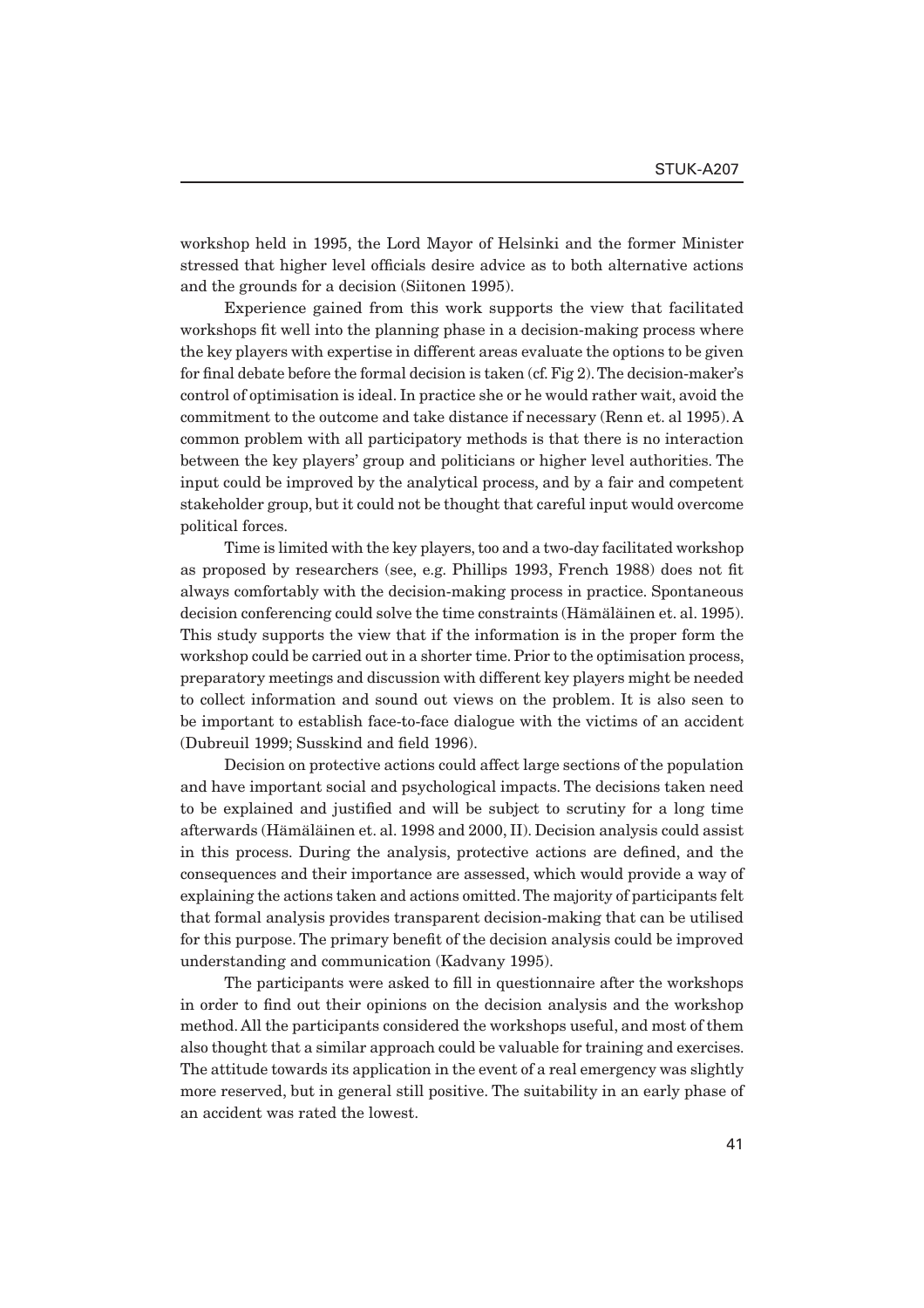

**Figure 2.** A schematic view of an ideal committee type decision-making process applicable in representative decision-making process.

The impression is that the participants were not very familiar with this type of analytical approach and opinions were divided for and against. Some found that the benefits were obvious but some did not feel comfortable with the modelling tools and had problems in understanding of the procedures such as weighting of attribute scales and utility analysis. The definition of the attributes and the countermeasures, and decision table were easily adopted. One reason why some were reluctant to decision analysis might be that they were expecting a recurrent decision-making process where experience is available. This attitude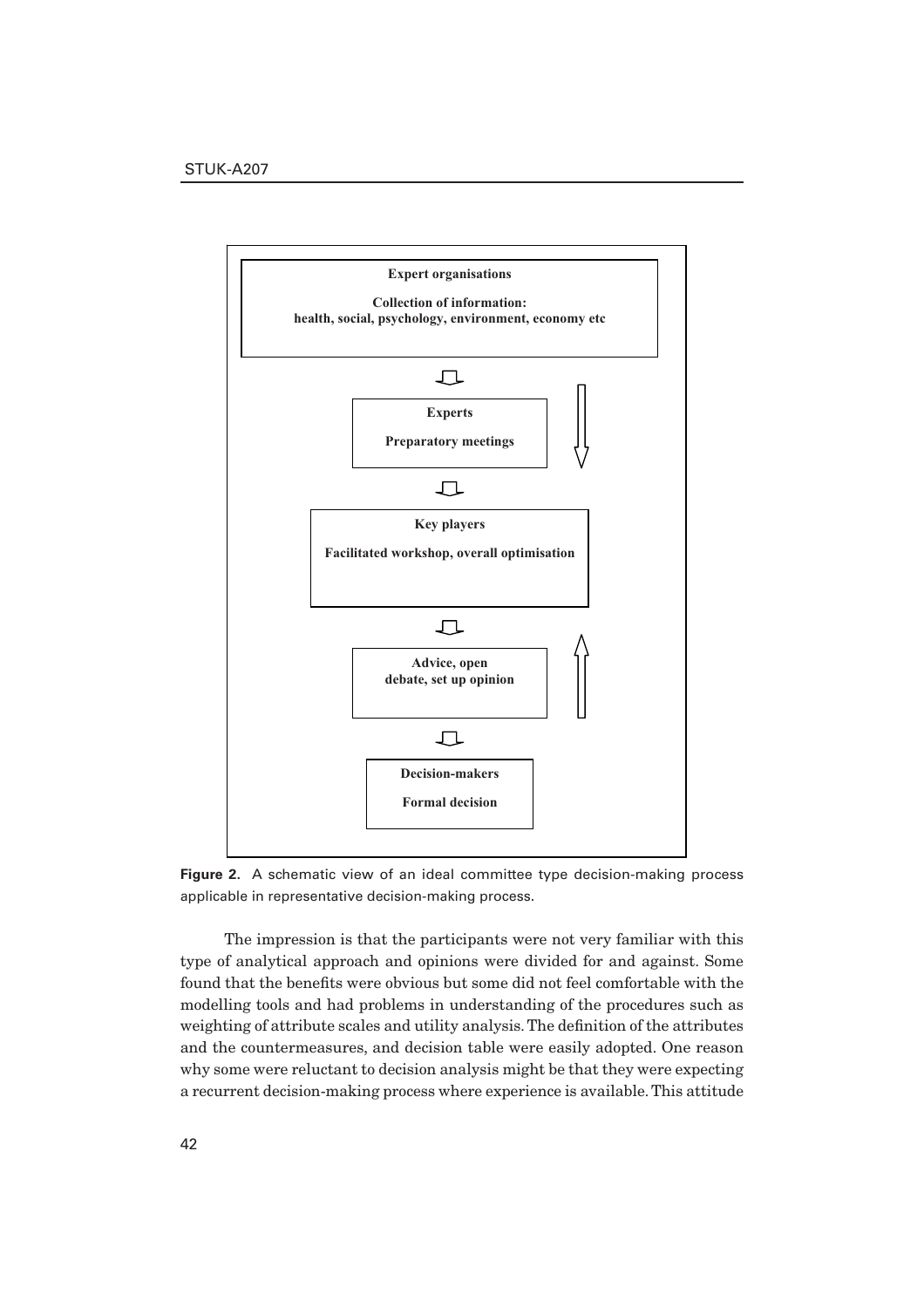not to seek judgemental support has been observed also in other workshops (Bartzis et. al. 1999, III). This kind of method had been seldom applied in radiation protection and before the workshop there was no training for participants. Only a few hours were spent on the issues and consequently there was not enough time to explain in detail all the decision analytical methods used during the workshops. In future new applications of the approach to appropriate problems are likely to increase acceptance and understanding of the techniques. The applicability of decision analysis could also be improved by avoiding the excessive verification of theoretical correctness, which is often difficult to understand by participants. The procedural correctness of the decision analysis is left to be taken care of by a facilitator.

The most difficult part of the analysis was the elicitation of the risk attitudes as required in theory when facing uncertainties (Hämäläinen et. al. 2000, VI; Bartzis et. al. 1999, III). The lottery questions were asked in order to establish the form of the utility functions. It was clear that most participants had problems perceiving the idea of utility function. Using lotteries seemed too abstract and the questions too difficult for the participants in order to be able to give meaningful answers. The outline of the analysis could be prepared in preceding meetings and given in the information package. This could lead to an anchoring bias, but if a technique how to deal with uncertainties is not understood the result of the analysis might prove useless. In practice, a good approximation to a full utility analysis is to use multi-attribute values evaluated at the expectations of the attributes (French 1996, Stewart 1995). Although subjective the expectations values could be better understood that hypothetical lotteries.

The choice of action was strongly influenced by trade-offs. Because of its importance the method needs further improvements. *Swing weighting* is recommended as an assessment method for the trade-offs (Von Winterfeldt and Edwards 1986). The decision-maker is asked to compare a pair of hypothetical actions which differ only in their values along two attribute scales. In the workshops, however, it was found that hypothetical options needed clarification and did not suit well to the problem at hand. It would be more logical to ask directly how much more important an attribute range is compared to another's range of values, as was done in the first workshop in Denmark (French et. al. 1993, IV). The *Even swap* method could also be applied (Hämäläinen et. al. 2003). This is a form of bartering where the values of attributes are changed so that one attribute will have the same value in all alternatives (Hammond et al, 1999). If all alternatives are rated equally for a given attribute, it could be ignored. The method could be applied iteratively and eliminate attributes until a clear choice emerges.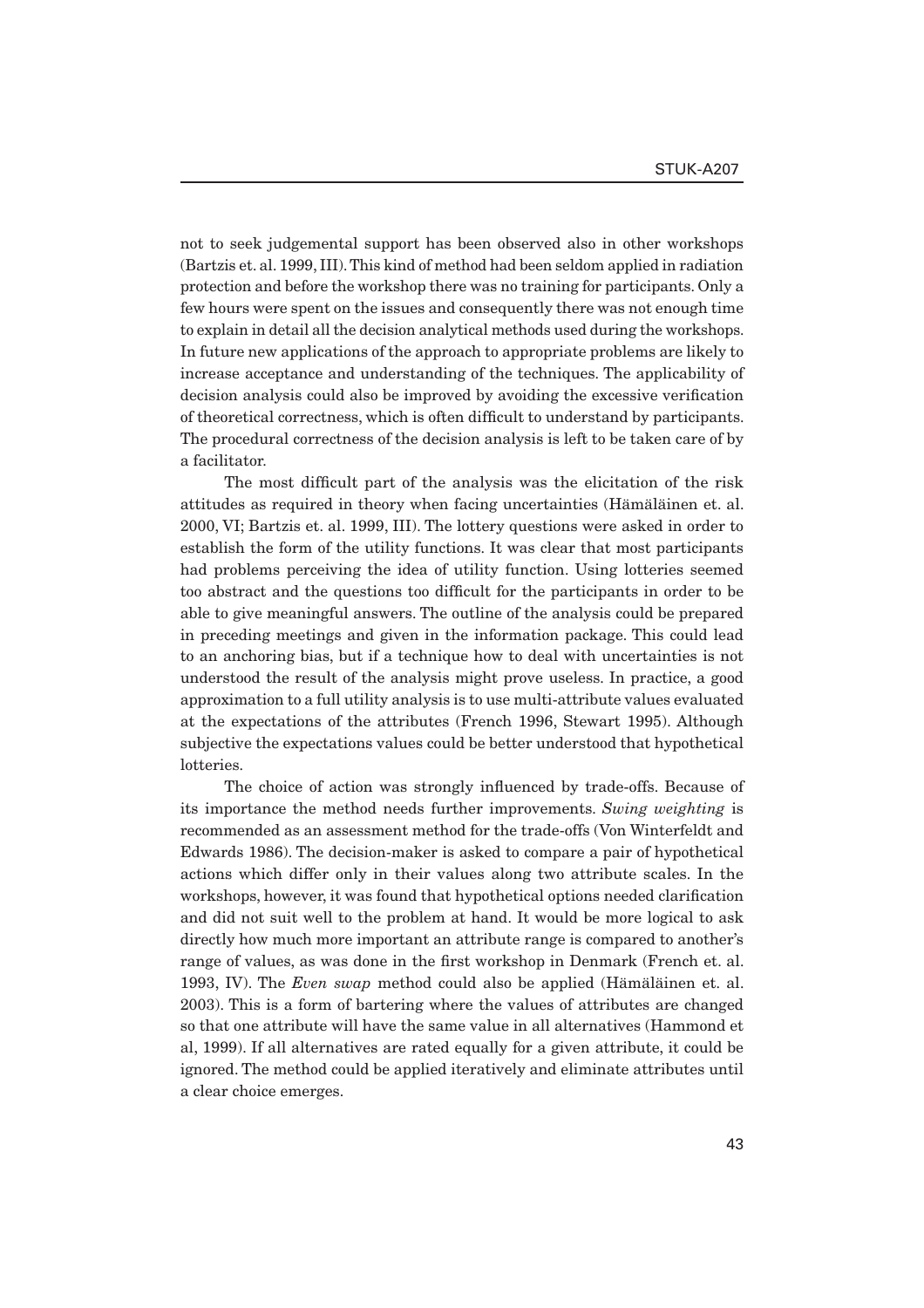In a workshop we observed a high trade-off of 10 million  $\epsilon$  per averted cancer death. This amount of expenditure is clearly outside the range recommended by international organisations, i.e.  $0.05 - 1.8$  million  $\epsilon$  per averted cancer death (3000) - 100,000 US\$ per manSv, see e.g. ICRP 1993; IAEA 1994). Another viewpoint has been presented by Keeney (1994). All costs would eventually be passed on to the general public. Environmental regulations may include lower wages, higher taxes and, ultimately, less income available for health care, nutrients etc. According to the estimation of Keeney (1994) based on life expectancy and GNP in different countries, roughly 10 million  $\epsilon$  paid for regulation will cause one statistical fatality. There was not much discussion on this specific trade-off, so it cannot be stated whether the participants would truly be willing to suggest this kind of an investment (Hämäläinen et. al 1998).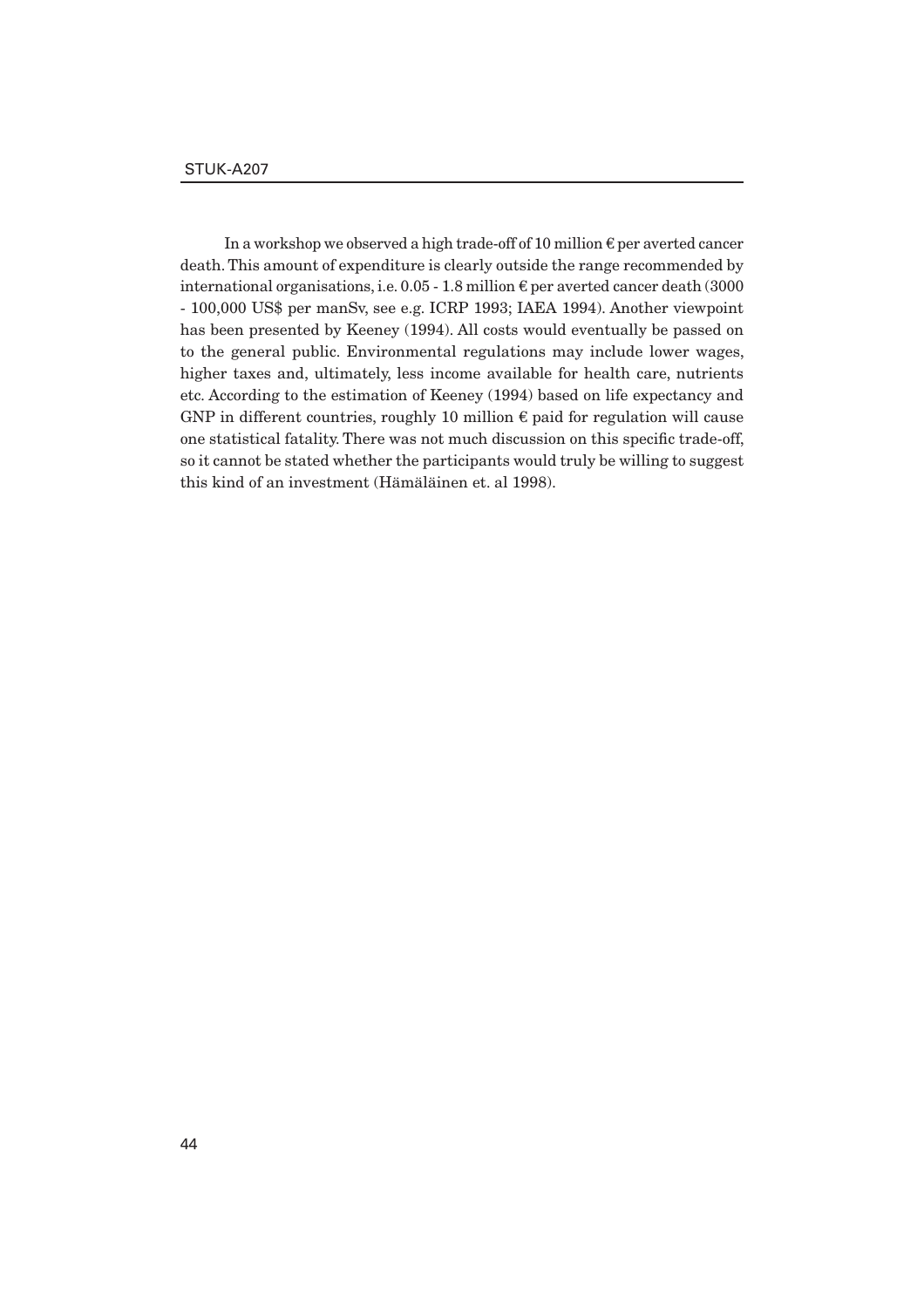# **6 Conclusions**

The objective of this work was to plan systematically countermeasures in advance and to develop methods to include objectives of all key players in the decision. New theoretical methods were utilised and demands for open group decision-making were considered and tested in the workshops. The developed method applied employs a group process where responsibility is placed on the participants to assimilate information and to provide judgements. It has a clear structure based on the theory of the Decision Analysis which provides reasoning and learning framework that intertwines the beliefs, preferences and value judgements of the participants and achieves a transparent ranking of the strategies available. Decision analysis had a major role in facilitated workshops. It guided focused discussions and offered a structured way to tackle the problem. An important feature was also that it allowed participants to try different judgements to see the consequences without a final commitment. This allowed them to re-evaluate their opinions. The applied facilitated workshop method was considered to fit in accustomed decision-making process, to offer a forum for constructive dialogue and to be open, equitable and auditable.

Decisions which concern a wide section of the population should be open and transparent (McDaniels et. al. 1999; Sauri 2002; Susskind 1996). One finding of this work is that transparency and communication could be clearly increased by applying the structured approach of decision analysis (Sinkko et.al. 2004, I). The decision-making process was made fairer and more competent by involving key players as has been proposed by, e.g., Renn et. al. (1995). The participation of key players increases the cost and complexity of the process, and the decision where to stop a participatory, analytical regime has to be made by seeking a balance between accuracy, time and resources. There is no need for analytical approach in recurrent decisions. People are accustomed to routine, repeated decisions where experience is available. Rare, complex problems such as large protective actions could evidently benefit from a facilitated workshop based on decision analysis.

The decision analytical approach offers a suitable framework to aggregate values, beliefs and preferences that are held by the different interest groups. In the case studies it helped the participants to tackle the problem in a logical and efficient manner. For example, when constructing the attribute or objective hierarchy, the key players were encouraged to think about all the factors that are important to them in this context. An important achievement of the induced discussion was that many definitions were clarified and others revised. But probably even more important was that it created a common understanding of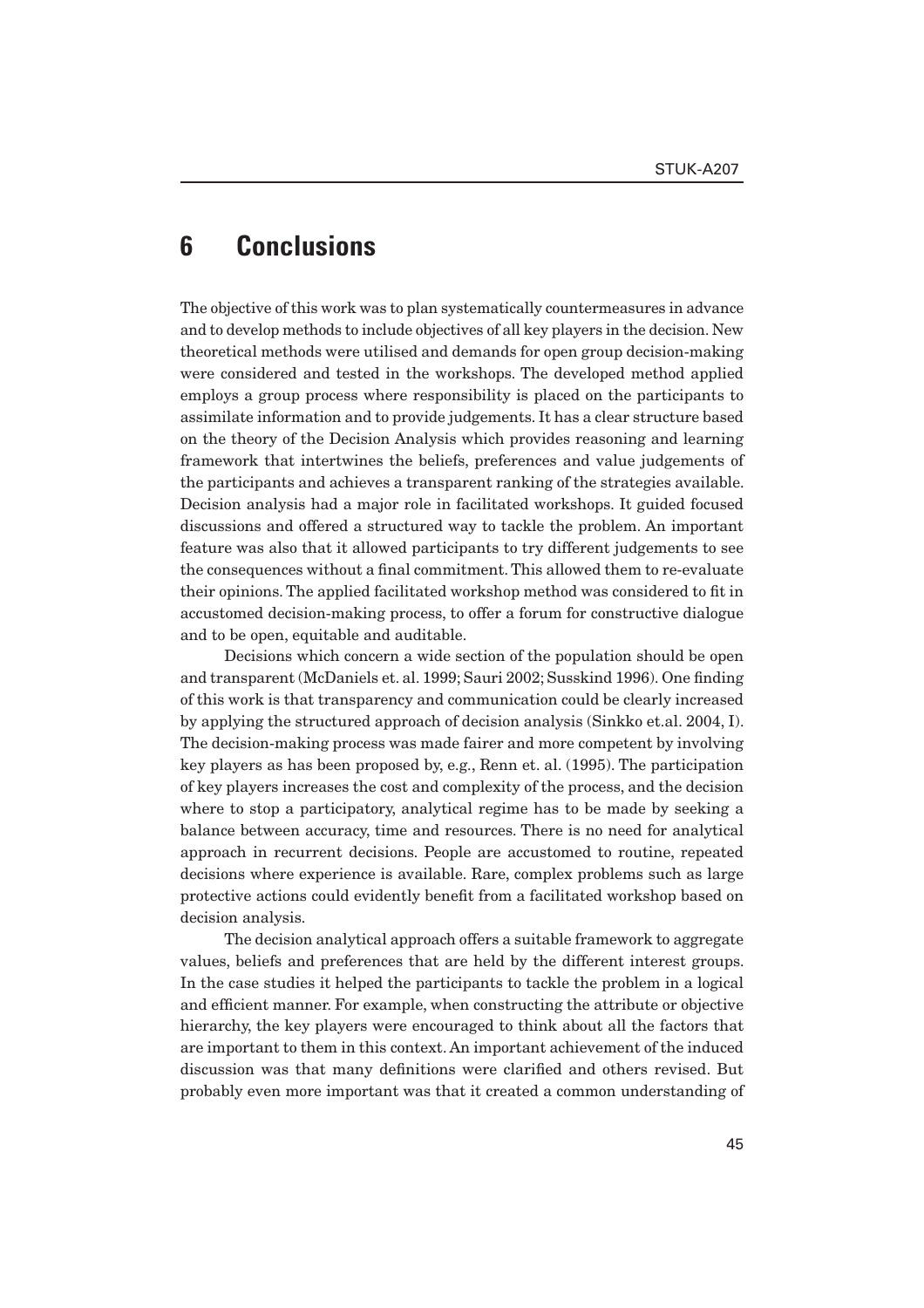the decision problem (Sinkko et. al. 2004, I). At a later stage, the participants were asked to consider explicitly the necessary trade-offs between the attributes. The given preference statements revealed the perceived importance of each attribute in relation to all the others. Thus, the analysis did not merely yield a ranking of the strategies investigated; it also revealed the reasoning behind them. The primary benefit of decision analysis is the improved understanding and risk communication. This is important because the decision taken needs to be explained and justified afterwards. In addition, it increases the level of commitment that is needed from all interest groups to carry out effectively any intervention agreed upon.

Susskind and Field (1996) have argued that face-to-face negotiation among key players could be the only way to settle the acceptable level of risk. The experiment conducted by Arvai (2003) supports this view. In the participatory decision-making process people were more supportive of the resulting risky decisions than participants in the control group. The risk was also perceived as being lower and the benefit higher in the participatory group. The process was seen to be fair, reasonable and amenable, allowing key players to announce their views and concerns. Slovic (1997) has argued that risk management could be developed by involving public in the process instead of trying to increase trust and to improve the communication. The experience gained in the workshops strongly supports this view, notably the latest workshop where the risk communication issues were discussed with the participants (Sinkko et. al, 2004).

The workshops method conforms to the basic principles in nuclear emergency management i.e., justification and optimisation of protective actions as is stated by international organisations. It also exemplified that the chosen setting can be fruitfully applied to the planning of early as well as later phase protective actions in advance. The participants considered workshops and decision analysis techniques applicable during the later phase in a potential real situation. Its suitability was not rated as high as for planning in advance. The applicability for the early phase, which is very intense and rapidly developing, had the lowest rating.

The realistic nature and the disciplined process of a facilitated workshop and commitment in decision-making yielded understanding as to what information should be collected and in what form. It was found to be important that information collected and given to key players is in the proper form for decision-making as is described in Decision Analysis (Hämäläinen et al. 2000, VI; Ammann et al. 2001, VII). The aggregation of unstructured information could easily result in a collection of views which cannot be utilised in the decisionmaking process.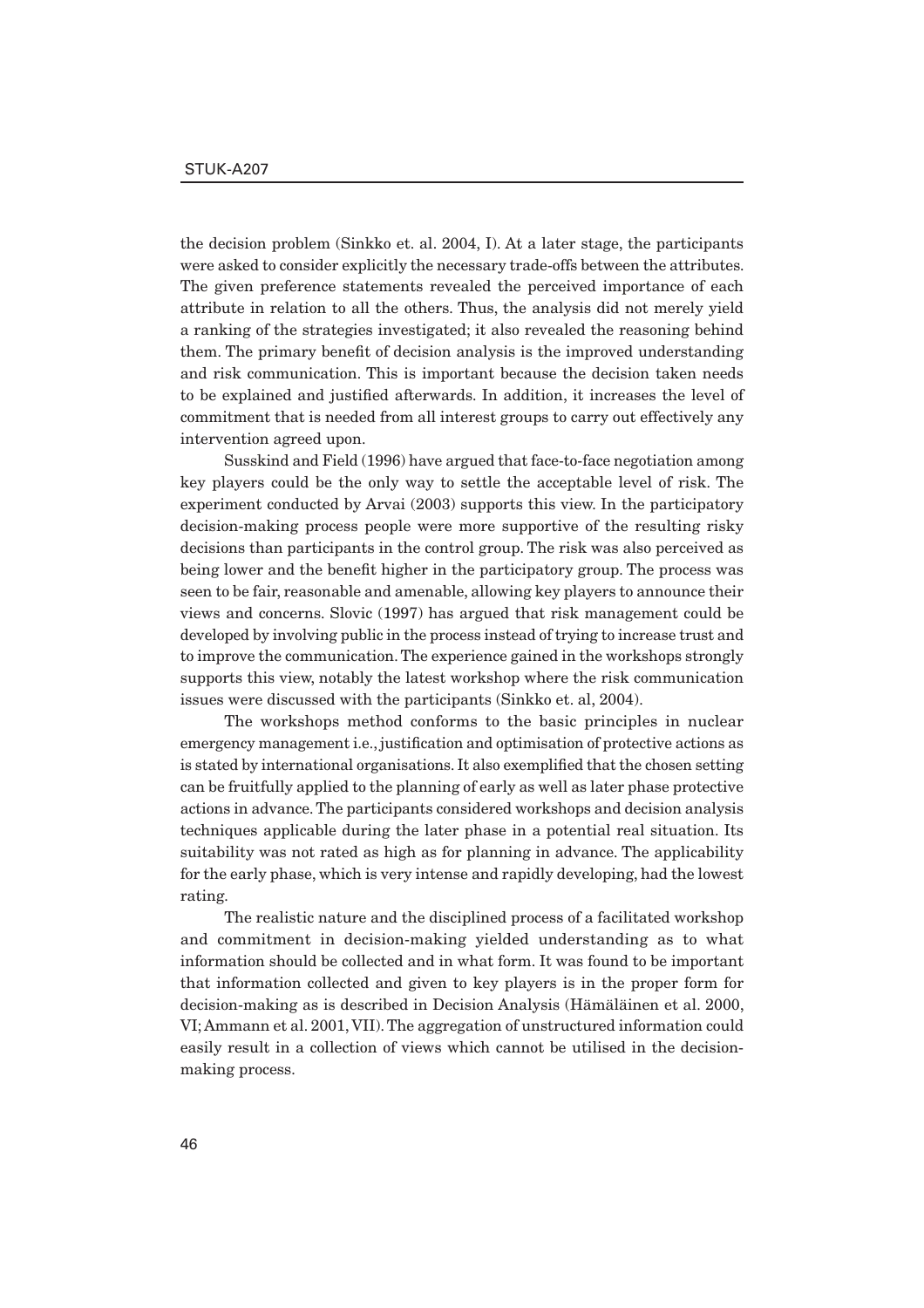Experts are tempted to do research and publish the results in a form suited to scientific reporting rather than adapted to decision-making. They may resist providing any results at all until they are definitive enough to withstand peer scrutiny (Brown 2003). However, experience suggests that with insufficient information a facilitated workshop conducted early on will guide and focus subsequent research and collection of data. Every workshop has made proposals for research topics and data collection (Hämäläinen et al. 1998, V; Hämäläinen et al. 2000, VI; Ammann et al. 2001, VII). As a consequence, a workshop could reduce collecting masses of data that will make no difference to any decision. Technical meetings or the stakeholder networks could shed light on information needed in decision-making. However, the final weight on the importance of information could be obtained after the trade-offs have been made. It indicates the topics which are most important in decision-making and shows where allocation of resources to research would be most beneficial. One explanation of the observed poor adequacy of consequence assessment data for decision-making is that reactor accidents are rare. This allows experts to be insensitive to decision-makers' interests and the flaw to be revealed (Brown 2003).

The information package to be given for decision-makers should comprise technical information to help to understand the accident scenario and selected information on how to make a reasonable choice between alternative actions. During this work much insight was gained in objectives and attributes people consider in deciding on protective actions. This was achieved by writing down the definitions of attribute before preparatory meetings and workshops and showing them to the co-workers and participants of the workshops. This helped communication and saved time in workshops (Hämäläinen et. al. 2000, II). Because in an accident so many technical issues have to be coped with, it would also be reasonable to prepare more material for workshops than is recommended in the Decision Analysis. The Decision Analysis assumes that participants are the problem owners i.e., familiar with the issues. That is not necessary the case in nuclear emergency management. For example, it was found useful to prepare material on health risks similar to radiation (Sinkko et. al. 2004). A skeleton of a decision model with a tentative ranking of options could be sent to the participants beforehand. In workshops the model could be discussed and revised. The judgements given should be clear and open to debate. This view, which is also supported by research, that even when all aspects of all alternatives are fully described, people have difficulties in making explicit trade-offs themselves (Gregory, Lichtenstein and Slovic 1993).

The work revealed the need to further develop the methods to assess the radiological and cost implications of countermeasures realistically. The models are typically able to calculate areas of deposition, the fallout pattern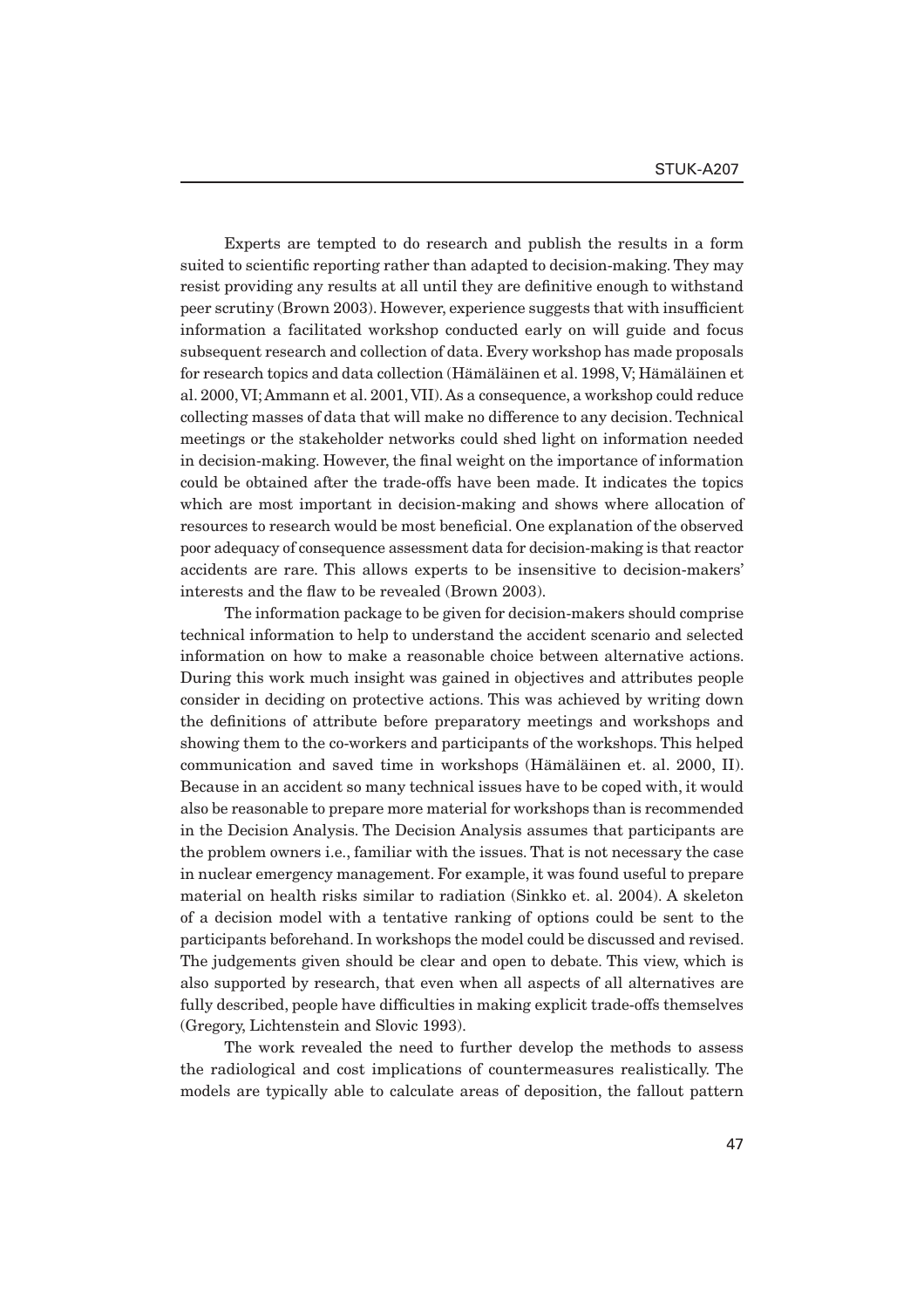and rough radionuclide concentrations in foodstuffs. That helps to cope with the situation, but the information is not in the form needed for decision-making. In order to provide more realistic consequence assessments it is necessary to take production, economic, demographic and geographical information into account. Also, feasibility and constraints, such as logistics and legislation of protective actions, were found to need further investigation. No regulations or plans seem to exist in the EU or in the Nordic countries to dispose of radioactive waste that may result from decontamination or other protective actions.

Decontamination, disposal of contaminated products such as milk, grass, fly ash, and compensation for property and products after a nuclear accident may raise legal questions (French et. al. 1996; Ammann et. al. 2001, VII). Nuclear energy acts, the radiation safety act and nuclear liability acts aim to cover domestic accidents in many countries which have their own nuclear energy production. Transboundary accidents build up a somewhat different situation as regards compensation. The conventions ('Paris Convention' 1964/1982, 'Brussels Supplementary Convention, 1964/1982, 'Vienna Convention, 1963 and 'Compensation Convention' 1997) do not fulfi l completely compensation issues (OECD/NEA 2000). Many nuclear energy producing countries are not members of any these conventions.

Compensation for damages will need political decisions in actual accident situations. In domestic accidents and in accidents in those countries which are parties to the relevant international conventions on third-party liability there is a legal framework for compensation. There are no other specific regulations for compensation for damages caused by a nuclear accident. Compensation issues have led to many trials. Susskind and Field (1995) have proposed that first the responsibility has to be accepted, the legal process has to be fair and timely, and all unintended damages should be compensated for, not offering money in return for taking risks.

Information technology played an important role in the last workshops (Amman et. al 2000, VII; Sinkko et. al 2004). It was a new feature of the workshop, i.e. that the participants could directly interact and experiment with their own decision models, and they encountered no noteworthy problems in doing so. Since Web-HIPRE is a Web-based application and can be accessed by the ubiquity of Web browsers, an easy-to-use user interface that required very little introduction was provided (Hämäläinen and Mustajoki 1998, Mustajoki, and Hämäläinen 2000). The complete description of decision support tools for individual as well as for workshops or negotiation is given by Hämäläinen (2004, see also www. decisionarium.hut.fi. With this software support, instant aggregations of group decision and a consensus model were easily obtained. A special web site was created for the two last workshops. A page comprising analogous facts to the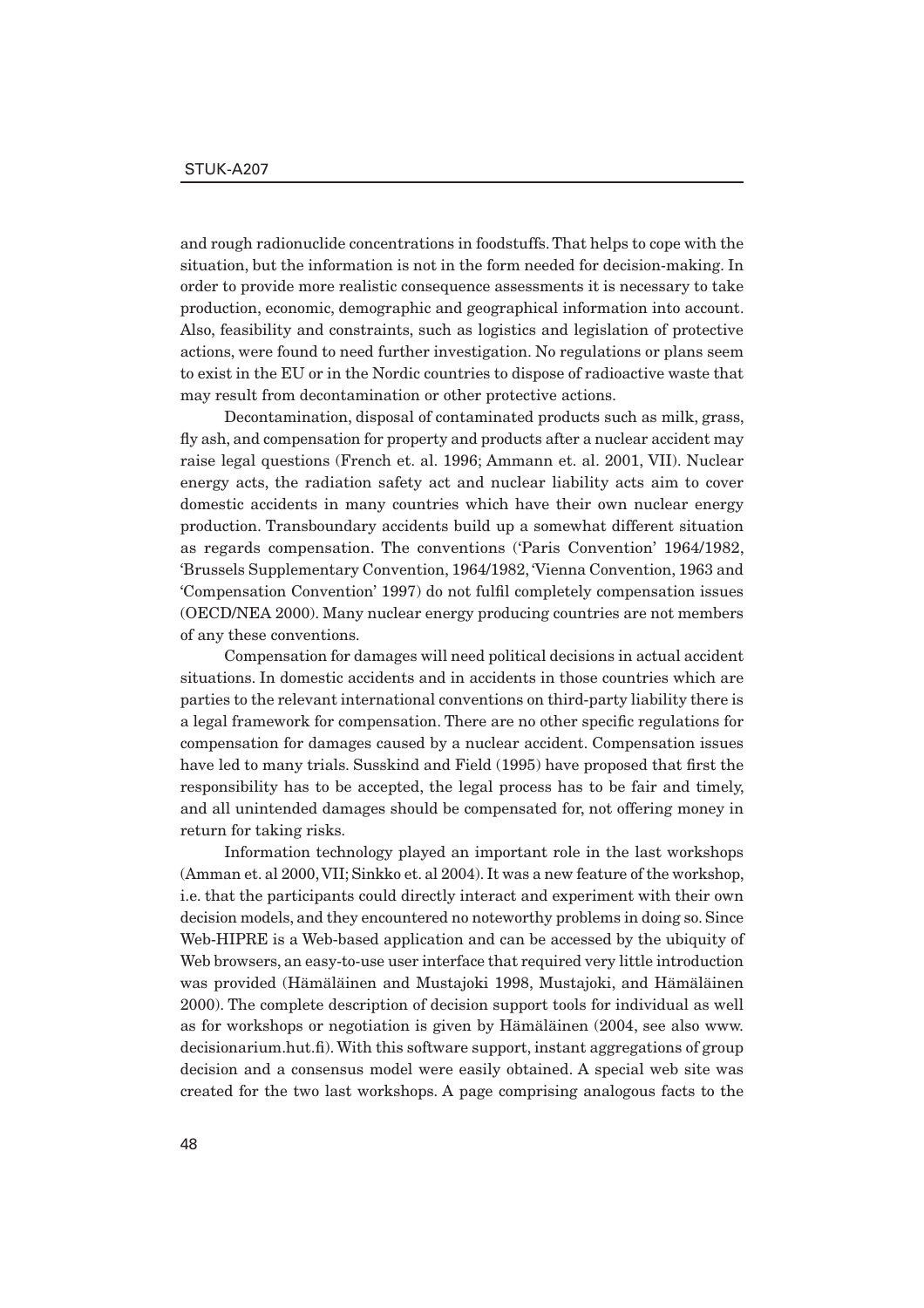information package could be valuable in a real accident situation; updated results of the decision analysis could also be made available. Internet technology offers a fast and open channel to deliver information equitably and increase common knowledge of all key players.

The technical equipment used during the workshop is easily installable at different locations. This facilitates the use of the system, for example in situations where key players' mobility is restricted. This was demonstrated by the ease with which the equipment was transported and installed at the meeting location. Since the software is Internet-based, it enables remote participation and the use of external information, such as video material from the accident location. The equipment and state-of-the-art software support greatly eased the conducting of the workshop. It allowed the participants to concentrate on the issues at hand and not too much time was spent mastering unfamiliar technology.

After the facilitated workshops reported here and in many workshops organised in seven European countries within EUs research project EVATECH the participants were asked to evaluate the workshop method (http://www3. sckcen.be/samen/). Almost all participants considered the workshop method as very applicable in planning protective actions. This provides strong evidence that the workshop method fit for use. Although the method has been positively received by different types of key players more workshops should be organised to make the approach more known and more research are needed in planning of protective actions.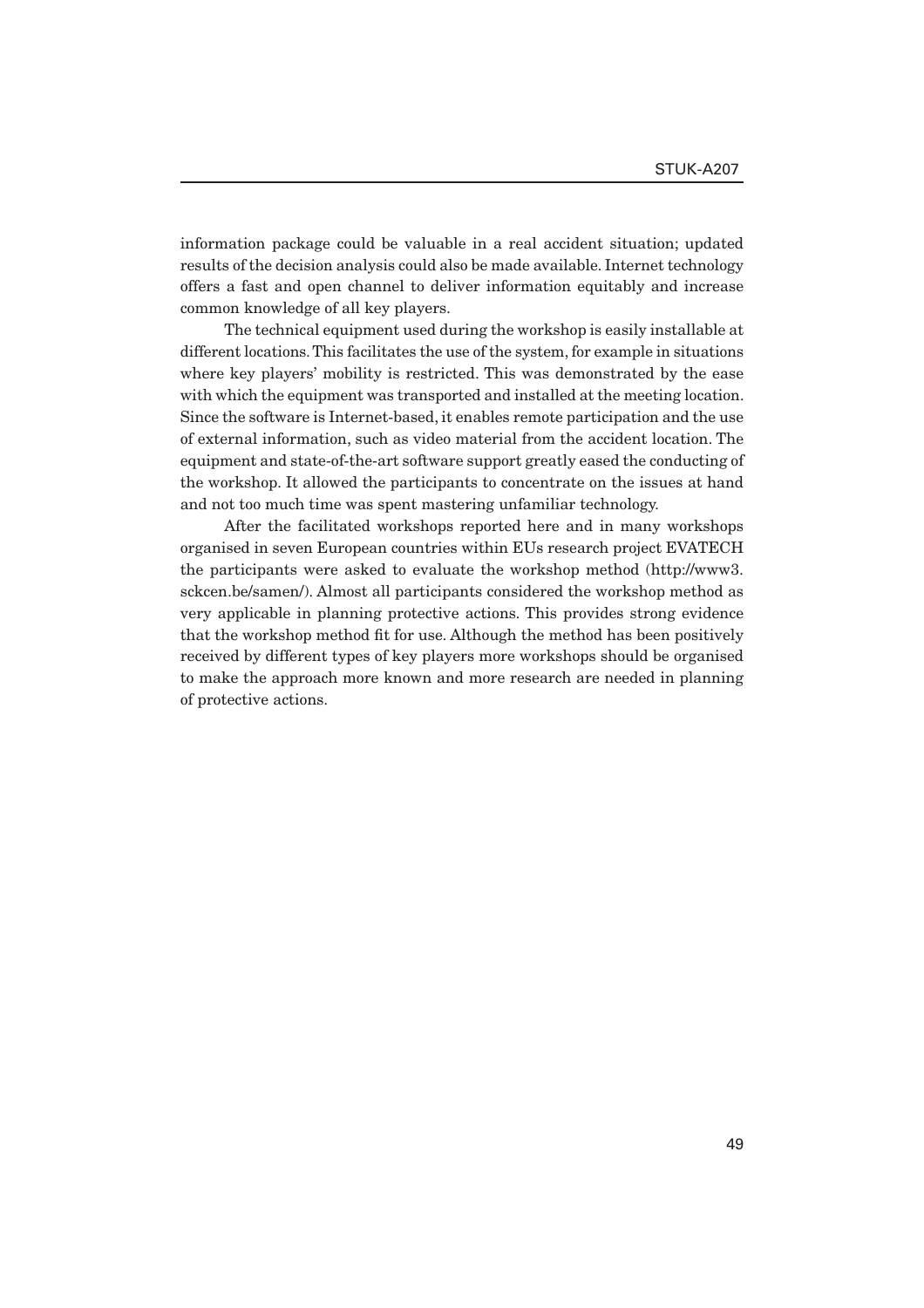### **Acknowledgements**

I am very grateful to numerous people; my colleagues, my team members, experts in other organisations, and universities, and friends who have influenced the work. I owe my warmest thanks to Professor Sisko Salomaa, Director of Research and to my friend, Depute Director Raimo Mustonen for their encouragement during this study and for their comments.

I wish to express my sincerest thanks to the supervisor of this thesis, Professor Raimo P. Hämäläinen, for many valuable comments and constructive criticism. I am also very grateful for the opportunity to work for many years with Professor Raimo P. Hämäläinen and Professor Simon French. I have learnt a great deal from many scientific discussions and valuable guidance on Operational Research. I wish to express my gratitude to Professor Pekka Korhonen and Professor Timo Mäkeläinen for guiding me to Decision Analysis at an early stage.

I thank Dr. Per Hedemann-Jensen and Dr. Jutta Geldermann for reviewing the thesis with professional skills and for their constructive criticism.

I wish to express my special thanks to the former Head of Department Anneli Salo (retired) for her advice and vital encouragement. She has taught me over many years of collaboration the importance of common sense in emergency management. My warmest thanks go to many co-workers: Ole Walmod-Larsen and Michael Ammann, who has assisted the work in a creditable manner. I also wish to thank my colleagues and co-writers Riitta Hänninen, Eila Kostiainen, Mats Lindstedt and Jyri Mustajoki. I wish to express my thanks to the secretaries Anu Haglund, Jaana Joenvuori, Raisa Tiililä and Minna Westerlund for their help in finalising this thesis and related publications. My warm thanks also go to all those who have enthusiastically participated in the workshops for freely giving their advice, value preferences and judgements. I am grateful to Michael Cox and Jaana Joenvuori for improving my English.

Finally, my warmest thanks to all my family for their support and patience during these years.

October 2004 Kari Sinkko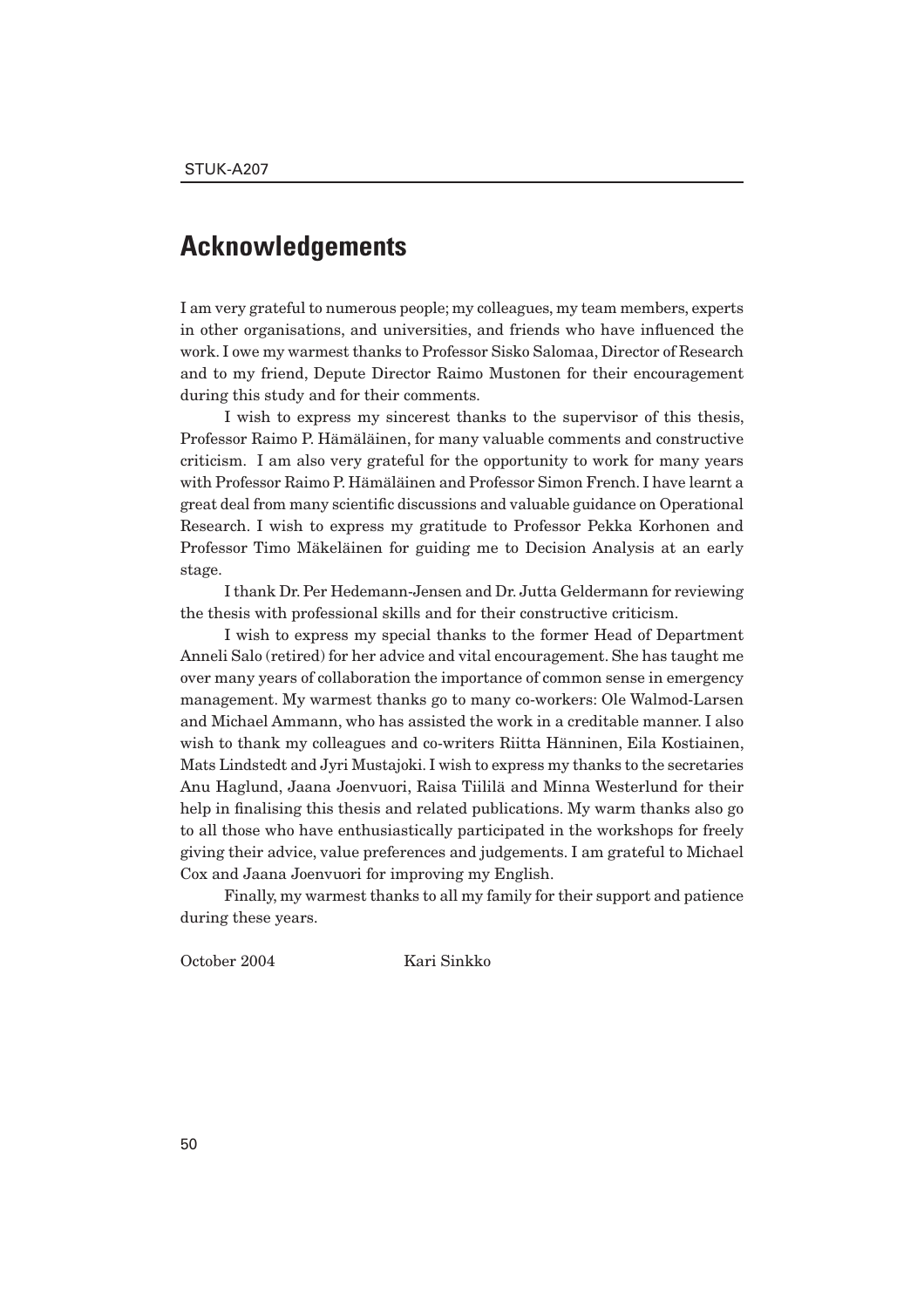# **References**

Ahlbrecht M, Borodin R, Borzenko V, Ehrhardt J, French S, Shershakov V, Sohier A, Trakhtengerts E, Verbruggen A. Decision Support Issues in RODOS: The Needs of Decision Makers. Radiation Protection Dosimetry 1997; 73 (1- 4): 81-84.

Alho A. Silent democracy, noisy media. Academic dissertation, Helsinki University, Social Science, 2004.

Allen P, Archangelskaya G, Belayev S, Demin V, Drotz-Sjöberg B, Hedemann-Jensen P, Morrey M, Prilipko V, Ramsaev P, Rumyantseva G, Savkin M, Sharp C, Skryabin A. Optimisation of health protection of the public following a major nuclear accident: interaction between radiation protection and social and psychological factors. Health Physics 1996; 71(5).

Apostolakis G, Pickett S. Deliberation. Integrating Analytical Results into Environmental Decisions Involving Multiple Stakeholders. Risk Analysis 1998; 18 (5).

ARGOS http://www.pdc.dk/nucsystems-uk/

Arrow K. Social choice and individual values. 1st edition. John Wiley, 1951. 2nd edition, 1963.

Arrow K. Social choice and justice (collected papers of K. J. Arrow, Vol. 1). Basil Blackwell, 1984.

Arvai JL. Using risk communication to disclose the outcome of a participatory decision-making process: effects on the perceived acceptability of risk-policy decisions. Risk Analysis 2003; 23 (2): 281-289.

Atherton E, French S. Valuing the future: a MADA example involving nuclear waste storage. Journal of Multi-Criteria Decision Analysis 1998; 7: 304-321.

Aumonier S, Morrey M. Non-radiological risks of evacuation. Journal of Radiological Protection 1990; 10 (4); 287-290.

Aumonier S, French S. Decision conference on emergency reference levels for relocation. Radiological Protection Bulletin 1992; 133.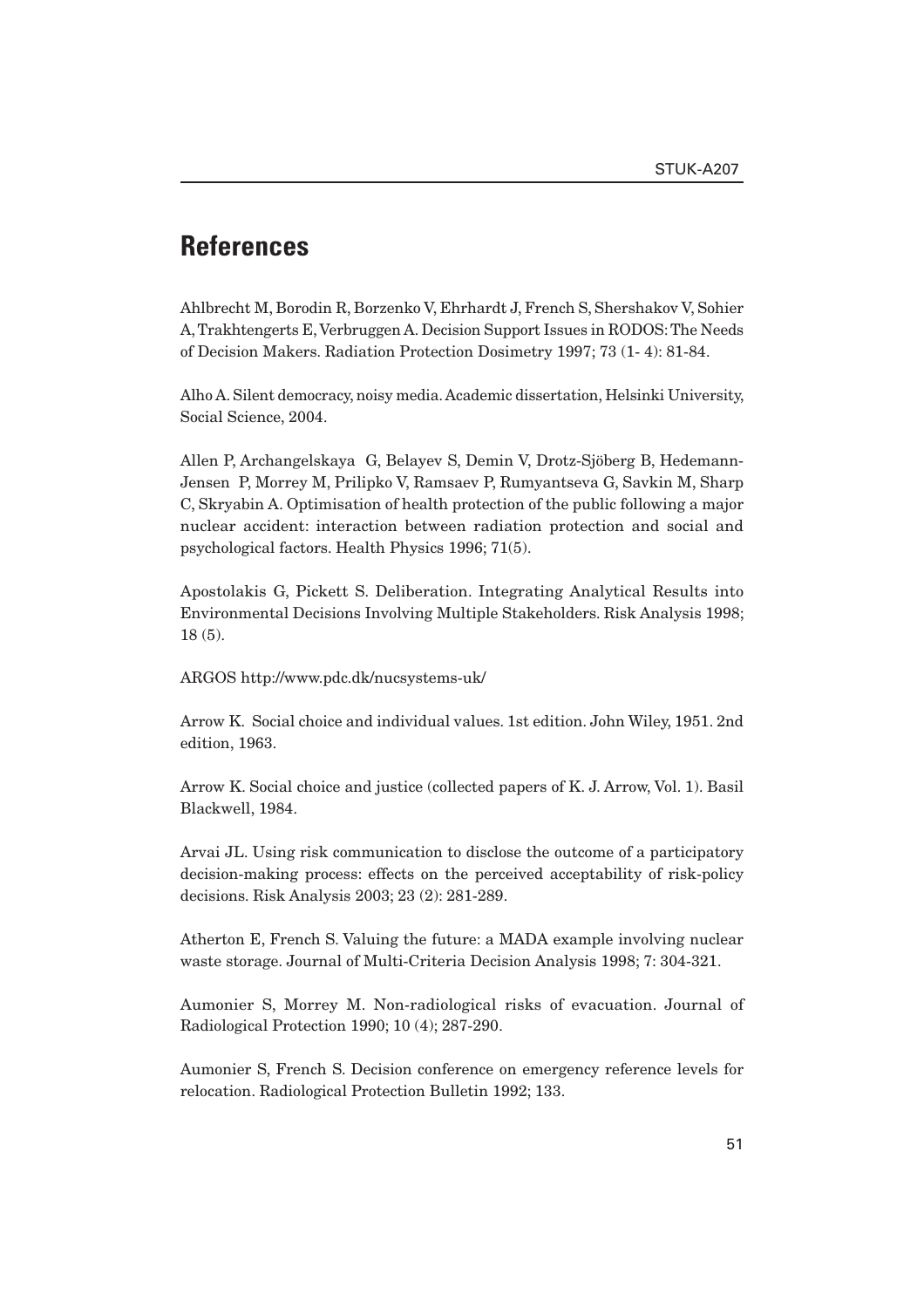Bengsson G, Moberg L. What is reasonable cost for protection against radiation and other risks? Health Physics 1993; 64 (6): 661-666.

Brown R. Buyer Beware! How the interest of decision aiders and deciders collide. Manuscript for publication 2003.

Carter E, French S. Results of the comparison of offsite emergency management procedures in four European countries using Process Modelling. EVATECH (WP2)-TN(04)-06. Draft 2004.

Chino M, Nagai H, Furano A, Kitabata H, Yamazawa H. New technical functions for WSPEEDI: worldwide version of system for prediction of environmental emergency dose information. Proceedings of 10th international congress of the International Radiation protection Association, Hiroshima Japan, May 14 -18, 2000.

Council Regulation (Euratom) No. 3954/87 of 22 December 1987 laying down maximum permitted levels of radioactive contamination of foodstuffs and of feedingstuffs following a nuclear accident or any other case of radiological emergency.

Commission of the European Communities. Radiological protection principles for urgent countermeasures to protect the public in the event of accidental release of radioactive material. Radiation Protection 87, L-2920, 1997.

Dubreuil G, Lochard J, Girard P, Guyonnet J, Le Gardinal G, Lepicard S, Livolsi P, Monroy M, Ollagnon H, Pena-Vega A, Pupin V, Rigby J, Rolevitch I, Schneider T. Chernobyl post-accident management: the ETHOS project. Health Physics 1999; 77 (4).

Ehrhardt J, Weis A (eds.). RODOS: Decision support system for off-site nuclear emergency management in Europe. European Commission, EUR 19144 EN, 2000.

Eränen L. Finnish reactions facing the threat of nuclear accidents in Russian nuclear power plants. Patient Education and Counselling 30, 1997: 83-94.

FAO/WHO Codex Alimentarius Commission. General Requirement, Section 6.1, Guideline Levels for Radionuclides in Foods Following Accidental Nuclear Contamination, Joint FAO/WHO Food Standards Programme, Rome, 1991.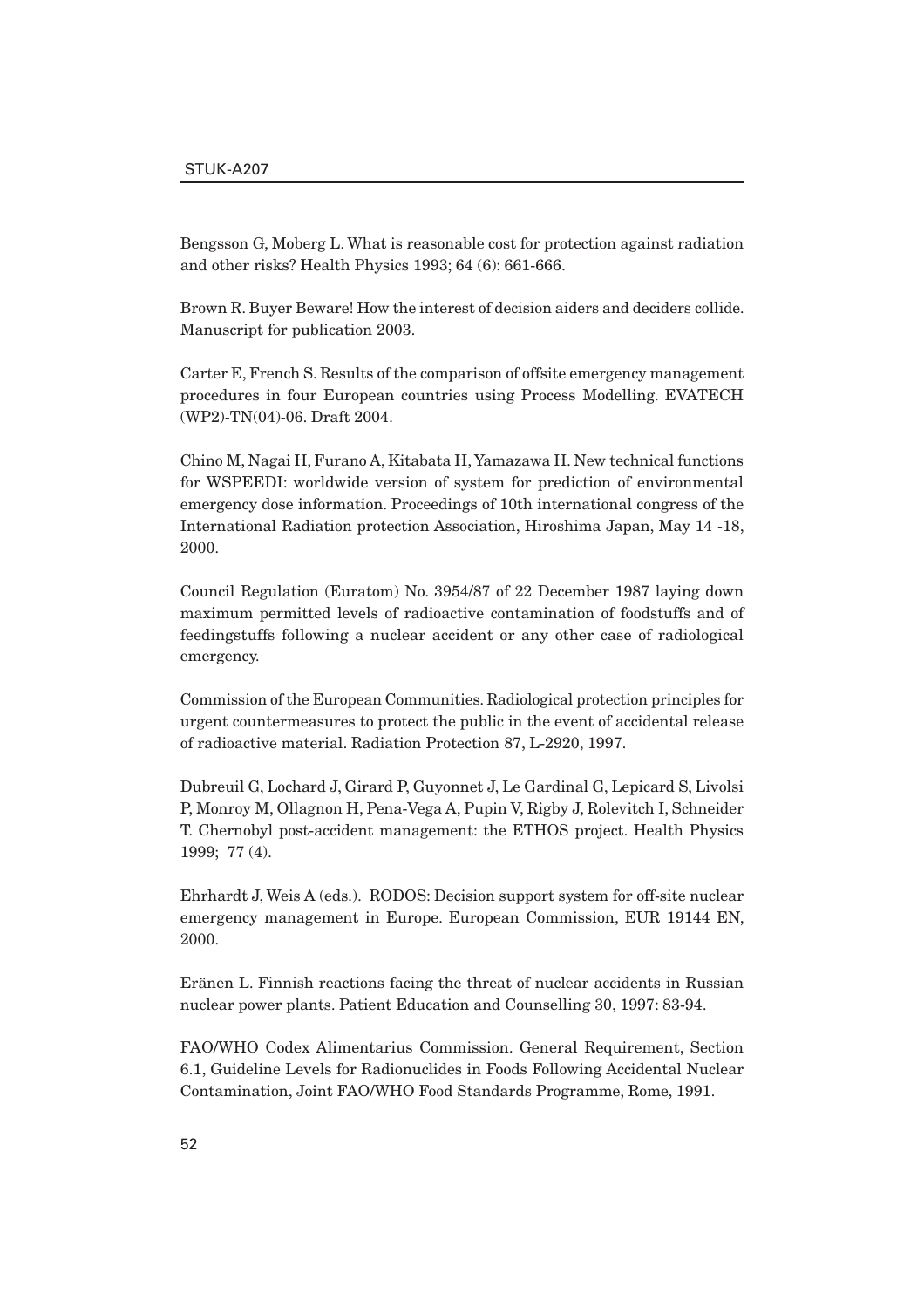French S. Decision theory: an introduction to the mathematics of rationality. Ellis Horwood, Chichester, 1988.

French S. Summary report of the decision conferences held in the USSR, in international Chernobyl project - input from the Commission of the European Communities to evaluation of the relocation policy adopted by the former Soviet Union. EUR 14543, Brussels • Luxembourg, 1992.

French S. Multi-attribute decision support in the event of a nuclear accident. Journal of Multi-Criteria Decision Analysis 1996; 5: 39-57.

French S, Finck R, Hämäläinen RP, Naadland E, Roed J, Salo A, Sinkko K. Nordic Decision Conference: An Exercise on Clean-up Actions in an Urban Environment after a Nuclear Accident. STUK-A132. Helsinki: Radiation and Nuclear Safety Authority, 1996.

French S. Uncertainty modelling, data assimilation and decision support for management of off-site nuclear emergencies. Radiation Protection Dosimetry 1997; 73 (1- 4): 11-15.

Gjörup H, Hedemann-Jensen P, Salo A, Sinkko K, Walmod-Larsen O. Methodology for justification and optimization of protective measures including a case study: protective actions planned for Gotland in an "exercise Sievert"-release. Risö-R-641 (EN), Roskilde 1992.

Goodwin P, Wright G. Decision analysis for management judgement. John Wiley & Sons, Chichester, 1992.

Gregory R, Keeney R. Creating policy alternatives using stakeholders values. Management Science 1994; 40 (8).

Gregory R, Lichtenstein S, Slovic P. Valuing environmental resources: a constructive approach. Journal of Risk and Uncertainty 1993; 7.

Hammond J, Keeney R, Raiffa H. Smart choices. A Practical Guide to Making Better Decisions. Harvard Business School Press. Boston, Massachusetts. 1999.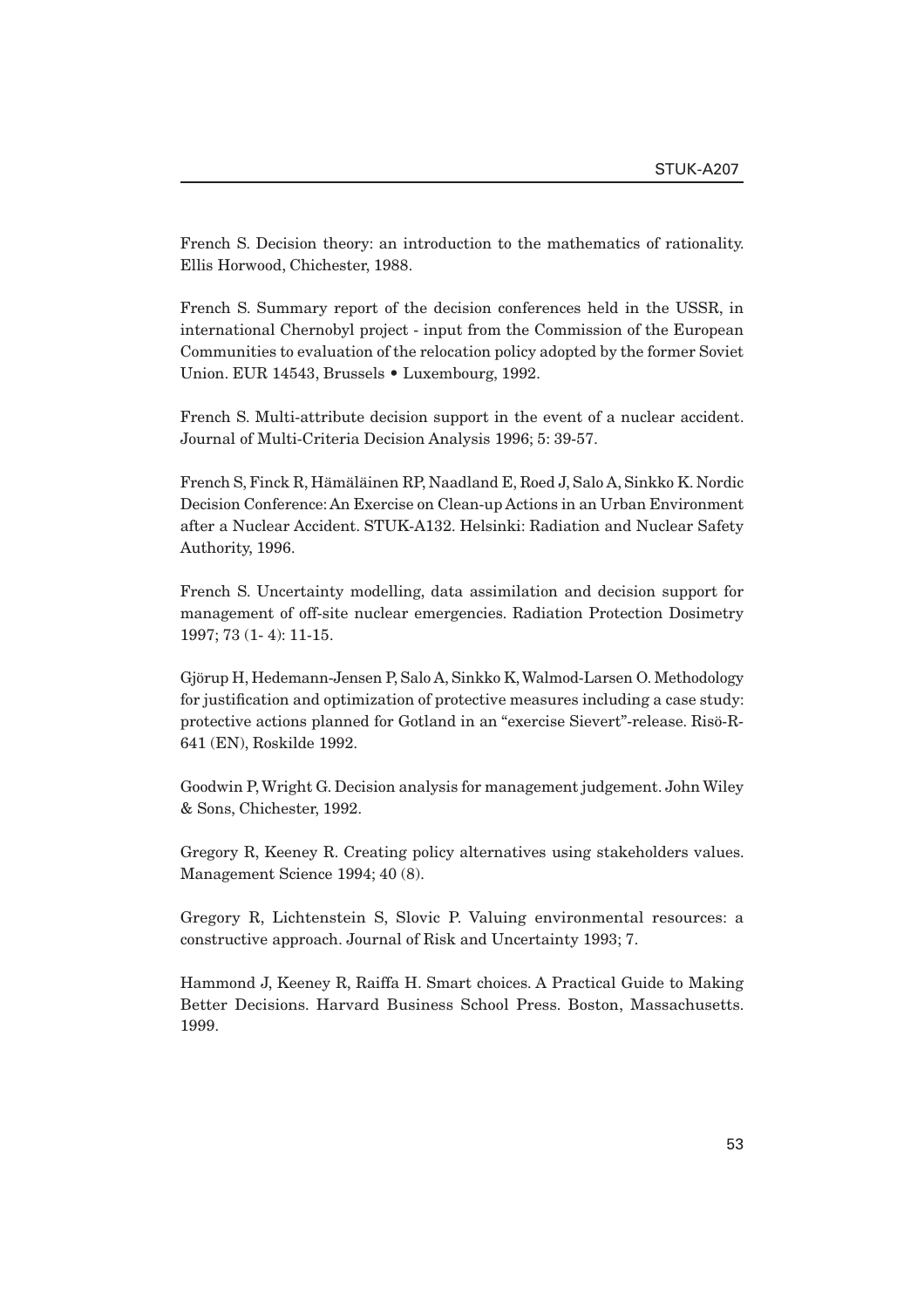Haukkala A, Eränen L. Review of psychological consequences of nuclear accidents and empirical study on people's reactions to radiation protection activities in an imagined situation. STUK-YTO-TR 74, in Finnish. Helsinki: Radiation and Nuclear Safety Authority, 1994.

Haywood S, Robinson C, Heady C. COCO-1: Model for assessing the Cost of Offsite Consequences of Accidental Release of Radioactivity. National Radiological Protection Board, NRPB-R243, 1991.

Hedemann-Jensen P, Belyaev S, Demin V, Rolevich I, Likhtariov I, Kovgan N, Bariakhtar V. Management of contaminated territories; radiological principles and practice. Proceedings of the first international conference of the European Commission and Belarus, Russian and Ukrainian Ministries on Chernobyl affairs, emergency situation and health on the radiological consequences of the Chernobyl accident. EUR-16544. Minsk, 18-22 March 1996: 325-338.

Hedemann-Jensen P, Demin V, Konstantinov Y, Likhtarev I, Rolevich V, Schneider T. Intervention criteria in CIS, risk assessments and non-radiological factors in decision-making. EU-CIS Joint Study Project 2. Risø-R-831/EN), 1996.

Hämäläinen RP. Computer Assisted Energy Policy Analysis in the Parliament of Finland. Interfaces, 1988; 4 (18): 12-23.

Hämäläinen RP. A decision aid in the public debate on nuclear power, European Journal of Operations Research 1990; 48 (1): 66-76.

Hämäläinen RP, Karjalainen R. Decision support for risk analysis in energy policy. European Journal of Operational Research 1992; 56 (2): 172-183.

Hämäläinen RP. Decision Analysis Makes Its Way Into Environmental Policy in Finland. OR/MS Today 1992; 19 (3): 40-43.

Hämäläinen RP, Leikola O. Spontaneous Decision Conferencing in Parliamentary Negotiations. Proceedings of the 27th Hawaii International Conference on System Science, January 4-7, 1995: 10.

Hämäläinen RP, Sinkko K, Lindstedt M, Ammann M, Salo A. RODOS and decision conferencing on early phase protective actions in Finland. STUK-A159. Helsinki: Radiation and Nuclear Safety Authority, 1998.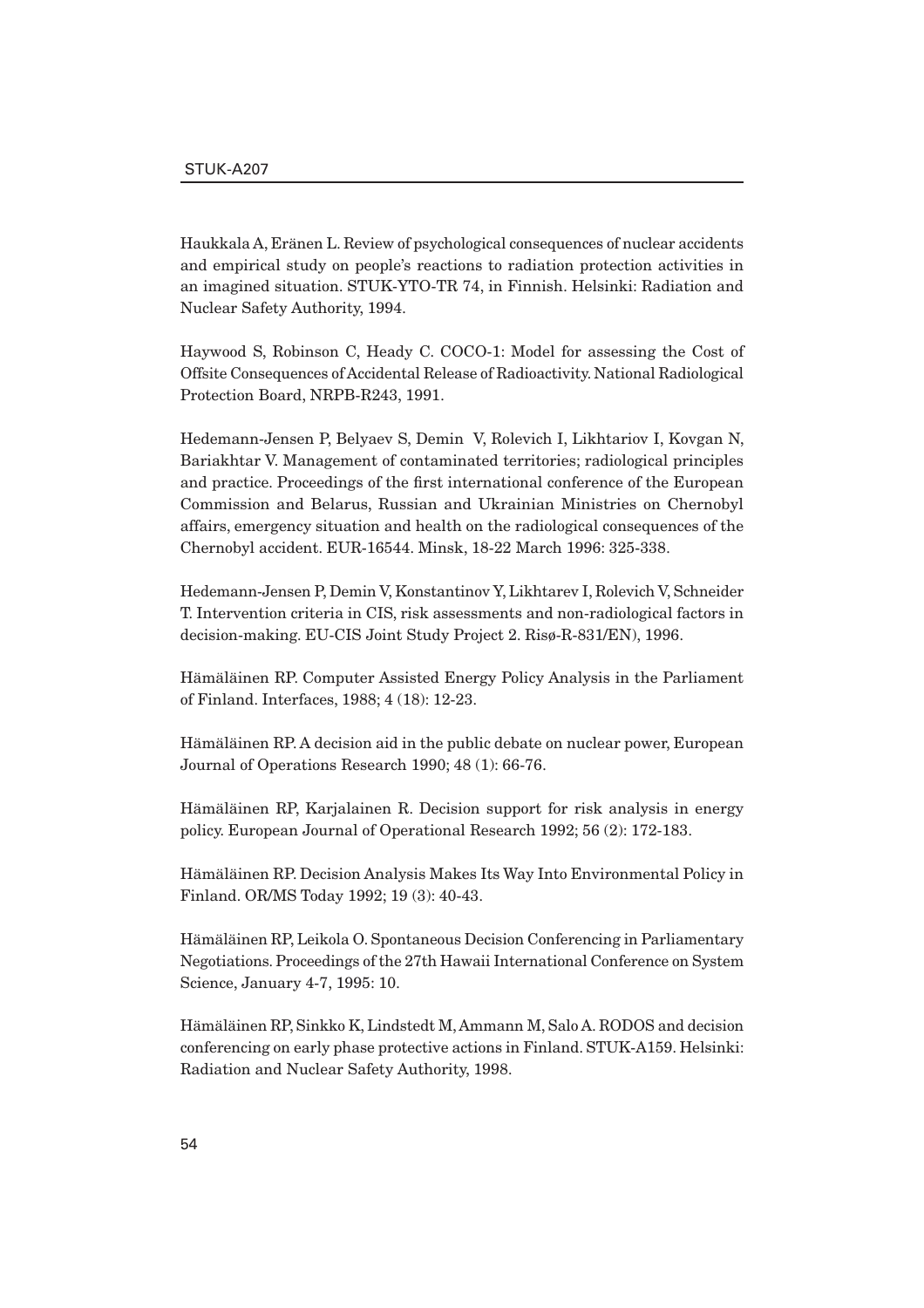Hämäläinen, RP, Mustajoki J. Web-HIPRE - Global Decision Support. Computer software, Systems Analysis Laboratory, Helsinki University of Technology, 1998. Available at (http://www.hipre.hut.fi).

Hämäläinen RP, Lindstedt M, Sinkko K. On the benefits of multi-attribute risk analysis in nuclear emergency management. Proceedings of the symposium: VALDOR, values in decisions on risk. Stockholm, Sweden, 13-17 June, 1999.

Hämäläinen, RP, Mustajoki J, Alanaatu P, Karttunen V. Smart Swaps - Smart Choices with the Even Swaps Method. Computer software, Systems Analysis Laboratory, Helsinki University of Technology, 2003. Available at http://www. smart-swaps.hut.fi.

Hämäläinen RP. Decisionarium - Aiding Decisions, Negotiation and Collecting Opinions on the Web. To be appear in Journal of Multi-Criteria Decision Analysis in 2004.

International Atomic Energy Agency. Intervention Criteria in a Nuclear or Radiation Emergency. Safety Series No 109. IAEA, Vienna, 1994.

International Atomic Energy Agency. International basic safety standards for protection against ionizing radiation and for the safety of radiation sources. Safety Standards. Safety Series No. 115. Vienna, 1996.

International Commission on Radiological Protection. Optimization and decisionmaking in radiological protection. ICRP publication 55. Oxford, Pergamon Press, 1989.

International Commission on Radiological Protection. 1990 Recommendation of the International Commission on Radiological Protection. ICRP Publication 60. Oxford, Pergamon Press, 1991.

International Commission on Radiological Protection. Principles for Intervention for Protection of the Public in a Radiological Emergency. ICRP Publication 63. Oxford, Pergamon Press, 1993.

International Commission on Radiological Protection. Protection of the Public in Situations of Prolonged Radiation Exposure. ICRP Publication 82. Oxford, Pergamon Press, 2000.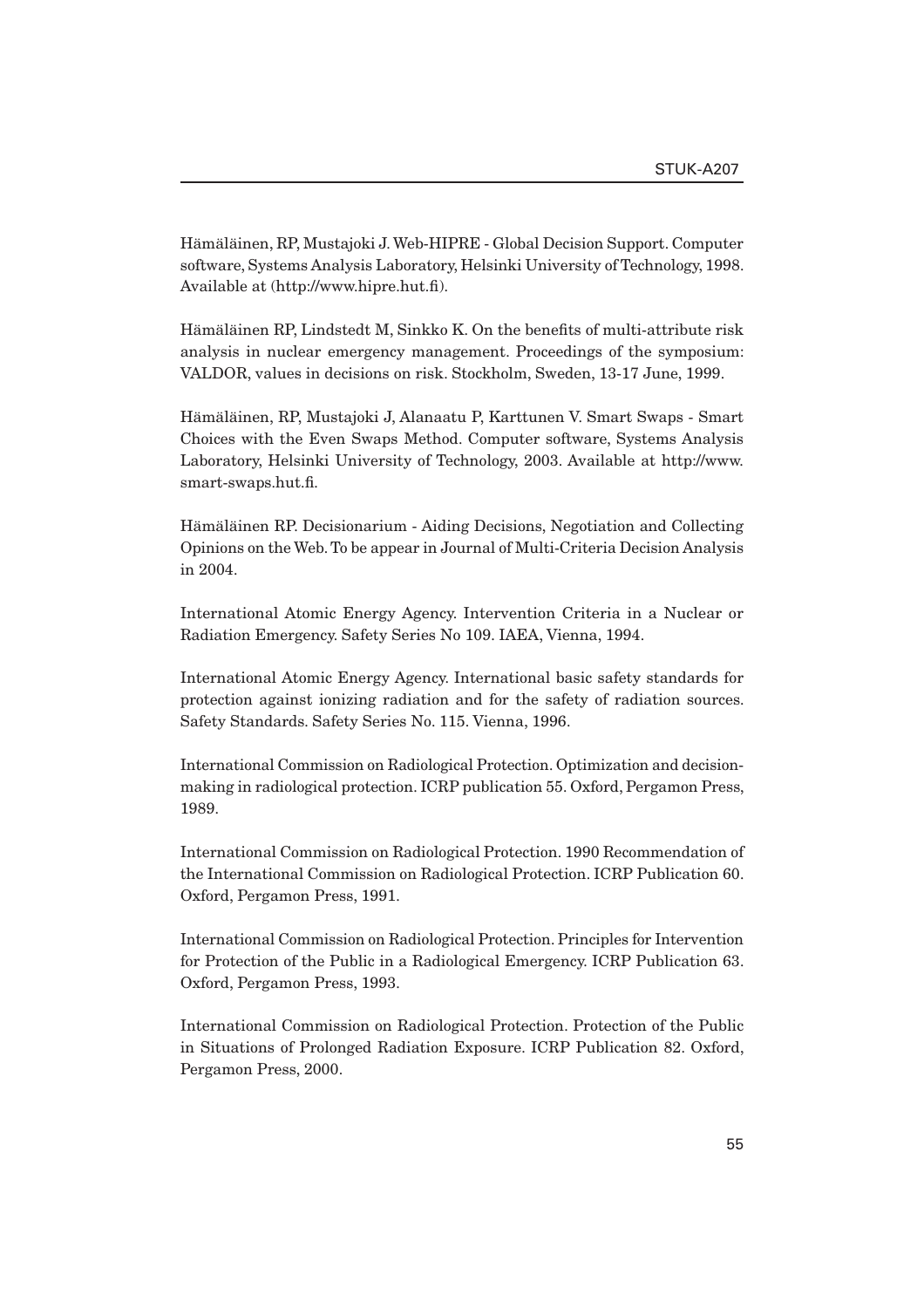The International Chernobyl Project. IAEA. Vienna 1991.

Izard C. Human emotions. New York: Plenum, 1977.

Kadvany J. From comparative risk to decision analysis: ranking solutions to multiple-value environmental problems. 6 Risk: Health, Safety & Environment 1995: 333-358.

Kahneman D, Tversky A. The psychology of preferences. Scientific American 1982; 246: 136-143.

Katona T, Kanyár B, Eged K, Kis Z, Nényei Á, Bondár R. The monetary value of the averted dose for public exposure assessed by the willingness to pay. Health Physics 2003; 84 (5).

Keeney RL, Raiffa H. Decisions with objectives: preferences and value tradeoffs. John Wiley & Sons, New York, 1976.

Keeney RL. The art of assessing multiattribute utility functions. Organizational Behaviour and Human Performance 1977; 19: 267-310.

Keeney RL. Siting Energy Facilities. New York, Academic Press, 1980.

Keeney RL. Value-focused thinking: A path to creative decisionmaking, Harvard University Press, Cambridge, Massachusetts, 1992.

Keeney RL. Using values in operations research. Operations Research 1994; 42 (5): 793-813.

Keeney RL, von Winterfelt D. Managing nuclear waste from power plants. Risk Analysis 1994; 14 (1).

Keeney RL. Using Values in Operations Research. Operations Research 1994; 42 (5): 793-813.

Keeney RL. Common mistakes in making value trade-offs. Operations Research 2002; 50 (6): 935-994.

Lackey R. Environmental Risk Analysis. Molak V. (ed.). Fundamentals of Risk Analysis and Risk Management. Lewis Publisher/CRC Press, 1997.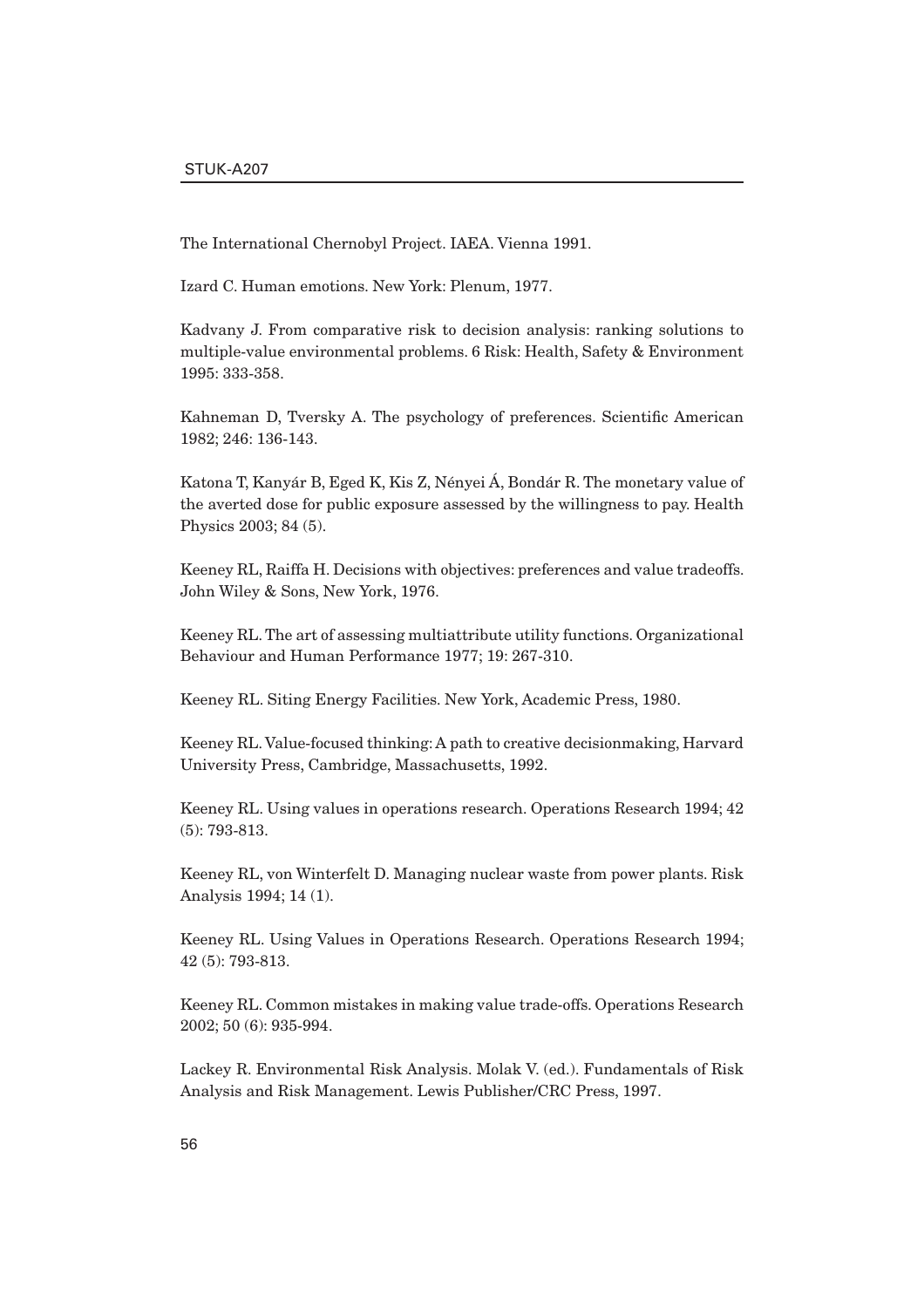Lowry K, Adler P, Milner N. Participating the Public: Group Process, Politics, and Planning. Journal of Planning, Education and research 1997; 16: 177-187.

Marttunen M, Hämäläinen RP. Decision Analysis Interviews in Environmental Impact Assessment. European Journal of Operational Research 1995; 87: 551- 563.

McDaniels T. The structured value referendum: eliciting preferences for environmental policy alternatives. Journal of Policy Analysis and Management 1996; 15 (2): 227-251.

McDaniels T, Roessler G. Multiattribute elicitation of wilderness preservation benefits: a constructive approach. Ecological environment 1998; 27: 299-312.

McDaniels T, Gregory R, Fields D. Democratizing risk management: successful public involvement in local water management decisions. Risk Analysis 1999; 19 (3): 497-509.

Morrey M, Potter C. Factors influencing choice of countermeasure strategy. Proceedings of an NEA workshop. Stockholm, Sweden, 1-3 June 1994.

Mumpower J. Selecting and evaluating tools and methods for public participation. Int. J. Technology, Policy and Management 2001; 1 (1): 66-77.

Mustajoki J, Hämäläinen RP. Web-HIPRE: Global Decision Support by Value Tree and AHP Analysis. INFOR 2000; 38(3): 208-220.

Mustajoki J, Hämäläinen RP, Sinkko K. Interactive computer support in decision conferencing: the case of nuclear emergency management. Ackermann F, de Vreede G-J. (eds.). In: Proceedings of group decision & negotiation 2001, La Rochelle, France, June 4-7, 2001: 279-284.

National Research Council (U.S.). Improving risk communication. Committee on Risk Perception and Communication. National Academic Press, Washington, D.C., 1989.

Nuclear Energy Agency. Protection of the population in the event of a nuclear accident: A basis for intervention. A report of an NEA expert group. OECD/NEA, 1990.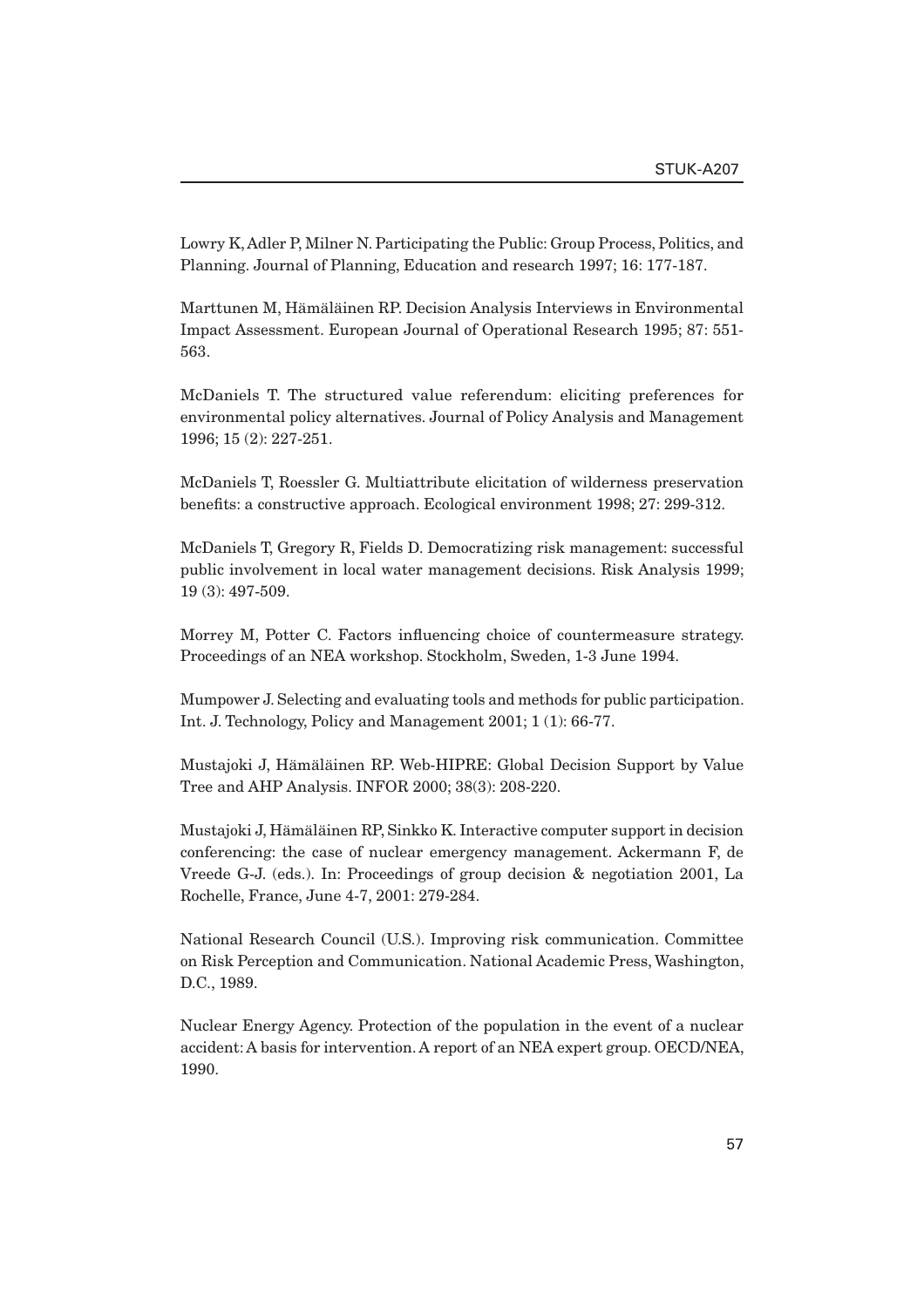Nuclear Energy Agency. Methodologies for Assessing the Economic Consequences of Nuclear Reactor Accidents. A report of an NEA expert group. OECD/NEA, 2000.

Nuclear Energy Agency. Better integration of radiation protection in modern society. Workshop proceedings Villigen, Switzerland 23-25 January 2001. OECD/ NEA 2001.

Nuclear Energy Agency. The Way Forward in Radiological Protection. An expert group report. OECD/NEA 2002.

NRC-Nuclear Regulatory Commission. Reactor safety study: an assessment of accident risks in U.S. commercial nuclear power plants. WASH-1400, 1975.

NRC/CEC. Probabilistic accident consequence uncertainty analysis. Uncertainty assessments for deposited materials and external doses. NUREG/CR-6526, EUR 16772, 1997.

Phillips L. and Phillips M. Facilitated work groups. Journal of Operational Research Society 1993; 44 (6): 533-549.

Phillips L. A theory of requisite decision models. Acta Psychologia 1984; 56: 29- 48.

Ramsberg J, Sjöberg L. The cost-effectiveness of lifesaving interventions in Sweden. Risk Analysis 1997; 17 (4).

Rauschmayer F. Reflections on ethics and MCA in environmental decisions. Journal of Multi-criteria Decision Analysis 2001; 10: 65-74.

Renn O, Webler T, Wiedermann P. (eds.). Fairness and competence in citizen participation, Kluwer Academic Publishers, Dordrecht, 1995.

Sauri P. The psychology of politics (in Finnish). WS Bookwell, Juva 2002.

Schulze W. Ethics, economics and the value of safety. Schwing R, Alberts W. (eds.). In: Societal Risk Assessment - how safe is safe enough. Plenum press, New York, 1980.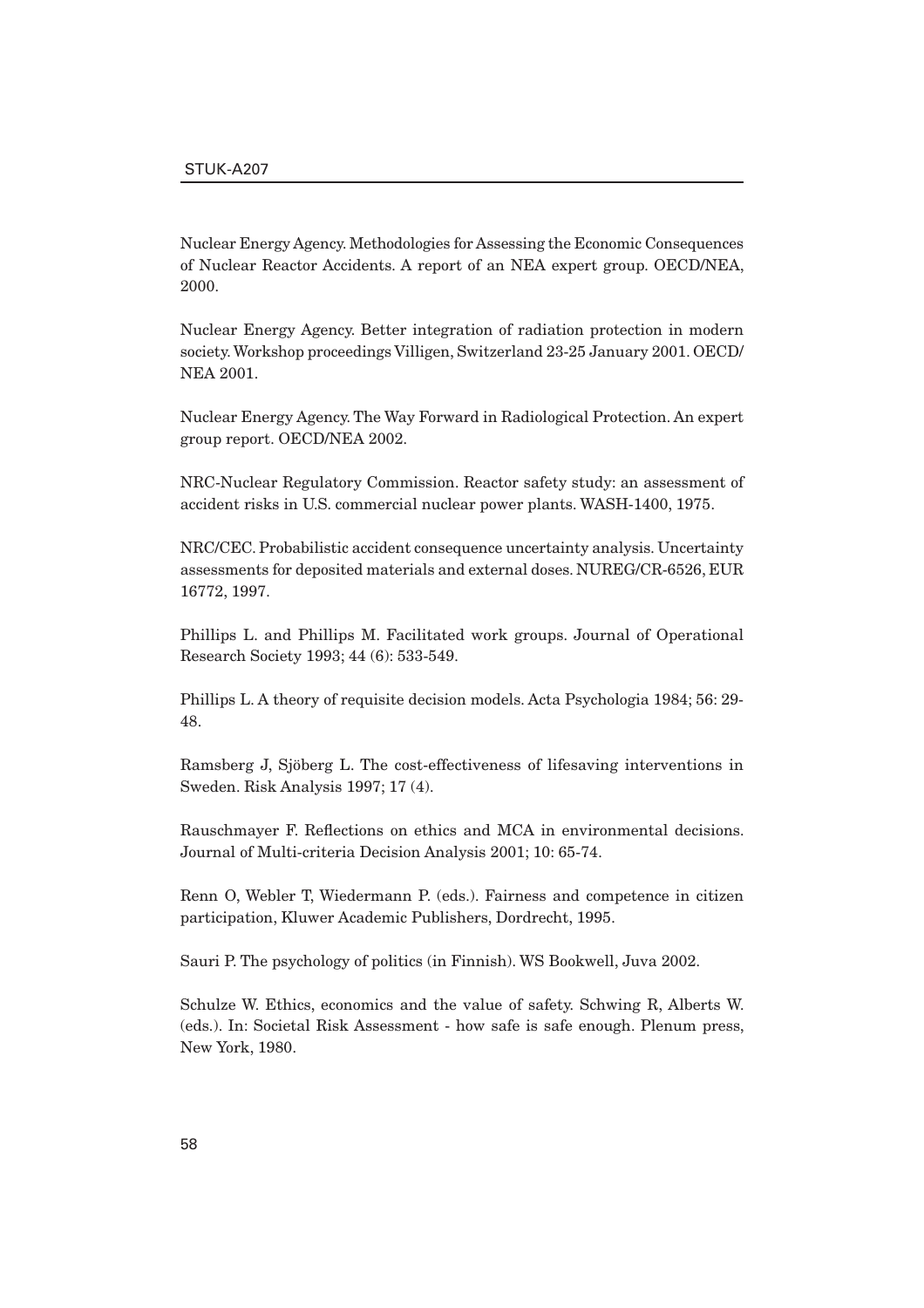Sjöberg L. Limits of knowledge and the limited importance of trust. Risk Analysis 2001; 1 (21): 189-198.

Siitonen E-R. Personal communication, 1995.

Sinkko K. Decision analysis and rational countermeasures in radiation protection., STUK-B-VALO 70. Helsinki: Finnish Centre for Radiation and Nuclear Safety, 1991.

Sinkko K, Ammann M, Kostiainen E, Salo A, Liskola K, Hämäläinen RP, Mustajoki J. Maitotuotteisiin kohdistuvat vastatoimenpiteet ydinonnettomuustilantee ssa. STUK-A185. Helsinki: Radiation and Nuclear Safety Authority, 2001. In Finnish.

Sinkko K, Ammann M, Hämäläinen RP, Mustajoki J. Decision analysis of clean-up actions in inhabited areas in Finland after an accidental release of radionuclides. STUK-A-series. Helsinki: Radiation and Nuclear Safety Authority, 2004 (to be published).

Slovik P. Risk perception and trust. Molak V. (ed.). In: Fundamentals of Risk Analysis and Risk Management. Lewis Publisher/CRC Press, 1997.

Smith GR. Logical Decision. Manual for decision support software, 2002.

Spetzler C, Staël von Holstein C-A. Probability encoding in decision analysis. Management Science 1975; 22 (3).

Stewart TJ. Simplified approaches for multi-criteria decision making under uncertainty. Journal of Multi-Criteria Decision Analysis 1995; (4): 246-258.

Susskind L, Field P. Dealing with an angry public: the mutual gains approach to resolving disputes. The Free Press, New York 1996.

Tengs T, Adams M, Pliskin J, Safran D, Siegel J, Weinstein M, Graham J. Fivehundred life-saving interventions and their cost-effectiveness. Risk Analysis 1995; 15: 369-390.

United Nations Scientific Committee on the Effects of Atomic Radiation. Sources, Effects and Risks of Ionising Radiation. UNSCEAR 1988 Report to the General Assembly with Annexes. United Nations, New York, 1988.